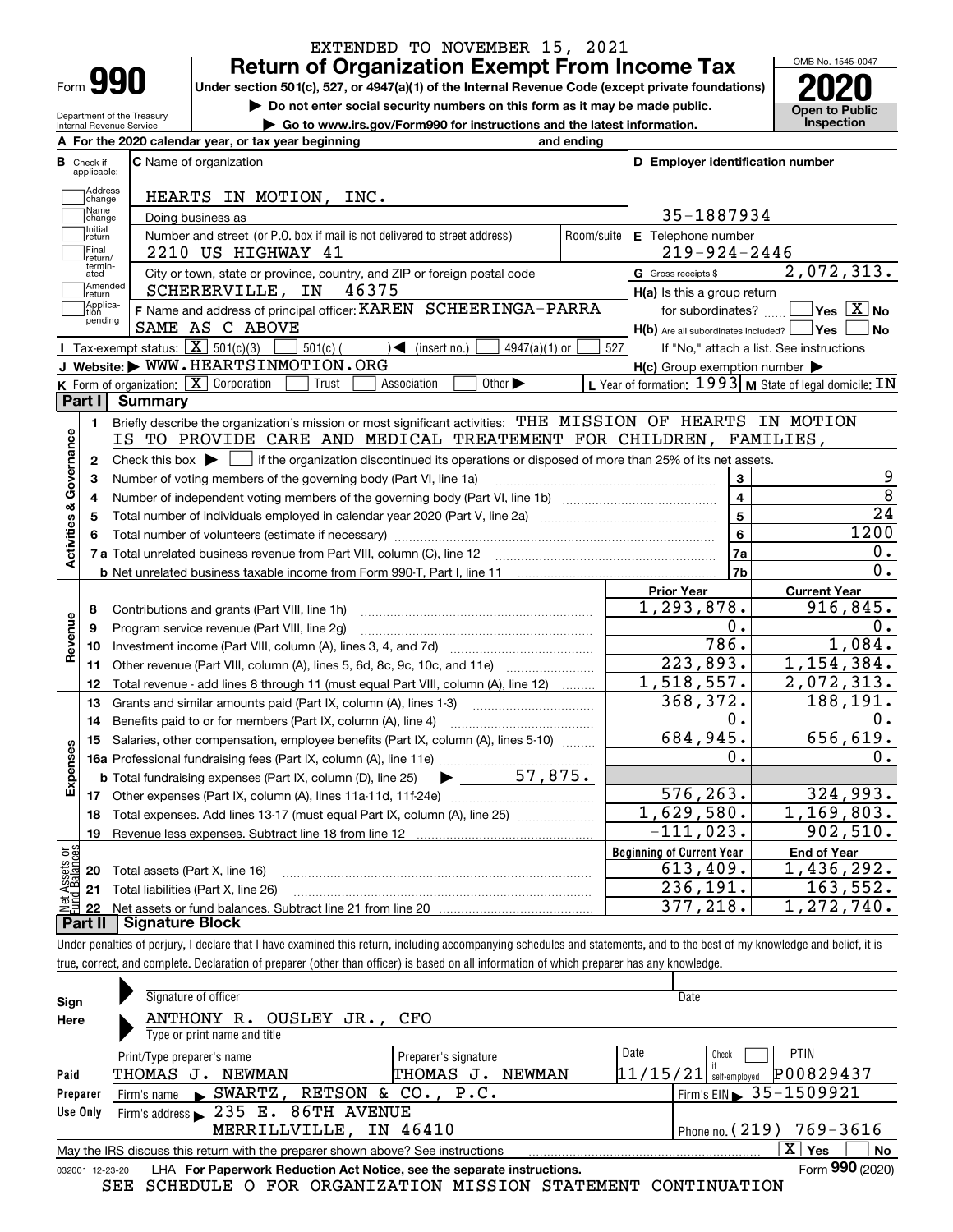|              | 35-1887934<br>HEARTS IN MOTION, INC.<br>Form 990 (2020)                                                                                      |            | Page 2                  |
|--------------|----------------------------------------------------------------------------------------------------------------------------------------------|------------|-------------------------|
| Part III     | <b>Statement of Program Service Accomplishments</b>                                                                                          |            |                         |
|              |                                                                                                                                              |            | $\overline{\mathbf{x}}$ |
| 1            | Briefly describe the organization's mission:<br>THE MISSION OF HEARTS IN MOTION IS TO PROVIDE CARE AND MEDICAL                               |            |                         |
|              | TREATEMENT FOR CHILDREN, FAMILIES, AND COMMUNITIES THROUGH ITS                                                                               |            |                         |
|              | PROGRAMS AND SPONSORSHIPS IN THE U.S. AND CENTRAL AMERICA.<br>AN                                                                             |            |                         |
|              | ADDITIONAL GOAL IS TO PROVIDE OPPORTUNITIES FOR INDIVIDUALS<br>TО                                                                            |            |                         |
| $\mathbf{2}$ | Did the organization undertake any significant program services during the year which were not listed on the                                 |            |                         |
|              | prior Form 990 or 990-EZ?                                                                                                                    |            | $Yes$ $X$ No            |
|              | If "Yes," describe these new services on Schedule O.                                                                                         |            |                         |
| 3            | Did the organization cease conducting, or make significant changes in how it conducts, any program services?                                 |            | $ Yes  \times  No $     |
|              | If "Yes," describe these changes on Schedule O.                                                                                              |            |                         |
| 4            | Describe the organization's program service accomplishments for each of its three largest program services, as measured by expenses.         |            |                         |
|              | Section 501(c)(3) and 501(c)(4) organizations are required to report the amount of grants and allocations to others, the total expenses, and |            |                         |
|              | revenue, if any, for each program service reported.                                                                                          |            |                         |
| 4a           | $9,718.$ (Revenue \$<br>46,810.<br>including grants of \$<br>(Code:<br>(Expenses \$                                                          |            | 59,611.                 |
|              | IN PLACE IN THE UNITED STATES INCLUDE LOCAL OUTREACH<br>PROGRAMS                                                                             |            |                         |
|              | ACTIVITIES IN THE CHICAGO/NORTHWEST INDIANA SERVICE AREA, AS WELL AS                                                                         |            |                         |
|              | THE LOCAL PROGRAMS INCLUDE THE SUPPORT OF VARIOUS<br>NATIONAL PROGRAMS.                                                                      |            |                         |
|              | HOMELESS AND BATTERED WOMEN SHELTERS, AS WELL AS DIRECT OUTREACH TO                                                                          |            |                         |
|              | FAMILIES IN THE SERVICE AREA AFFECTED BY UNEMPLOYMENT OR SEVERE MEDICAL                                                                      |            |                         |
|              | HEARTS IN MOTION OPERATES A REPOSITORY FOR USED CLOTHING AND<br>NEEDS.                                                                       |            |                         |
|              | HOUSEHOLD SUPPLIES THAT ARE MADE AVAILABLE TO FAMILIES IN NEED                                                                               | IN THE     |                         |
|              | THESE DONATIONS OF USED CLOTHING AND HOUSEHOLD SUPPLIES<br>SERVICE AREA.                                                                     |            |                         |
|              | REPRESENT A LARGE PORTION OF THE IN-KIND DONATIONS BY THE OPERATION.                                                                         |            |                         |
|              | IN ADDITION, FAMILIES OF SEVERAL HANDICAPPED PEOPLE IN THE AREA ARE                                                                          |            |                         |
|              | SUPPORTED WITH DELIVERIES OF DONATED FOOD AND HOUSEHOLD SUPPLIES AND WE                                                                      |            |                         |
|              | ARE ACTIVELY SUPPORTING OTHER AGENCIES.                                                                                                      |            |                         |
| 4b           | 859,683.<br>$178,473.$ ) (Revenue \$<br>including grants of \$<br>(Expenses \$<br>(Code:                                                     | 1,094,773. |                         |
|              | CORE OF THE HUMANITARIAN AND MEDICAL AID PROVIDED BY HEARTS IN<br>THE                                                                        |            |                         |
|              | MOTION IS LOCATED IN GUATEMALA.<br>HEARTS IN MOTION HAS PROVIDED A GREAT                                                                     |            |                         |
|              | DEAL OF MEDICAL CARE THROUGH ITS MISSION TRIPS INTO THE AREAS,                                                                               | AS WELL    |                         |
|              | AS A GREAT DEAL OF HUMANITARIAN AID TO THE REGIONS IN THE FORM OF                                                                            |            |                         |
|              | CLOTHING, MEDICAL SUPPLIES, SCHOOL SUPPLIES, AND TRAINING.                                                                                   | HEARTS IN  |                         |
|              | MOTION HAS BEEN INSTRUMENTAL IN THE DEVLOPEMENT OF FIREFIGHTER PROGRAMS                                                                      |            |                         |
|              | THROUGHOUT GUATEMALA AND HAS PROVIDED TRAINING AND EQUIPMENT TO                                                                              |            |                         |
|              | STATIONS THROUGHOUT THE REGION.  CONSTRUCTION HAS ALWAYS BEEN PART OF                                                                        |            |                         |
|              | HEARTS IN MOTION HAS CONSTRUCTED HOMES, SCHOOLS, AND<br>THE PROGRAM.                                                                         |            |                         |
|              | MULTI-USE BUILDINGS IN A NUMBER OF VILLAGES THROUGHOUT THE REGION,                                                                           |            |                         |
|              | PROVIDING SHELTER AND EDUCATIONAL OPPORTUNITIES TO THOSE WHO WOULD                                                                           |            |                         |
|              | OTHERWISE HAVE NOTHING AVAILABLE. CHILDREN HAVE ALSO BEEN A PART OF                                                                          |            |                         |
| 4с           |                                                                                                                                              |            |                         |
|              |                                                                                                                                              |            |                         |
|              |                                                                                                                                              |            |                         |
|              |                                                                                                                                              |            |                         |
|              |                                                                                                                                              |            |                         |
|              |                                                                                                                                              |            |                         |
|              |                                                                                                                                              |            |                         |
|              |                                                                                                                                              |            |                         |
|              |                                                                                                                                              |            |                         |
|              |                                                                                                                                              |            |                         |
|              |                                                                                                                                              |            |                         |
|              |                                                                                                                                              |            |                         |
|              |                                                                                                                                              |            |                         |
|              | <b>4d</b> Other program services (Describe on Schedule O.)                                                                                   |            |                         |
|              | (Expenses \$<br>) (Revenue \$<br>including grants of \$<br>906, 493.<br>4e Total program service expenses $\blacktriangleright$              |            |                         |
|              |                                                                                                                                              |            | Form 990 (2020)         |
|              | SEE SCHEDULE O FOR CONTINUATION(S)<br>032002 12-23-20                                                                                        |            |                         |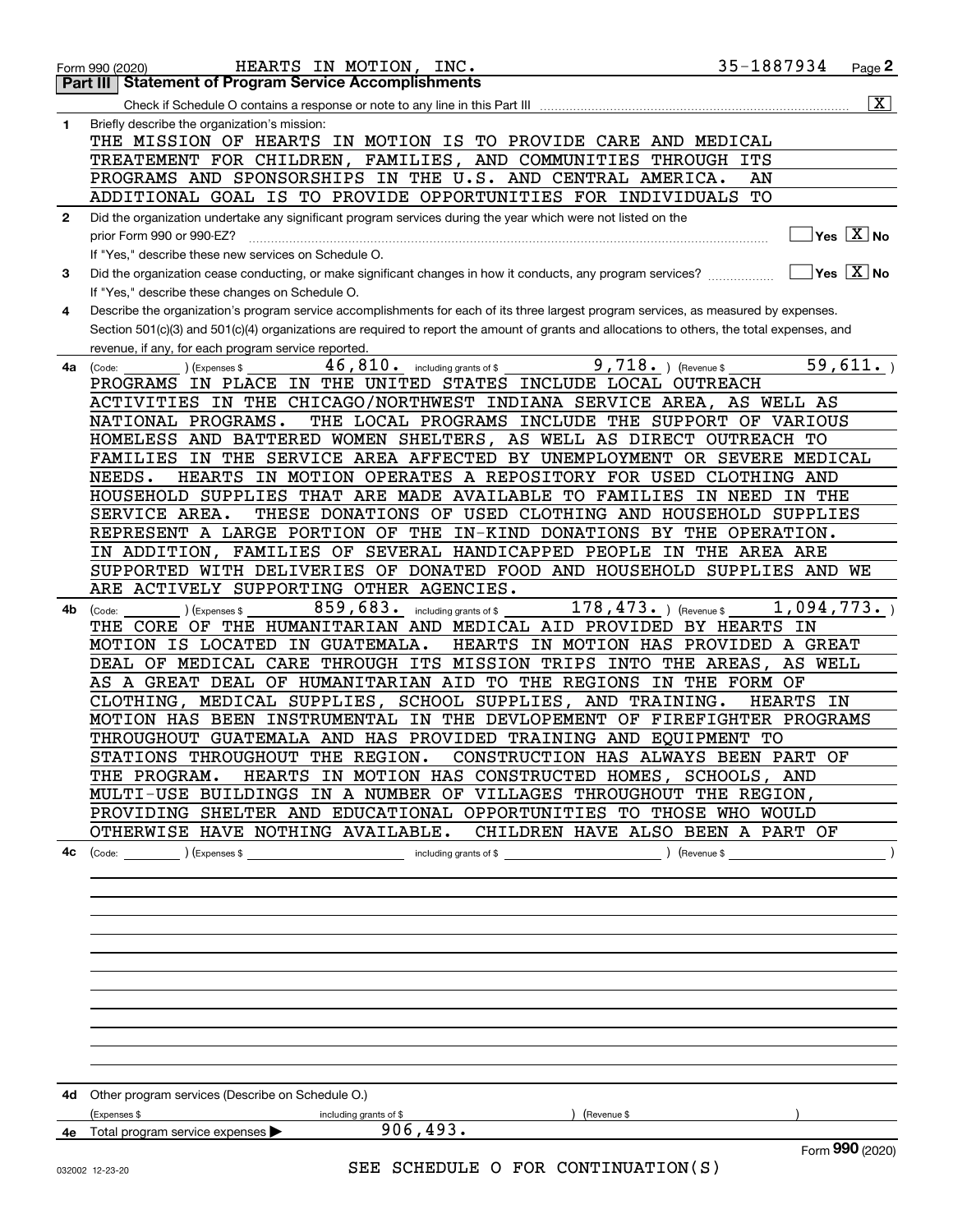|  | Form 990 (2020) |
|--|-----------------|

|     |                                                                                                                                                                                                                                                   |                 | <b>Yes</b> | No |
|-----|---------------------------------------------------------------------------------------------------------------------------------------------------------------------------------------------------------------------------------------------------|-----------------|------------|----|
| 1.  | Is the organization described in section $501(c)(3)$ or $4947(a)(1)$ (other than a private foundation)?                                                                                                                                           |                 |            |    |
|     |                                                                                                                                                                                                                                                   | 1               | х          |    |
| 2   |                                                                                                                                                                                                                                                   | $\mathbf{2}$    | X          |    |
| 3   | Did the organization engage in direct or indirect political campaign activities on behalf of or in opposition to candidates for                                                                                                                   |                 |            |    |
|     |                                                                                                                                                                                                                                                   | 3               |            | x  |
| 4   | Section 501(c)(3) organizations. Did the organization engage in lobbying activities, or have a section 501(h) election in effect                                                                                                                  |                 |            |    |
|     |                                                                                                                                                                                                                                                   | 4               |            | x  |
| 5   | Is the organization a section 501(c)(4), 501(c)(5), or 501(c)(6) organization that receives membership dues, assessments, or                                                                                                                      |                 |            |    |
|     |                                                                                                                                                                                                                                                   | 5               |            | x  |
| 6   | Did the organization maintain any donor advised funds or any similar funds or accounts for which donors have the right to                                                                                                                         |                 |            |    |
|     | provide advice on the distribution or investment of amounts in such funds or accounts? If "Yes," complete Schedule D, Part I                                                                                                                      | 6               |            | x  |
| 7.  | Did the organization receive or hold a conservation easement, including easements to preserve open space,                                                                                                                                         |                 |            |    |
|     |                                                                                                                                                                                                                                                   | $\overline{7}$  |            | x  |
| 8   | Did the organization maintain collections of works of art, historical treasures, or other similar assets? If "Yes," complete                                                                                                                      |                 |            |    |
|     |                                                                                                                                                                                                                                                   | 8               |            | x  |
| 9   | Did the organization report an amount in Part X, line 21, for escrow or custodial account liability, serve as a custodian for                                                                                                                     |                 |            |    |
|     | amounts not listed in Part X; or provide credit counseling, debt management, credit repair, or debt negotiation services?                                                                                                                         |                 |            |    |
|     |                                                                                                                                                                                                                                                   | 9               |            | x  |
| 10  | Did the organization, directly or through a related organization, hold assets in donor-restricted endowments                                                                                                                                      |                 |            |    |
|     |                                                                                                                                                                                                                                                   | 10              |            | х  |
| 11  | If the organization's answer to any of the following questions is "Yes," then complete Schedule D, Parts VI, VII, VIII, IX, or X                                                                                                                  |                 |            |    |
|     | as applicable.                                                                                                                                                                                                                                    |                 |            |    |
|     | a Did the organization report an amount for land, buildings, and equipment in Part X, line 10? If "Yes." complete Schedule D.                                                                                                                     |                 |            |    |
|     |                                                                                                                                                                                                                                                   | 11a             | x          |    |
|     | <b>b</b> Did the organization report an amount for investments - other securities in Part X, line 12, that is 5% or more of its total                                                                                                             |                 |            |    |
|     |                                                                                                                                                                                                                                                   | 11 <sub>b</sub> |            | x  |
|     | c Did the organization report an amount for investments - program related in Part X, line 13, that is 5% or more of its total                                                                                                                     |                 |            | x  |
|     |                                                                                                                                                                                                                                                   | 11c             |            |    |
|     | d Did the organization report an amount for other assets in Part X, line 15, that is 5% or more of its total assets reported in                                                                                                                   |                 |            | x  |
|     |                                                                                                                                                                                                                                                   | 11d             | X          |    |
|     |                                                                                                                                                                                                                                                   | 11e             |            |    |
| f   | Did the organization's separate or consolidated financial statements for the tax year include a footnote that addresses                                                                                                                           |                 |            | x  |
|     | the organization's liability for uncertain tax positions under FIN 48 (ASC 740)? If "Yes," complete Schedule D, Part X<br>12a Did the organization obtain separate, independent audited financial statements for the tax year? If "Yes," complete | 11f             |            |    |
|     |                                                                                                                                                                                                                                                   | 12a             |            | x  |
|     |                                                                                                                                                                                                                                                   |                 |            |    |
|     | <b>b</b> Was the organization included in consolidated, independent audited financial statements for the tax year?                                                                                                                                | 12 <sub>b</sub> |            | х  |
| 13  | If "Yes," and if the organization answered "No" to line 12a, then completing Schedule D, Parts XI and XII is optional<br>Is the organization a school described in section $170(b)(1)(A)(ii)?$ If "Yes," complete Schedule E                      | 13              |            | X  |
| 14a | Did the organization maintain an office, employees, or agents outside of the United States?                                                                                                                                                       | 14a             | X          |    |
|     | <b>b</b> Did the organization have aggregate revenues or expenses of more than \$10,000 from grantmaking, fundraising, business,                                                                                                                  |                 |            |    |
|     | investment, and program service activities outside the United States, or aggregate foreign investments valued at \$100,000                                                                                                                        |                 |            |    |
|     |                                                                                                                                                                                                                                                   | 14b             | х          |    |
| 15  | Did the organization report on Part IX, column (A), line 3, more than \$5,000 of grants or other assistance to or for any                                                                                                                         |                 |            |    |
|     |                                                                                                                                                                                                                                                   | 15              |            | X  |
| 16  | Did the organization report on Part IX, column (A), line 3, more than \$5,000 of aggregate grants or other assistance to                                                                                                                          |                 |            |    |
|     |                                                                                                                                                                                                                                                   | 16              | х          |    |
| 17  | Did the organization report a total of more than \$15,000 of expenses for professional fundraising services on Part IX,                                                                                                                           |                 |            |    |
|     |                                                                                                                                                                                                                                                   | 17              |            | x  |
| 18  | Did the organization report more than \$15,000 total of fundraising event gross income and contributions on Part VIII, lines                                                                                                                      |                 |            |    |
|     |                                                                                                                                                                                                                                                   | 18              |            | X. |
| 19  | Did the organization report more than \$15,000 of gross income from gaming activities on Part VIII, line 9a? If "Yes."                                                                                                                            |                 |            |    |
|     | complete Schedule G, Part III                                                                                                                                                                                                                     | 19              |            | x  |
| 20a |                                                                                                                                                                                                                                                   | 20a             |            | X  |
| b   | If "Yes" to line 20a, did the organization attach a copy of its audited financial statements to this return?                                                                                                                                      | 20 <sub>b</sub> |            |    |
| 21  | Did the organization report more than \$5,000 of grants or other assistance to any domestic organization or                                                                                                                                       |                 |            |    |
|     |                                                                                                                                                                                                                                                   | 21              |            | X. |

Form (2020) **990**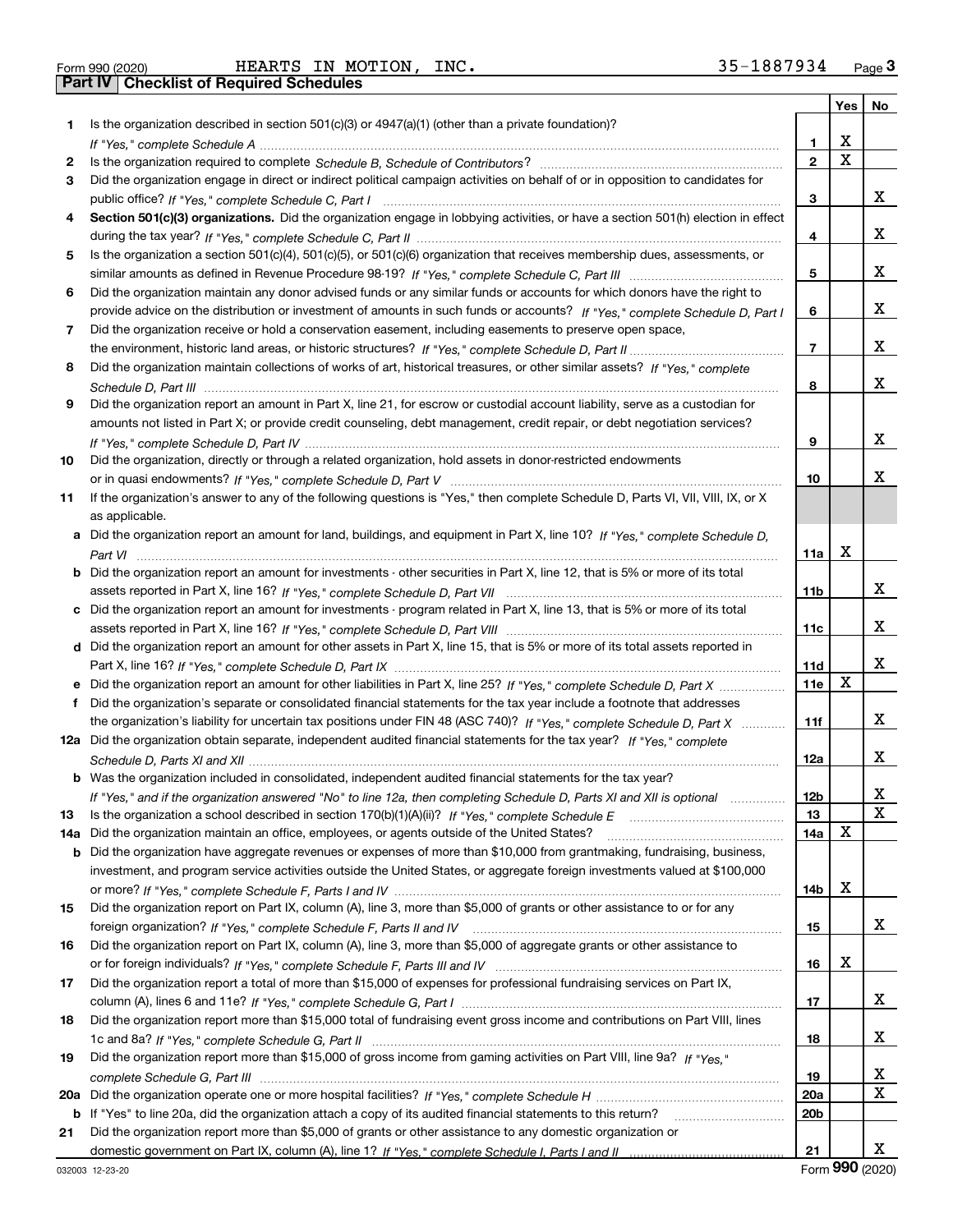|  | Form 990 (2020) |
|--|-----------------|
|  |                 |

*(continued)*

|               |                                                                                                                                                                                                                                |                 | Yes | No |
|---------------|--------------------------------------------------------------------------------------------------------------------------------------------------------------------------------------------------------------------------------|-----------------|-----|----|
| 22            | Did the organization report more than \$5,000 of grants or other assistance to or for domestic individuals on                                                                                                                  |                 |     |    |
|               |                                                                                                                                                                                                                                | 22              | х   |    |
| 23            | Did the organization answer "Yes" to Part VII, Section A, line 3, 4, or 5 about compensation of the organization's current                                                                                                     |                 |     |    |
|               | and former officers, directors, trustees, key employees, and highest compensated employees? If "Yes." complete                                                                                                                 |                 |     |    |
|               |                                                                                                                                                                                                                                | 23              |     | x  |
|               | 24a Did the organization have a tax-exempt bond issue with an outstanding principal amount of more than \$100,000 as of the                                                                                                    |                 |     |    |
|               | last day of the year, that was issued after December 31, 2002? If "Yes," answer lines 24b through 24d and complete                                                                                                             |                 |     |    |
|               |                                                                                                                                                                                                                                | 24a             |     | x  |
|               | <b>b</b> Did the organization invest any proceeds of tax-exempt bonds beyond a temporary period exception?                                                                                                                     | 24 <sub>b</sub> |     |    |
|               | c Did the organization maintain an escrow account other than a refunding escrow at any time during the year to defease                                                                                                         |                 |     |    |
|               | any tax-exempt bonds?                                                                                                                                                                                                          | 24c             |     |    |
|               |                                                                                                                                                                                                                                | 24d             |     |    |
|               | 25a Section 501(c)(3), 501(c)(4), and 501(c)(29) organizations. Did the organization engage in an excess benefit                                                                                                               |                 |     |    |
|               |                                                                                                                                                                                                                                | 25a             |     | x  |
|               | b Is the organization aware that it engaged in an excess benefit transaction with a disqualified person in a prior year, and                                                                                                   |                 |     |    |
|               | that the transaction has not been reported on any of the organization's prior Forms 990 or 990-EZ? If "Yes," complete                                                                                                          |                 |     |    |
|               | Schedule L, Part I                                                                                                                                                                                                             | 25 <sub>b</sub> |     | х  |
| 26            | Did the organization report any amount on Part X, line 5 or 22, for receivables from or payables to any current                                                                                                                |                 |     |    |
|               | or former officer, director, trustee, key employee, creator or founder, substantial contributor, or 35%                                                                                                                        |                 |     |    |
|               | controlled entity or family member of any of these persons? If "Yes," complete Schedule L, Part II                                                                                                                             | 26              |     | х  |
| 27            | Did the organization provide a grant or other assistance to any current or former officer, director, trustee, key employee,                                                                                                    |                 |     |    |
|               | creator or founder, substantial contributor or employee thereof, a grant selection committee member, or to a 35% controlled                                                                                                    |                 |     |    |
|               | entity (including an employee thereof) or family member of any of these persons? If "Yes," complete Schedule L, Part III                                                                                                       | 27              |     | х  |
| 28            | Was the organization a party to a business transaction with one of the following parties (see Schedule L, Part IV                                                                                                              |                 |     |    |
|               | instructions, for applicable filing thresholds, conditions, and exceptions):                                                                                                                                                   |                 |     |    |
|               | a A current or former officer, director, trustee, key employee, creator or founder, or substantial contributor? If                                                                                                             |                 |     |    |
|               |                                                                                                                                                                                                                                | 28a             |     | х  |
|               |                                                                                                                                                                                                                                | 28b             |     | X  |
|               | c A 35% controlled entity of one or more individuals and/or organizations described in lines 28a or 28b? If                                                                                                                    |                 |     |    |
|               |                                                                                                                                                                                                                                | 28c             |     | х  |
| 29            |                                                                                                                                                                                                                                | 29              | X   |    |
| 30            | Did the organization receive contributions of art, historical treasures, or other similar assets, or qualified conservation                                                                                                    |                 |     |    |
|               |                                                                                                                                                                                                                                | 30              |     | х  |
| 31            | Did the organization liquidate, terminate, or dissolve and cease operations? If "Yes," complete Schedule N, Part I                                                                                                             | 31              |     | X  |
| 32            | Did the organization sell, exchange, dispose of, or transfer more than 25% of its net assets? If "Yes," complete                                                                                                               |                 |     |    |
|               |                                                                                                                                                                                                                                | 32              |     | х  |
| 33            | Did the organization own 100% of an entity disregarded as separate from the organization under Regulations                                                                                                                     |                 |     |    |
|               |                                                                                                                                                                                                                                | 33              |     | x  |
| 34            | Was the organization related to any tax-exempt or taxable entity? If "Yes," complete Schedule R, Part II, III, or IV, and                                                                                                      |                 |     |    |
|               |                                                                                                                                                                                                                                | 34              |     | x  |
|               | 35a Did the organization have a controlled entity within the meaning of section 512(b)(13)?                                                                                                                                    | 35a             |     | x  |
|               | b If "Yes" to line 35a, did the organization receive any payment from or engage in any transaction with a controlled entity                                                                                                    |                 |     |    |
|               |                                                                                                                                                                                                                                | 35b             |     |    |
| 36            | Section 501(c)(3) organizations. Did the organization make any transfers to an exempt non-charitable related organization?                                                                                                     |                 |     | x  |
|               | Did the organization conduct more than 5% of its activities through an entity that is not a related organization                                                                                                               | 36              |     |    |
| 37            |                                                                                                                                                                                                                                |                 |     | x  |
| 38            | and that is treated as a partnership for federal income tax purposes? If "Yes," complete Schedule R, Part VI<br>Did the organization complete Schedule O and provide explanations in Schedule O for Part VI, lines 11b and 19? | 37              |     |    |
|               | Note: All Form 990 filers are required to complete Schedule O                                                                                                                                                                  | 38              | х   |    |
| <b>Part V</b> | <b>Statements Regarding Other IRS Filings and Tax Compliance</b>                                                                                                                                                               |                 |     |    |
|               | Check if Schedule O contains a response or note to any line in this Part V                                                                                                                                                     |                 |     |    |
|               |                                                                                                                                                                                                                                |                 | Yes | No |
|               | 1a Enter the number reported in Box 3 of Form 1096. Enter -0- if not applicable<br>1a                                                                                                                                          |                 |     |    |
| b             | 0<br>Enter the number of Forms W-2G included in line 1a. Enter -0- if not applicable<br>1b                                                                                                                                     |                 |     |    |
|               | Did the organization comply with backup withholding rules for reportable payments to vendors and reportable gaming                                                                                                             |                 |     |    |
|               |                                                                                                                                                                                                                                | 1c              | х   |    |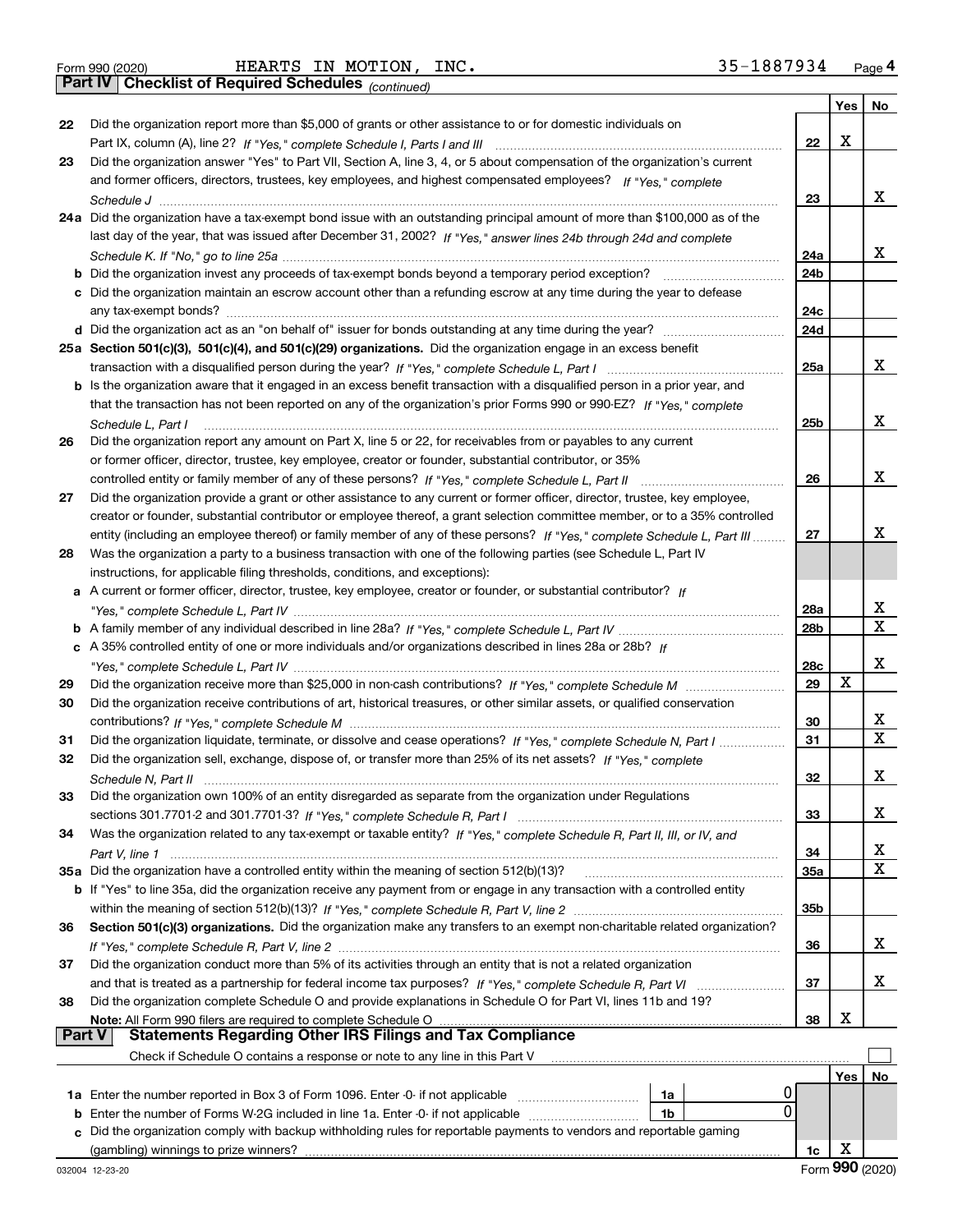|               | 35-1887934<br>HEARTS IN MOTION, INC.<br>Form 990 (2020)                                                                                         |                |         | Page 5 |
|---------------|-------------------------------------------------------------------------------------------------------------------------------------------------|----------------|---------|--------|
| <b>Part V</b> | Statements Regarding Other IRS Filings and Tax Compliance (continued)                                                                           |                |         |        |
|               |                                                                                                                                                 |                | Yes $ $ | No     |
|               | <b>2a</b> Enter the number of employees reported on Form W-3, Transmittal of Wage and Tax Statements,                                           |                |         |        |
|               | 24<br>filed for the calendar year ending with or within the year covered by this return<br>2a                                                   |                |         |        |
| b             | If at least one is reported on line 2a, did the organization file all required federal employment tax returns?                                  | 2 <sub>b</sub> | X       |        |
|               | <b>Note:</b> If the sum of lines 1a and 2a is greater than 250, you may be required to $e$ -file (see instructions) <i>manimummmmmm</i>         |                |         |        |
|               | 3a Did the organization have unrelated business gross income of \$1,000 or more during the year?                                                | 3a             |         | x      |
|               | b If "Yes," has it filed a Form 990-T for this year? If "No" to line 3b, provide an explanation on Schedule O                                   | 3 <sub>b</sub> |         |        |
|               | 4a At any time during the calendar year, did the organization have an interest in, or a signature or other authority over, a                    |                |         |        |
|               |                                                                                                                                                 | 4a             | X       |        |
|               | <b>b</b> If "Yes," enter the name of the foreign country $\triangleright$ GUATEMALA                                                             |                |         |        |
|               | See instructions for filing requirements for FinCEN Form 114, Report of Foreign Bank and Financial Accounts (FBAR).                             |                |         |        |
|               | 5a Was the organization a party to a prohibited tax shelter transaction at any time during the tax year?                                        | 5a             |         | х      |
| b             |                                                                                                                                                 | 5 <sub>b</sub> |         | X      |
| с             |                                                                                                                                                 | 5c             |         |        |
|               | 6a Does the organization have annual gross receipts that are normally greater than \$100,000, and did the organization solicit                  |                |         |        |
|               | any contributions that were not tax deductible as charitable contributions?                                                                     | 6a             |         | x      |
|               | <b>b</b> If "Yes," did the organization include with every solicitation an express statement that such contributions or gifts                   |                |         |        |
|               | were not tax deductible?                                                                                                                        | 6b             |         |        |
| 7             | Organizations that may receive deductible contributions under section 170(c).                                                                   |                |         |        |
| a             | Did the organization receive a payment in excess of \$75 made partly as a contribution and partly for goods and services provided to the payor? | 7a             |         | x      |
| b             | If "Yes," did the organization notify the donor of the value of the goods or services provided?                                                 | 7b             |         |        |
| c             | Did the organization sell, exchange, or otherwise dispose of tangible personal property for which it was required                               |                |         |        |
|               | to file Form 8282?                                                                                                                              | 7c             |         | x      |
| d             | 7d                                                                                                                                              |                |         |        |
| е             | Did the organization receive any funds, directly or indirectly, to pay premiums on a personal benefit contract?                                 | 7e             |         | х      |
| Ť.            | Did the organization, during the year, pay premiums, directly or indirectly, on a personal benefit contract?                                    | 7f             |         | х      |
| g             | If the organization received a contribution of qualified intellectual property, did the organization file Form 8899 as required?                | 7g             |         |        |
| h             | If the organization received a contribution of cars, boats, airplanes, or other vehicles, did the organization file a Form 1098-C?              | 7h             |         |        |
| 8             | Sponsoring organizations maintaining donor advised funds. Did a donor advised fund maintained by the                                            |                |         |        |
|               | sponsoring organization have excess business holdings at any time during the year?                                                              | 8              |         |        |
| 9             | Sponsoring organizations maintaining donor advised funds.                                                                                       |                |         |        |
| а             | Did the sponsoring organization make any taxable distributions under section 4966?                                                              | 9а             |         |        |
| b             | Did the sponsoring organization make a distribution to a donor, donor advisor, or related person?                                               | 9b             |         |        |
| 10            | Section 501(c)(7) organizations. Enter:                                                                                                         |                |         |        |
| a             | 10a                                                                                                                                             |                |         |        |
| b             | Gross receipts, included on Form 990, Part VIII, line 12, for public use of club facilities<br>10b                                              |                |         |        |
| 11            | Section 501(c)(12) organizations. Enter:                                                                                                        |                |         |        |
| а             | 11a                                                                                                                                             |                |         |        |
| b             | Gross income from other sources (Do not net amounts due or paid to other sources against                                                        |                |         |        |
|               | amounts due or received from them.)<br>11b                                                                                                      |                |         |        |
|               | 12a Section 4947(a)(1) non-exempt charitable trusts. Is the organization filing Form 990 in lieu of Form 1041?                                  | 12a            |         |        |
| b             | If "Yes," enter the amount of tax-exempt interest received or accrued during the year<br>12b                                                    |                |         |        |
| 13            | Section 501(c)(29) qualified nonprofit health insurance issuers.                                                                                |                |         |        |
|               | a Is the organization licensed to issue qualified health plans in more than one state?                                                          | 13а            |         |        |
|               | <b>Note:</b> See the instructions for additional information the organization must report on Schedule O.                                        |                |         |        |
|               | <b>b</b> Enter the amount of reserves the organization is required to maintain by the states in which the                                       |                |         |        |
|               | 13b                                                                                                                                             |                |         |        |
| c             | 13с                                                                                                                                             |                |         |        |
| 14a           | Did the organization receive any payments for indoor tanning services during the tax year?                                                      | 14a            |         | x      |
| b             |                                                                                                                                                 | 14b            |         |        |
| 15            | Is the organization subject to the section 4960 tax on payment(s) of more than \$1,000,000 in remuneration or                                   |                |         |        |
|               |                                                                                                                                                 | 15             |         | х      |
|               | If "Yes," see instructions and file Form 4720, Schedule N.                                                                                      |                |         |        |
| 16            | Is the organization an educational institution subject to the section 4968 excise tax on net investment income?<br>.                            | 16             |         | х      |
|               | If "Yes," complete Form 4720, Schedule O.                                                                                                       |                |         |        |

Form (2020) **990**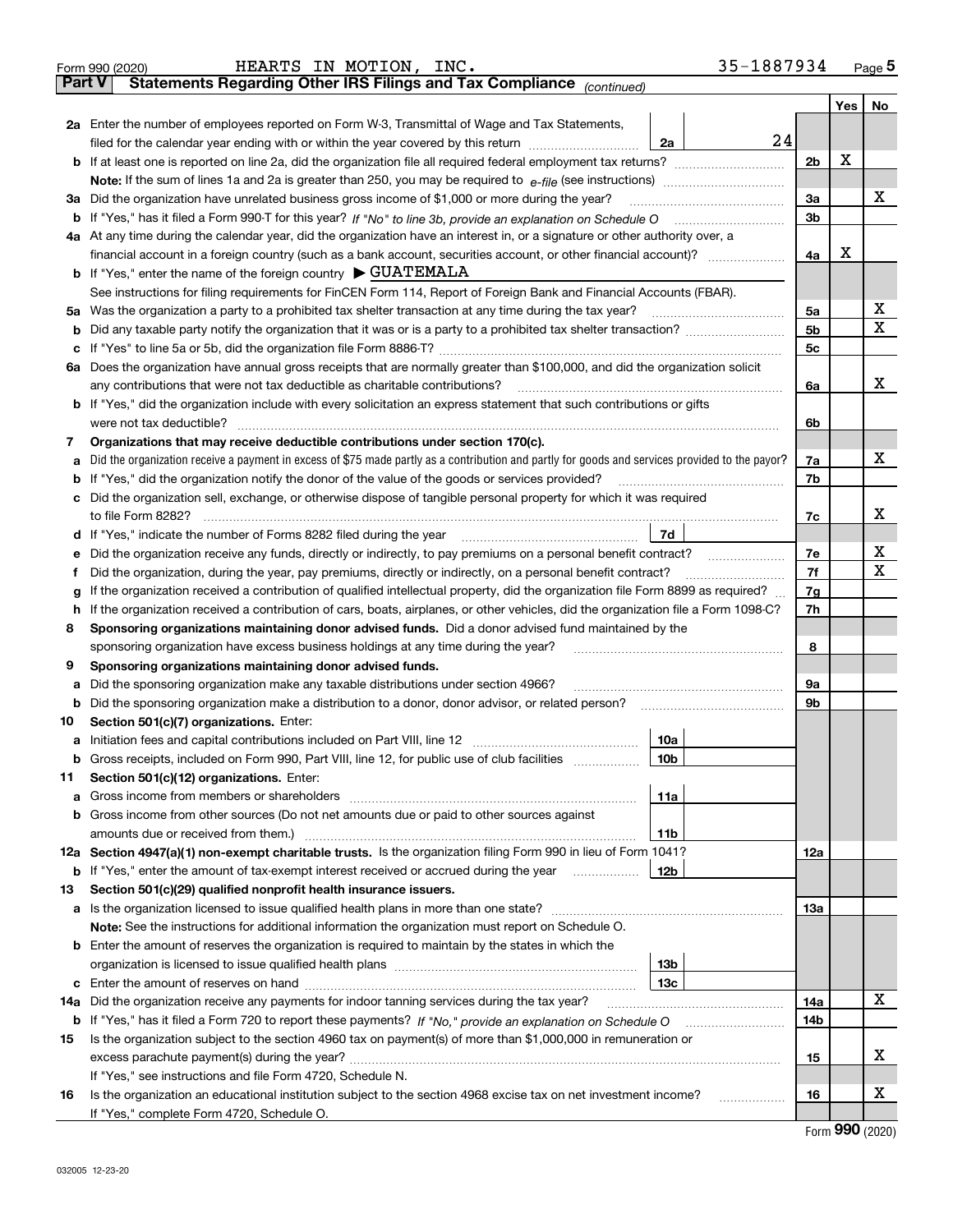|  | Form 990 (2020) |
|--|-----------------|
|  |                 |

| Form 990 (2020) | MOTION,<br>HEARTS<br>IN | INC. | 35-1887934 | Page |
|-----------------|-------------------------|------|------------|------|
|-----------------|-------------------------|------|------------|------|

| Form 990 (2020) |  | HEARTS IN MOTION, INC. | 35-1887934                                                                                                                         | Page $6$ |
|-----------------|--|------------------------|------------------------------------------------------------------------------------------------------------------------------------|----------|
|                 |  |                        | <b>Part VI</b> Governance, Management, and Disclosure For each "Yes" response to lines 2 through 7b below, and for a "No" response |          |
|                 |  |                        | to line 8a, 8b, or 10b below, describe the circumstances, processes, or changes on Schedule O. See instructions.                   |          |

|     | Check if Schedule O contains a response or note to any line in this Part VI                                                                                           |    |   |                         |             | $\overline{\mathbf{x}}$ |
|-----|-----------------------------------------------------------------------------------------------------------------------------------------------------------------------|----|---|-------------------------|-------------|-------------------------|
|     | <b>Section A. Governing Body and Management</b>                                                                                                                       |    |   |                         |             |                         |
|     |                                                                                                                                                                       |    |   |                         | Yes         | No                      |
|     | <b>1a</b> Enter the number of voting members of the governing body at the end of the tax year                                                                         | 1a | 9 |                         |             |                         |
|     | If there are material differences in voting rights among members of the governing body, or if the governing                                                           |    |   |                         |             |                         |
|     | body delegated broad authority to an executive committee or similar committee, explain on Schedule O.                                                                 |    |   |                         |             |                         |
| b   | Enter the number of voting members included on line 1a, above, who are independent                                                                                    | 1b | 8 |                         |             |                         |
| 2   | Did any officer, director, trustee, or key employee have a family relationship or a business relationship with any other                                              |    |   |                         |             |                         |
|     | officer, director, trustee, or key employee?                                                                                                                          |    |   | $\mathbf{2}$            |             | X                       |
| 3   | Did the organization delegate control over management duties customarily performed by or under the direct supervision                                                 |    |   |                         |             |                         |
|     | of officers, directors, trustees, or key employees to a management company or other person?                                                                           |    |   | 3                       |             | х                       |
| 4   | Did the organization make any significant changes to its governing documents since the prior Form 990 was filed?                                                      |    |   | $\overline{\mathbf{4}}$ |             | $\mathbf X$             |
| 5   | Did the organization become aware during the year of a significant diversion of the organization's assets? ____________________________                               |    |   | 5                       |             | X                       |
| 6   | Did the organization have members or stockholders?                                                                                                                    |    |   | 6                       |             | X                       |
| 7a  | Did the organization have members, stockholders, or other persons who had the power to elect or appoint one or                                                        |    |   |                         |             |                         |
|     | more members of the governing body?                                                                                                                                   |    |   | 7a                      |             | X                       |
| b   | Are any governance decisions of the organization reserved to (or subject to approval by) members, stockholders, or                                                    |    |   |                         |             |                         |
|     | persons other than the governing body?                                                                                                                                |    |   | 7b                      |             | x                       |
| 8   | Did the organization contemporaneously document the meetings held or written actions undertaken during the year by the following:                                     |    |   |                         |             |                         |
| a   |                                                                                                                                                                       |    |   | 8а                      | X           |                         |
| b   | Each committee with authority to act on behalf of the governing body?                                                                                                 |    |   | 8b                      |             | X                       |
| 9   | Is there any officer, director, trustee, or key employee listed in Part VII, Section A, who cannot be reached at the                                                  |    |   |                         |             |                         |
|     |                                                                                                                                                                       |    |   | 9                       |             | x                       |
|     | Section B. Policies <sub>(This Section B requests information about policies not required by the Internal Revenue Code.)</sub>                                        |    |   |                         |             |                         |
|     |                                                                                                                                                                       |    |   |                         | Yes         | <u>No</u>               |
|     |                                                                                                                                                                       |    |   | 10a                     |             | X                       |
|     | <b>b</b> If "Yes," did the organization have written policies and procedures governing the activities of such chapters, affiliates,                                   |    |   |                         |             |                         |
|     | and branches to ensure their operations are consistent with the organization's exempt purposes?                                                                       |    |   | 10 <sub>b</sub>         |             |                         |
| 11a | Has the organization provided a complete copy of this Form 990 to all members of its governing body before filing the form?                                           |    |   | 11a                     |             | $\mathbf X$             |
| b   | Describe in Schedule O the process, if any, used by the organization to review this Form 990.                                                                         |    |   |                         |             |                         |
| 12a |                                                                                                                                                                       |    |   | 12a                     | х           |                         |
| b   | Were officers, directors, or trustees, and key employees required to disclose annually interests that could give rise to conflicts?                                   |    |   | 12 <sub>b</sub>         | X           |                         |
| c   | Did the organization regularly and consistently monitor and enforce compliance with the policy? If "Yes." describe                                                    |    |   |                         |             |                         |
|     |                                                                                                                                                                       |    |   | 12c                     | X           |                         |
| 13  | Did the organization have a written whistleblower policy?                                                                                                             |    |   | 13                      | $\mathbf X$ |                         |
| 14  | Did the organization have a written document retention and destruction policy?                                                                                        |    |   | 14                      | $\mathbf X$ |                         |
| 15  | Did the process for determining compensation of the following persons include a review and approval by independent                                                    |    |   |                         |             |                         |
|     | persons, comparability data, and contemporaneous substantiation of the deliberation and decision?                                                                     |    |   |                         |             |                         |
| а   | The organization's CEO, Executive Director, or top management official manufactured content of the organization's CEO, Executive Director, or top management official |    |   | 15a                     | X           |                         |
| b   | Other officers or key employees of the organization                                                                                                                   |    |   | 15b                     |             | X                       |
|     | If "Yes" to line 15a or 15b, describe the process in Schedule O (see instructions).                                                                                   |    |   |                         |             |                         |
|     | 16a Did the organization invest in, contribute assets to, or participate in a joint venture or similar arrangement with a                                             |    |   |                         |             | х                       |
|     | taxable entity during the year?                                                                                                                                       |    |   | 16a                     |             |                         |
|     | b If "Yes," did the organization follow a written policy or procedure requiring the organization to evaluate its participation                                        |    |   |                         |             |                         |
|     | in joint venture arrangements under applicable federal tax law, and take steps to safeguard the organization's                                                        |    |   | 16b                     |             |                         |
|     | exempt status with respect to such arrangements?<br><b>Section C. Disclosure</b>                                                                                      |    |   |                         |             |                         |
| 17  | List the states with which a copy of this Form 990 is required to be filed $\blacktriangleright$ IN                                                                   |    |   |                         |             |                         |
| 18  | Section 6104 requires an organization to make its Forms 1023 (1024 or 1024-A, if applicable), 990, and 990-T (Section 501(c)(3)s only) available                      |    |   |                         |             |                         |
|     | for public inspection. Indicate how you made these available. Check all that apply.                                                                                   |    |   |                         |             |                         |
|     | $X$ Own website<br>$X$ Upon request<br>Another's website<br>Other (explain on Schedule O)                                                                             |    |   |                         |             |                         |
| 19  | Describe on Schedule O whether (and if so, how) the organization made its governing documents, conflict of interest policy, and financial                             |    |   |                         |             |                         |
|     | statements available to the public during the tax year.                                                                                                               |    |   |                         |             |                         |
| 20  | State the name, address, and telephone number of the person who possesses the organization's books and records                                                        |    |   |                         |             |                         |
|     | ANTHONY R. OUSLEY JR. - 219-924-2446                                                                                                                                  |    |   |                         |             |                         |
|     | 46375<br>2210 US HIGHWAY 41, SCHERERVILLE, IN                                                                                                                         |    |   |                         |             |                         |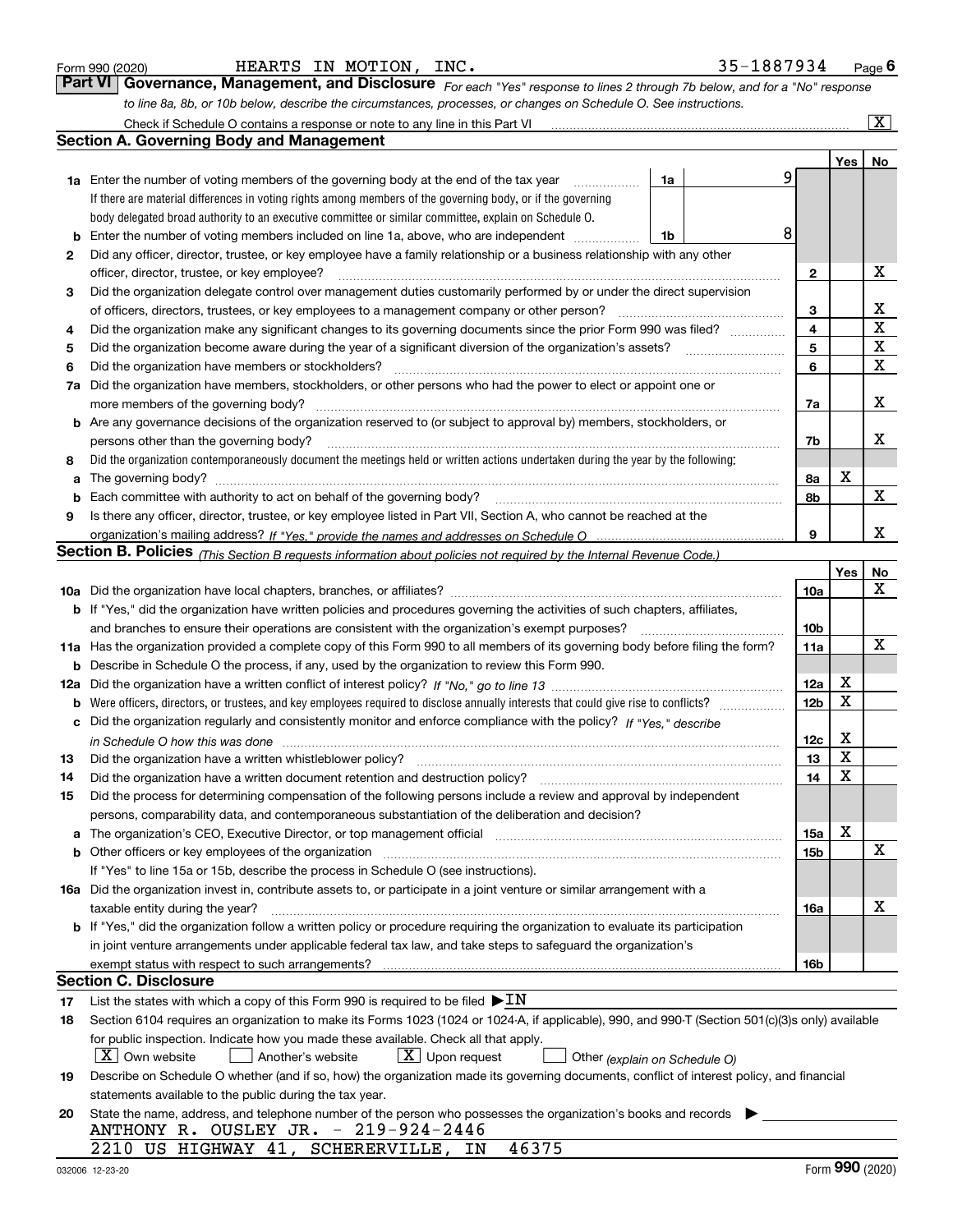| 032007 12-23-20 |  |
|-----------------|--|
|                 |  |

BOARD MEMBER

0.

**1a**  Complete this table for all persons required to be listed. Report compensation for the calendar year ending with or within the organization's tax year. **•** List all of the organization's current officers, directors, trustees (whether individuals or organizations), regardless of amount of compensation. Enter -0- in columns (D), (E), and (F) if no compensation was paid.  $\bullet$  List all of the organization's  $\,$ current key employees, if any. See instructions for definition of "key employee." **•** List the organization's five current highest compensated employees (other than an officer, director, trustee, or key employee) who received reportable compensation (Box 5 of Form W-2 and/or Box 7 of Form 1099-MISC) of more than \$100,000 from the organization and any related organizations. **•** List all of the organization's former officers, key employees, and highest compensated employees who received more than \$100,000 of reportable compensation from the organization and any related organizations. **former directors or trustees**  ¥ List all of the organization's that received, in the capacity as a former director or trustee of the organization, more than \$10,000 of reportable compensation from the organization and any related organizations. See instructions for the order in which to list the persons above.  $\mathcal{L}^{\text{max}}$ Check this box if neither the organization nor any related organization compensated any current officer, director, or trustee. **(A) (B) (C) (D) (E) (F)** PositionName and title **Average** ReportableReportableEstimated(do not check more than one box, unless person is both an hours per compensationcompensationamount of officer and a director/trustee) week from from related otherdirector (list any Individual trustee or director theorganizations compensationhours for organization (W-2/1099-MISC)from the Highest compensated trustee or o compensated nstitutional trustee Institutional trustee (W-2/1099-MISC)relatedorganization organizations Key employee and related ndividual t employee beloworganizations ighest Former Officer line)(1) KAREN SCHEERINGA-PARRA 40.00  $0_{.}$ X X 78,830. 0. EXECUTIVE DIRECTOR (2) KATHY JANISCH 10.00 X X 0. 0.  $\mathbf 0$  . PRESIDENT (3) MARCIA MCGINNIS 5.00 X X  $\mathbf 0$  . 0. 0. BOARD SECRETARY 5.00 (4) BOB UMHOEFER X X TREASURER0. 0. 0. (5) JOFF MORALES 5.00 BOARD MEMBER X 0. 0. 0. 5.00 (6) ALYSSA JERDON BRETT BOARD MEMBER X 0. 0. 0. (7) KAITLYN JENSEN-REIMANN 5.00 BOARD MEMBER X  $\mathbf 0$  . 0. 0. 5.00 (8) HILA MCCOY X 0. 0. 0. BOARD MEMBER 5.00 (9) MAGARET ROCHE MOORE

X

0.

0.

Check if Schedule O contains a response or note to any line in this Part VII

**Section A. Officers, Directors, Trustees, Key Employees, and Highest Compensated Employees**

Form 990 (2020) HEARTS IN MOTION,INC. 35-1887934 Page **7Part VII Compensation of Officers, Directors, Trustees, Key Employees, Highest Compensated Employees, and Independent Contractors**

 $\mathcal{L}^{\text{max}}$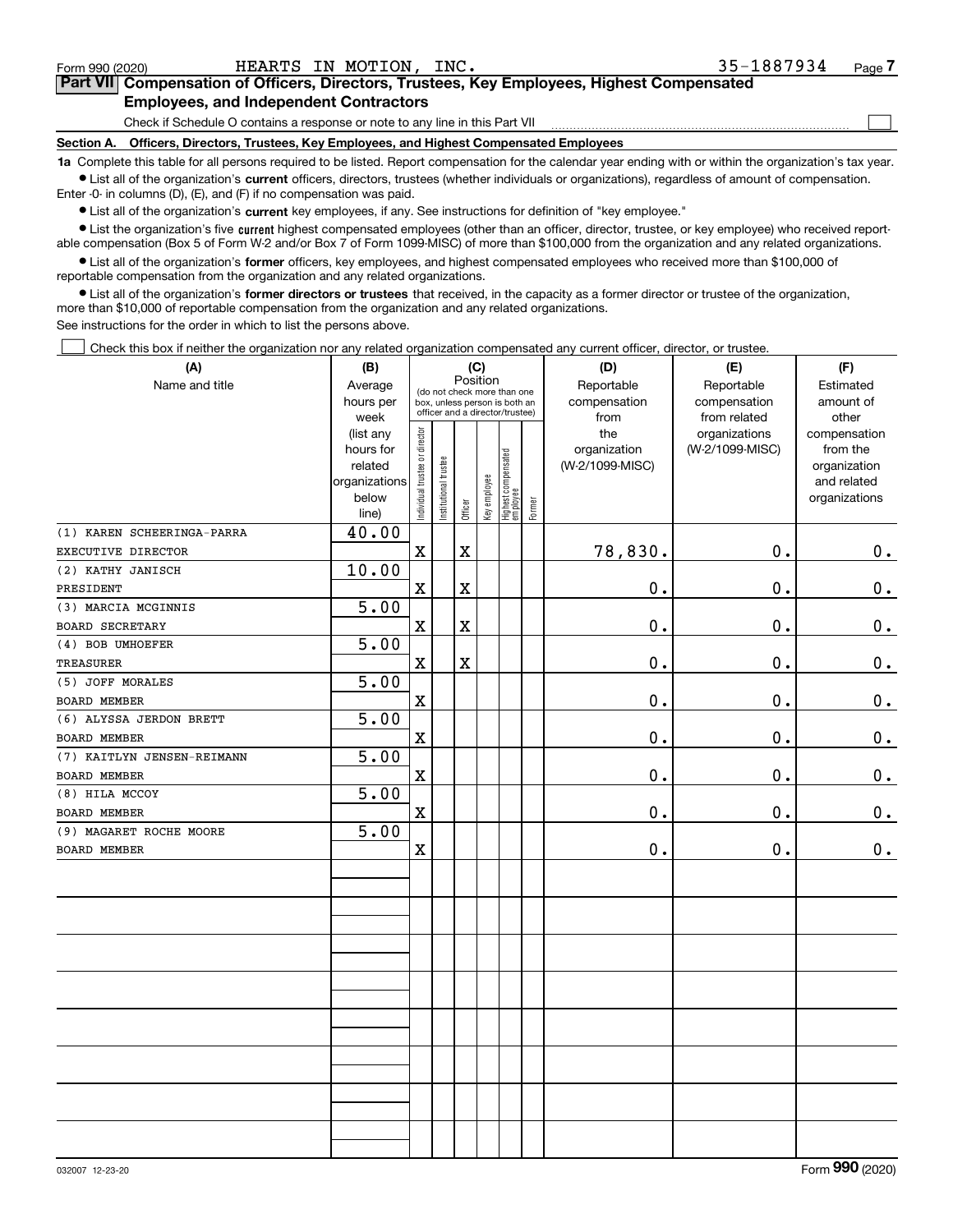|   | HEARTS IN MOTION, INC.<br>Form 990 (2020)                                                                                                                                                                                                              |                                                                      |                                |                       |                 |              |                                                                                                 |        |                                           | 35-1887934                                        |                                                          |     |                                                                          | Page 8                               |
|---|--------------------------------------------------------------------------------------------------------------------------------------------------------------------------------------------------------------------------------------------------------|----------------------------------------------------------------------|--------------------------------|-----------------------|-----------------|--------------|-------------------------------------------------------------------------------------------------|--------|-------------------------------------------|---------------------------------------------------|----------------------------------------------------------|-----|--------------------------------------------------------------------------|--------------------------------------|
|   | <b>Part VII</b><br>Section A. Officers, Directors, Trustees, Key Employees, and Highest Compensated Employees (continued)                                                                                                                              |                                                                      |                                |                       |                 |              |                                                                                                 |        |                                           |                                                   |                                                          |     |                                                                          |                                      |
|   | (A)<br>Name and title                                                                                                                                                                                                                                  | (B)<br>Average<br>hours per<br>week                                  |                                |                       | (C)<br>Position |              | (do not check more than one<br>box, unless person is both an<br>officer and a director/trustee) |        | (D)<br>Reportable<br>compensation<br>from | (E)<br>Reportable<br>compensation<br>from related |                                                          |     | (F)<br>Estimated<br>amount of<br>other                                   |                                      |
|   |                                                                                                                                                                                                                                                        | (list any<br>hours for<br>related<br>organizations<br>below<br>line) | Individual trustee or director | Institutional trustee | Officer         | key employee | Highest compensated<br>employee                                                                 | Former | the<br>organization<br>(W-2/1099-MISC)    | organizations<br>(W-2/1099-MISC)                  |                                                          |     | compensation<br>from the<br>organization<br>and related<br>organizations |                                      |
|   |                                                                                                                                                                                                                                                        |                                                                      |                                |                       |                 |              |                                                                                                 |        |                                           |                                                   |                                                          |     |                                                                          |                                      |
|   |                                                                                                                                                                                                                                                        |                                                                      |                                |                       |                 |              |                                                                                                 |        |                                           |                                                   |                                                          |     |                                                                          |                                      |
|   |                                                                                                                                                                                                                                                        |                                                                      |                                |                       |                 |              |                                                                                                 |        |                                           |                                                   |                                                          |     |                                                                          |                                      |
|   |                                                                                                                                                                                                                                                        |                                                                      |                                |                       |                 |              |                                                                                                 |        |                                           |                                                   |                                                          |     |                                                                          |                                      |
|   |                                                                                                                                                                                                                                                        |                                                                      |                                |                       |                 |              |                                                                                                 |        |                                           |                                                   |                                                          |     |                                                                          |                                      |
|   |                                                                                                                                                                                                                                                        |                                                                      |                                |                       |                 |              |                                                                                                 |        |                                           |                                                   |                                                          |     |                                                                          |                                      |
|   |                                                                                                                                                                                                                                                        |                                                                      |                                |                       |                 |              |                                                                                                 |        |                                           |                                                   |                                                          |     |                                                                          |                                      |
|   |                                                                                                                                                                                                                                                        |                                                                      |                                |                       |                 |              |                                                                                                 |        |                                           |                                                   |                                                          |     |                                                                          |                                      |
|   |                                                                                                                                                                                                                                                        |                                                                      |                                |                       |                 |              |                                                                                                 |        |                                           |                                                   |                                                          |     |                                                                          |                                      |
|   | 1b Subtotal                                                                                                                                                                                                                                            |                                                                      |                                |                       |                 |              |                                                                                                 |        | 78,830.                                   |                                                   | 0.                                                       |     |                                                                          | $0$ .                                |
|   |                                                                                                                                                                                                                                                        |                                                                      |                                |                       |                 |              |                                                                                                 |        | $\overline{0}$ .<br>78,830.               |                                                   | $\overline{\mathbf{0}}$ .<br>$\overline{\mathfrak{o}}$ . |     |                                                                          | $\overline{0}$ .<br>$\overline{0}$ . |
| 2 | Total number of individuals (including but not limited to those listed above) who received more than \$100,000 of reportable                                                                                                                           |                                                                      |                                |                       |                 |              |                                                                                                 |        |                                           |                                                   |                                                          |     |                                                                          |                                      |
|   | compensation from the organization $\blacktriangleright$                                                                                                                                                                                               |                                                                      |                                |                       |                 |              |                                                                                                 |        |                                           |                                                   |                                                          |     | <b>Yes</b>                                                               | 0<br>No                              |
| 3 | Did the organization list any former officer, director, trustee, key employee, or highest compensated employee on                                                                                                                                      |                                                                      |                                |                       |                 |              |                                                                                                 |        |                                           |                                                   |                                                          |     |                                                                          |                                      |
|   | line 1a? If "Yes," complete Schedule J for such individual manufactured contained and the Ves," complete Schedule J for such individual                                                                                                                |                                                                      |                                |                       |                 |              |                                                                                                 |        |                                           |                                                   |                                                          | 3   |                                                                          | х                                    |
| 4 | For any individual listed on line 1a, is the sum of reportable compensation and other compensation from the organization                                                                                                                               |                                                                      |                                |                       |                 |              |                                                                                                 |        |                                           |                                                   |                                                          | 4   |                                                                          | х                                    |
| 5 | Did any person listed on line 1a receive or accrue compensation from any unrelated organization or individual for services                                                                                                                             |                                                                      |                                |                       |                 |              |                                                                                                 |        |                                           |                                                   |                                                          | 5   |                                                                          | X                                    |
|   | <b>Section B. Independent Contractors</b>                                                                                                                                                                                                              |                                                                      |                                |                       |                 |              |                                                                                                 |        |                                           |                                                   |                                                          |     |                                                                          |                                      |
| 1 | Complete this table for your five highest compensated independent contractors that received more than \$100,000 of compensation from<br>the organization. Report compensation for the calendar year ending with or within the organization's tax year. |                                                                      |                                |                       |                 |              |                                                                                                 |        |                                           |                                                   |                                                          |     |                                                                          |                                      |
|   | (A)<br>Name and business address                                                                                                                                                                                                                       |                                                                      |                                | <b>NONE</b>           |                 |              |                                                                                                 |        | (B)<br>Description of services            |                                                   |                                                          | (C) | Compensation                                                             |                                      |
|   |                                                                                                                                                                                                                                                        |                                                                      |                                |                       |                 |              |                                                                                                 |        |                                           |                                                   |                                                          |     |                                                                          |                                      |
|   |                                                                                                                                                                                                                                                        |                                                                      |                                |                       |                 |              |                                                                                                 |        |                                           |                                                   |                                                          |     |                                                                          |                                      |
|   |                                                                                                                                                                                                                                                        |                                                                      |                                |                       |                 |              |                                                                                                 |        |                                           |                                                   |                                                          |     |                                                                          |                                      |
|   |                                                                                                                                                                                                                                                        |                                                                      |                                |                       |                 |              |                                                                                                 |        |                                           |                                                   |                                                          |     |                                                                          |                                      |
|   |                                                                                                                                                                                                                                                        |                                                                      |                                |                       |                 |              |                                                                                                 |        |                                           |                                                   |                                                          |     |                                                                          |                                      |
| 2 | Total number of independent contractors (including but not limited to those listed above) who received more than<br>\$100,000 of compensation from the organization                                                                                    |                                                                      |                                |                       |                 | 0            |                                                                                                 |        |                                           |                                                   |                                                          |     |                                                                          |                                      |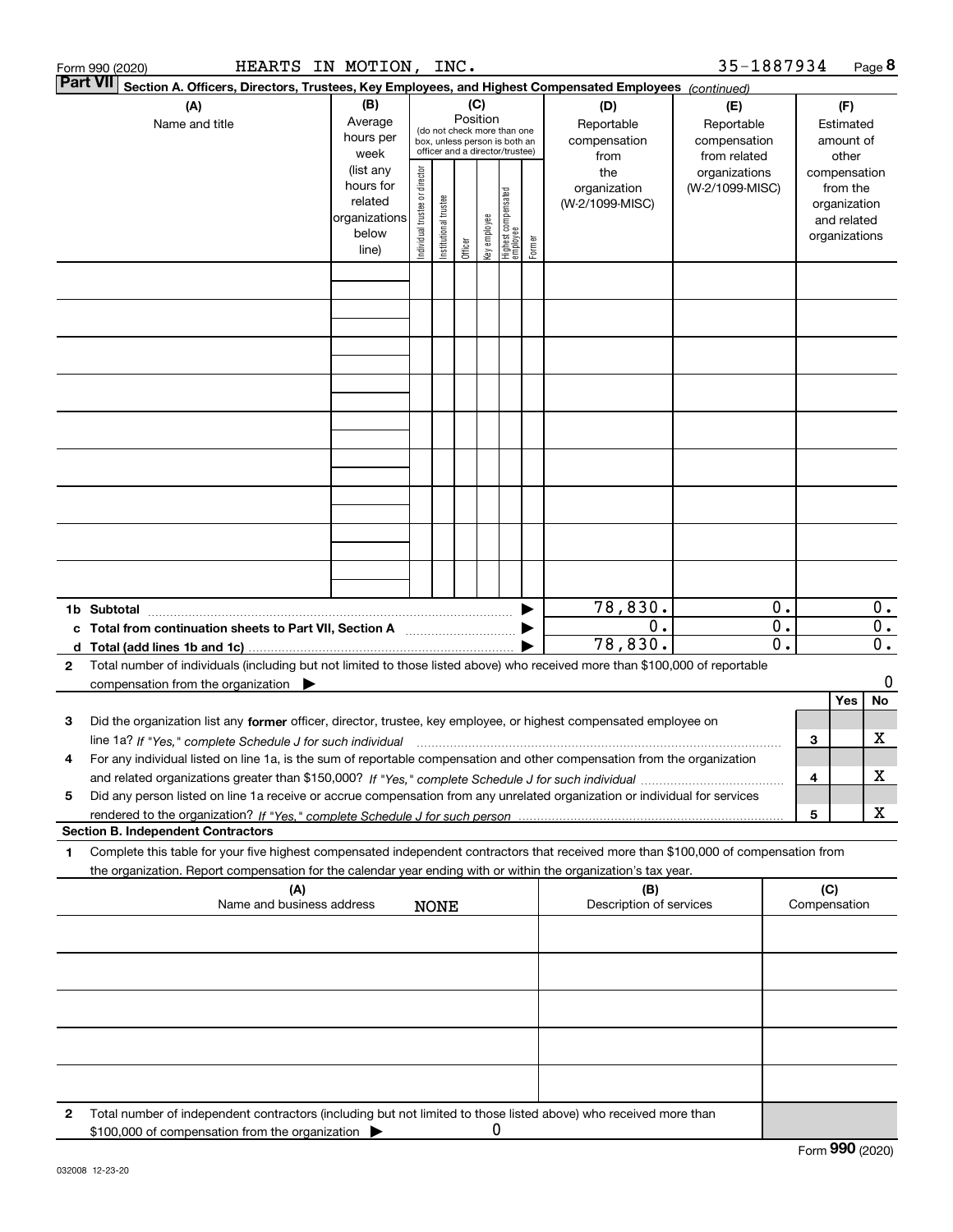|                                                           |    |      | Form 990 (2020)                                                               |      |                |                 | HEARTS IN MOTION, INC. |                                                                |                                              | 35-1887934                                       | Page 9                                                          |
|-----------------------------------------------------------|----|------|-------------------------------------------------------------------------------|------|----------------|-----------------|------------------------|----------------------------------------------------------------|----------------------------------------------|--------------------------------------------------|-----------------------------------------------------------------|
| <b>Part VIII</b>                                          |    |      | <b>Statement of Revenue</b>                                                   |      |                |                 |                        |                                                                |                                              |                                                  |                                                                 |
|                                                           |    |      | Check if Schedule O contains a response or note to any line in this Part VIII |      |                |                 |                        |                                                                |                                              |                                                  |                                                                 |
|                                                           |    |      |                                                                               |      |                |                 |                        | (A)<br>Total revenue                                           | (B)<br>Related or exempt<br>function revenue | $\overline{C}$<br>Unrelated<br>lbusiness revenue | (D)<br>Revenue excluded<br>from tax under<br>sections 512 - 514 |
|                                                           |    |      | 1 a Federated campaigns                                                       |      | 1a             |                 |                        |                                                                |                                              |                                                  |                                                                 |
| Contributions, Gifts, Grants<br>and Other Similar Amounts |    | b    | Membership dues                                                               |      | 1 <sub>b</sub> |                 |                        |                                                                |                                              |                                                  |                                                                 |
|                                                           |    |      | Fundraising events                                                            |      | 1 <sub>c</sub> |                 |                        |                                                                |                                              |                                                  |                                                                 |
|                                                           |    |      | d Related organizations                                                       |      | 1 <sub>d</sub> |                 |                        |                                                                |                                              |                                                  |                                                                 |
|                                                           |    | е    | Government grants (contributions)                                             |      | 1e             |                 |                        |                                                                |                                              |                                                  |                                                                 |
|                                                           |    |      | f All other contributions, gifts, grants, and                                 |      |                |                 |                        |                                                                |                                              |                                                  |                                                                 |
|                                                           |    |      | similar amounts not included above                                            |      | 1f             |                 | 916,845.               |                                                                |                                              |                                                  |                                                                 |
|                                                           |    |      | Noncash contributions included in lines 1a-1f                                 |      | 1g             |                 | 99,481.                |                                                                |                                              |                                                  |                                                                 |
|                                                           |    |      |                                                                               |      |                |                 |                        | 916,845.                                                       |                                              |                                                  |                                                                 |
|                                                           |    |      |                                                                               |      |                |                 | <b>Business Code</b>   |                                                                |                                              |                                                  |                                                                 |
|                                                           |    | 2a   | <u> 1989 - Johann Barn, amerikansk politiker (d. 1989)</u>                    |      |                |                 |                        |                                                                |                                              |                                                  |                                                                 |
| Program Service<br>Revenue                                |    | b    | <u> 1980 - Johann Barn, mars an t-Amerikaansk politiker (</u>                 |      |                |                 |                        |                                                                |                                              |                                                  |                                                                 |
|                                                           |    | c    |                                                                               |      |                |                 |                        |                                                                |                                              |                                                  |                                                                 |
|                                                           |    | d    |                                                                               |      |                |                 |                        |                                                                |                                              |                                                  |                                                                 |
|                                                           |    | е    |                                                                               |      |                |                 |                        |                                                                |                                              |                                                  |                                                                 |
|                                                           |    | f    | All other program service revenue <i></i>                                     |      |                |                 |                        |                                                                |                                              |                                                  |                                                                 |
|                                                           |    | a    |                                                                               |      |                |                 | $\blacktriangleright$  |                                                                |                                              |                                                  |                                                                 |
|                                                           | 3  |      | Investment income (including dividends, interest, and                         |      |                |                 |                        |                                                                |                                              |                                                  |                                                                 |
|                                                           |    |      |                                                                               |      |                |                 | ▶                      | 1,084.                                                         |                                              |                                                  | 1,084.                                                          |
|                                                           | 4  |      | Income from investment of tax-exempt bond proceeds                            |      |                |                 | ▶                      |                                                                |                                              |                                                  |                                                                 |
|                                                           | 5  |      |                                                                               |      | (i) Real       |                 | (ii) Personal          |                                                                |                                              |                                                  |                                                                 |
|                                                           |    |      |                                                                               |      |                |                 |                        |                                                                |                                              |                                                  |                                                                 |
|                                                           |    |      | 6 a Gross rents<br>.                                                          | l 6a |                |                 |                        |                                                                |                                              |                                                  |                                                                 |
|                                                           |    | b    | Less: rental expenses                                                         | 6b   |                |                 |                        |                                                                |                                              |                                                  |                                                                 |
|                                                           |    | c    | Rental income or (loss)<br>d Net rental income or (loss)                      | 6с   |                |                 |                        |                                                                |                                              |                                                  |                                                                 |
|                                                           |    |      | 7 a Gross amount from sales of                                                |      | (i) Securities |                 | (ii) Other             |                                                                |                                              |                                                  |                                                                 |
|                                                           |    |      | assets other than inventory                                                   | 7a   |                |                 |                        |                                                                |                                              |                                                  |                                                                 |
|                                                           |    |      | <b>b</b> Less: cost or other basis                                            |      |                |                 |                        |                                                                |                                              |                                                  |                                                                 |
|                                                           |    |      | and sales expenses                                                            | 7b   |                |                 |                        |                                                                |                                              |                                                  |                                                                 |
| venue                                                     |    |      | c Gain or (loss)                                                              | 7c   |                |                 |                        |                                                                |                                              |                                                  |                                                                 |
|                                                           |    |      |                                                                               |      |                |                 |                        |                                                                |                                              |                                                  |                                                                 |
| Other Re                                                  |    |      | 8 a Gross income from fundraising events (not                                 |      |                |                 |                        |                                                                |                                              |                                                  |                                                                 |
|                                                           |    |      | including \$<br><u>of</u> of                                                  |      |                |                 |                        |                                                                |                                              |                                                  |                                                                 |
|                                                           |    |      | contributions reported on line 1c). See                                       |      |                |                 |                        |                                                                |                                              |                                                  |                                                                 |
|                                                           |    |      |                                                                               |      |                | 8a              |                        |                                                                |                                              |                                                  |                                                                 |
|                                                           |    |      |                                                                               |      |                | 8b              |                        |                                                                |                                              |                                                  |                                                                 |
|                                                           |    |      | Net income or (loss) from fundraising events                                  |      |                |                 |                        |                                                                |                                              |                                                  |                                                                 |
|                                                           |    |      | 9 a Gross income from gaming activities. See                                  |      |                |                 |                        |                                                                |                                              |                                                  |                                                                 |
|                                                           |    |      |                                                                               |      |                | 9a              |                        |                                                                |                                              |                                                  |                                                                 |
|                                                           |    |      |                                                                               |      |                | 9b              |                        |                                                                |                                              |                                                  |                                                                 |
|                                                           |    |      | c Net income or (loss) from gaming activities                                 |      |                |                 | ▶                      |                                                                |                                              |                                                  |                                                                 |
|                                                           |    |      | 10 a Gross sales of inventory, less returns                                   |      |                |                 |                        |                                                                |                                              |                                                  |                                                                 |
|                                                           |    |      |                                                                               |      |                |                 | 10a121,303.            |                                                                |                                              |                                                  |                                                                 |
|                                                           |    |      | <b>b</b> Less: cost of goods sold                                             |      |                | 10 <sub>b</sub> | 0.                     |                                                                |                                              |                                                  |                                                                 |
|                                                           |    |      | c Net income or (loss) from sales of inventory                                |      |                |                 |                        | 121,303.                                                       | 121,303.                                     |                                                  |                                                                 |
|                                                           |    |      |                                                                               |      |                |                 | <b>Business Code</b>   |                                                                |                                              |                                                  |                                                                 |
|                                                           |    | 11 a | OTHER INCOME                                                                  |      |                |                 |                        | $900099$ $\updownarrow$ , 001, 270. $\updownarrow$ , 001, 270. |                                              |                                                  |                                                                 |
|                                                           |    | b    | <b>BOOTH RENTALS</b>                                                          |      |                |                 | 900099                 | 24,525.                                                        | 24,525.                                      |                                                  |                                                                 |
| Miscellaneous<br>Revenue                                  |    | C.   | SERVICE FEES                                                                  |      |                |                 | 900099                 | 7,286.                                                         | 7,286.                                       |                                                  |                                                                 |
|                                                           |    |      |                                                                               |      |                |                 |                        |                                                                |                                              |                                                  |                                                                 |
|                                                           |    |      |                                                                               |      |                |                 |                        | $\blacktriangleright$ 1,033,081.                               |                                              |                                                  |                                                                 |
|                                                           | 12 |      |                                                                               |      |                |                 |                        | $\blacktriangleright$ 2,072,313.1,154,384.                     |                                              | $0$ .                                            | 1,084.                                                          |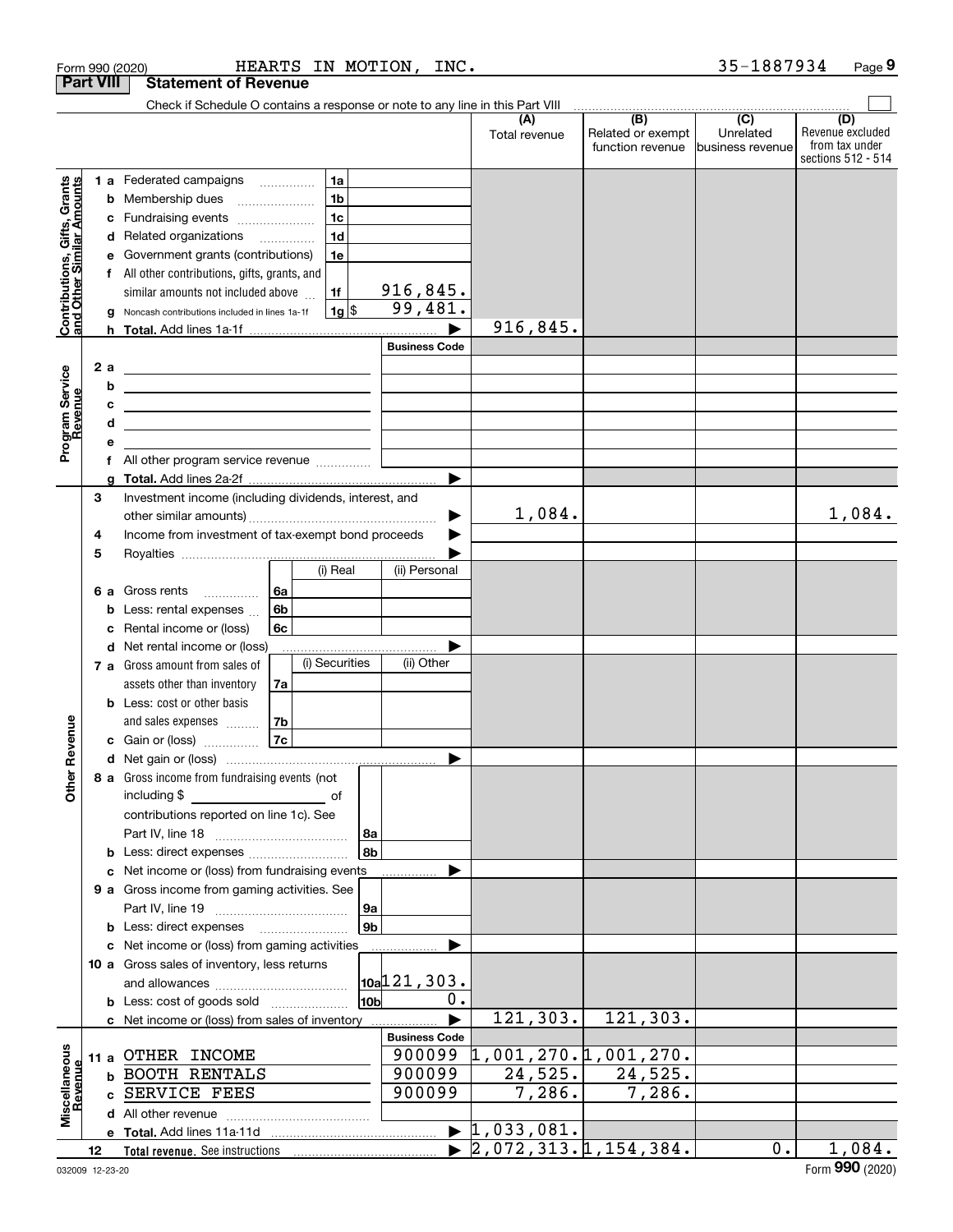Form 990 (2020) HEARTS IN MOTION, INC. 35-1887934 Page **Part IX Statement of Functional Expenses**

|              | Section 501(c)(3) and 501(c)(4) organizations must complete all columns. All other organizations must complete column (A).                                                                                 |                |                             |                                    |                         |
|--------------|------------------------------------------------------------------------------------------------------------------------------------------------------------------------------------------------------------|----------------|-----------------------------|------------------------------------|-------------------------|
|              | Check if Schedule O contains a response or note to any line in this Part IX                                                                                                                                | (A)            | (B)                         | $\overline{C}$                     | (D)                     |
|              | Do not include amounts reported on lines 6b,<br>7b, 8b, 9b, and 10b of Part VIII.                                                                                                                          | Total expenses | Program service<br>expenses | Management and<br>general expenses | Fundraising<br>expenses |
| 1.           | Grants and other assistance to domestic organizations                                                                                                                                                      |                |                             |                                    |                         |
|              | and domestic governments. See Part IV, line 21                                                                                                                                                             |                |                             |                                    |                         |
| $\mathbf{2}$ | Grants and other assistance to domestic                                                                                                                                                                    |                |                             |                                    |                         |
|              | individuals. See Part IV, line 22                                                                                                                                                                          | 9,718.         | 9,718.                      |                                    |                         |
| 3            | Grants and other assistance to foreign                                                                                                                                                                     |                |                             |                                    |                         |
|              | organizations, foreign governments, and foreign                                                                                                                                                            |                |                             |                                    |                         |
|              | individuals. See Part IV, lines 15 and 16                                                                                                                                                                  | 178,473.       | 178,473.                    |                                    |                         |
| 4            | Benefits paid to or for members                                                                                                                                                                            |                |                             |                                    |                         |
| 5            | Compensation of current officers, directors,                                                                                                                                                               |                |                             |                                    |                         |
|              |                                                                                                                                                                                                            | 78,830.        | 52, 270.                    | 20,413.                            | 6,147.                  |
| 6            | Compensation not included above to disqualified                                                                                                                                                            |                |                             |                                    |                         |
|              | persons (as defined under section 4958(f)(1)) and                                                                                                                                                          |                |                             |                                    |                         |
|              | persons described in section 4958(c)(3)(B)                                                                                                                                                                 |                |                             |                                    |                         |
| 7            |                                                                                                                                                                                                            | 505,922.       | 335,462.                    | 131,011.                           | 39,449.                 |
| 8            | Pension plan accruals and contributions (include                                                                                                                                                           |                |                             |                                    |                         |
|              | section 401(k) and 403(b) employer contributions)                                                                                                                                                          |                |                             |                                    |                         |
| 9            |                                                                                                                                                                                                            |                |                             |                                    |                         |
| 10           |                                                                                                                                                                                                            | 71,867.        | 47,653.                     | 18,610.                            | 5,604.                  |
| 11           | Fees for services (nonemployees):                                                                                                                                                                          |                |                             |                                    |                         |
| a            |                                                                                                                                                                                                            |                |                             |                                    |                         |
| b            |                                                                                                                                                                                                            |                |                             |                                    |                         |
| c            |                                                                                                                                                                                                            | 8,830.         | 7,644.                      | 998.                               | 188.                    |
|              |                                                                                                                                                                                                            |                |                             |                                    |                         |
|              | e Professional fundraising services. See Part IV, line 17                                                                                                                                                  |                |                             |                                    |                         |
| f            | Investment management fees                                                                                                                                                                                 |                |                             |                                    |                         |
|              | g Other. (If line 11g amount exceeds 10% of line 25,                                                                                                                                                       |                |                             |                                    |                         |
|              | column (A) amount, list line 11g expenses on Sch O.)                                                                                                                                                       | 2,823.         | 2,444.                      | 319.                               | 60.                     |
| 12           |                                                                                                                                                                                                            | 4,796.         | 4,152.                      | 542.                               | $\overline{102.}$       |
| 13           |                                                                                                                                                                                                            | 35,389.        | 30,634.                     | 4,001.                             | 754.                    |
| 14           |                                                                                                                                                                                                            | 9,285.         | 8,037.                      | 1,050.                             | 198.                    |
| 15           |                                                                                                                                                                                                            |                |                             |                                    |                         |
| 16           |                                                                                                                                                                                                            | 126,509.       | 109,509.                    | 14,303.                            | 2,697.                  |
| 17           |                                                                                                                                                                                                            | 102,570.       | 88,787.                     | 11,596.                            | 2,187.                  |
| 18           | Payments of travel or entertainment expenses                                                                                                                                                               |                |                             |                                    |                         |
|              | for any federal, state, or local public officials                                                                                                                                                          |                |                             |                                    |                         |
| 19           | Conferences, conventions, and meetings                                                                                                                                                                     | 8,530.         | 7,384.                      | 964.                               | 182.                    |
| 20           | Interest                                                                                                                                                                                                   | 6,005.         | 5,198.                      | 679.                               | 128.                    |
| 21           |                                                                                                                                                                                                            |                |                             |                                    |                         |
| 22           | Depreciation, depletion, and amortization                                                                                                                                                                  | 11,861.        | 11,861.                     |                                    |                         |
| 23           | Insurance                                                                                                                                                                                                  | 8,395.         | 7,267.                      | 949.                               | 179.                    |
| 24           | Other expenses. Itemize expenses not covered<br>above (List miscellaneous expenses on line 24e. If<br>line 24e amount exceeds 10% of line 25, column (A)<br>amount, list line 24e expenses on Schedule 0.) |                |                             |                                    |                         |
| a            | <u> 1989 - Johann Barbara, martxa alemaniar arg</u>                                                                                                                                                        |                |                             |                                    |                         |
| b            | <u> 1989 - Johann Stein, marwolaethau a bhann an t-Amhain an t-Amhain an t-Amhain an t-Amhain an t-Amhain an t-A</u>                                                                                       |                |                             |                                    |                         |
| с            | the contract of the contract of the contract of the contract of the contract of                                                                                                                            |                |                             |                                    |                         |
| d            | <u> 1989 - Johann Stein, mars an de Brazilian (b. 1989)</u>                                                                                                                                                |                |                             |                                    |                         |
|              | e All other expenses                                                                                                                                                                                       |                |                             |                                    |                         |
| 25           | Total functional expenses. Add lines 1 through 24e                                                                                                                                                         | 1,169,803.     | 906, 493.                   | 205, 435.                          | 57,875.                 |
| 26           | Joint costs. Complete this line only if the organization                                                                                                                                                   |                |                             |                                    |                         |
|              | reported in column (B) joint costs from a combined                                                                                                                                                         |                |                             |                                    |                         |
|              | educational campaign and fundraising solicitation.                                                                                                                                                         |                |                             |                                    |                         |
|              | Check here $\blacktriangleright$<br>if following SOP 98-2 (ASC 958-720)                                                                                                                                    |                |                             |                                    |                         |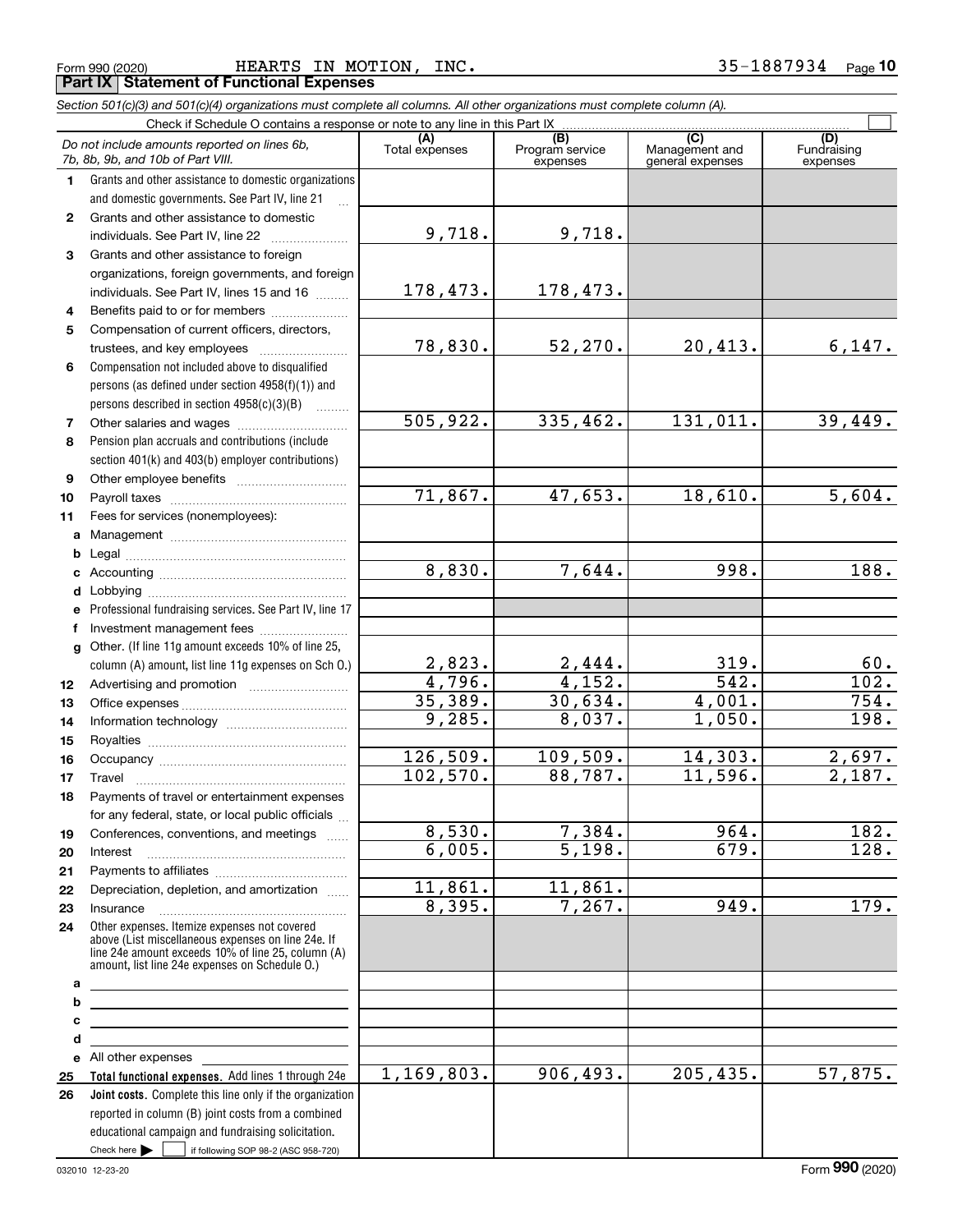| Form 990 (2020) | <b>HEARTS</b> | MOTION<br>ΙN | INC. | .887934<br>$25 -$<br>ر. ر | Page |
|-----------------|---------------|--------------|------|---------------------------|------|
|-----------------|---------------|--------------|------|---------------------------|------|

|                             |    | Check if Schedule O contains a response or note to any line in this Part X                                                                                                                                                     |                             |                          |                         |                    |
|-----------------------------|----|--------------------------------------------------------------------------------------------------------------------------------------------------------------------------------------------------------------------------------|-----------------------------|--------------------------|-------------------------|--------------------|
|                             |    |                                                                                                                                                                                                                                |                             | (A)<br>Beginning of year |                         | (B)<br>End of year |
|                             | 1  |                                                                                                                                                                                                                                |                             | 133,484.                 | $\mathbf{1}$            | 961,147.           |
|                             | 2  |                                                                                                                                                                                                                                |                             | 3,266.                   | $\mathbf{2}$            | 10,451.            |
|                             | з  |                                                                                                                                                                                                                                |                             |                          | 3                       |                    |
|                             | 4  |                                                                                                                                                                                                                                |                             | $\overline{203}$ .       | $\overline{\mathbf{4}}$ | 104, 753.          |
|                             | 5  | Loans and other receivables from any current or former officer, director,                                                                                                                                                      |                             |                          |                         |                    |
|                             |    | trustee, key employee, creator or founder, substantial contributor, or 35%                                                                                                                                                     |                             |                          |                         |                    |
|                             |    | controlled entity or family member of any of these persons                                                                                                                                                                     |                             |                          | 5                       |                    |
|                             | 6  | Loans and other receivables from other disqualified persons (as defined                                                                                                                                                        |                             |                          |                         |                    |
|                             |    | under section $4958(f)(1)$ , and persons described in section $4958(c)(3)(B)$                                                                                                                                                  | 1.1.1.1                     |                          | 6                       |                    |
|                             | 7  |                                                                                                                                                                                                                                |                             |                          | $\overline{7}$          |                    |
| Assets                      | 8  |                                                                                                                                                                                                                                |                             | 103,754.                 | 8                       |                    |
|                             | 9  | Prepaid expenses and deferred charges                                                                                                                                                                                          |                             | 1,594.                   | 9                       | 1,594.             |
|                             |    | 10a Land, buildings, and equipment: cost or other                                                                                                                                                                              |                             |                          |                         |                    |
|                             |    | basis. Complete Part VI of Schedule D  10a                                                                                                                                                                                     | $\frac{514,034.}{207,681.}$ |                          |                         |                    |
|                             | b  | $\begin{array}{ c c c c c }\n\hline\n\textbf{10b}\n\end{array}$<br>Less: accumulated depreciation                                                                                                                              |                             | 318, 214.                | 10 <sub>c</sub>         | 306, 353.          |
|                             | 11 |                                                                                                                                                                                                                                |                             | 35,894.                  | 11                      | 34,994.            |
|                             | 12 |                                                                                                                                                                                                                                |                             |                          | 12                      |                    |
|                             | 13 |                                                                                                                                                                                                                                |                             |                          | 13                      |                    |
|                             | 14 |                                                                                                                                                                                                                                |                             |                          | 14                      |                    |
|                             | 15 |                                                                                                                                                                                                                                |                             | 17,000.                  | 15                      | 17,000.            |
|                             | 16 |                                                                                                                                                                                                                                |                             | 613,409.                 | 16                      | 1,436,292.         |
|                             | 17 |                                                                                                                                                                                                                                |                             | 163, 298.                | 17                      | 52,896.            |
|                             | 18 |                                                                                                                                                                                                                                |                             |                          | 18                      |                    |
|                             | 19 | Deferred revenue manual contracts and contracts are contracted and contract and contract are contracted and contract are contracted and contract are contracted and contract are contracted and contract are contracted and co |                             |                          | 19                      |                    |
|                             | 20 |                                                                                                                                                                                                                                |                             |                          | 20                      |                    |
|                             | 21 | Escrow or custodial account liability. Complete Part IV of Schedule D                                                                                                                                                          | 1.1.1.1.1.1.1.1.1.1         |                          | 21                      |                    |
|                             | 22 | Loans and other payables to any current or former officer, director,                                                                                                                                                           |                             |                          |                         |                    |
| Liabilities                 |    | trustee, key employee, creator or founder, substantial contributor, or 35%                                                                                                                                                     |                             |                          |                         |                    |
|                             |    | controlled entity or family member of any of these persons                                                                                                                                                                     |                             |                          | 22                      |                    |
|                             | 23 |                                                                                                                                                                                                                                |                             | 72,893.                  | 23                      | 30,059.            |
|                             | 24 | Unsecured notes and loans payable to unrelated third parties                                                                                                                                                                   |                             |                          | 24                      |                    |
|                             | 25 | Other liabilities (including federal income tax, payables to related third                                                                                                                                                     |                             |                          |                         |                    |
|                             |    | parties, and other liabilities not included on lines 17-24). Complete Part X                                                                                                                                                   |                             |                          |                         |                    |
|                             |    | of Schedule D                                                                                                                                                                                                                  |                             | 0.1                      | 25                      | 80,597.            |
|                             | 26 | Total liabilities. Add lines 17 through 25                                                                                                                                                                                     |                             | 236, 191.                | 26                      | 163,552.           |
|                             |    | Organizations that follow FASB ASC 958, check here $\blacktriangleright \boxed{X}$                                                                                                                                             |                             |                          |                         |                    |
|                             |    | and complete lines 27, 28, 32, and 33.                                                                                                                                                                                         |                             |                          |                         |                    |
|                             | 27 | Net assets without donor restrictions                                                                                                                                                                                          |                             | 377,218.                 | 27                      | 1,272,740.         |
|                             | 28 | Net assets with donor restrictions                                                                                                                                                                                             |                             |                          | 28                      |                    |
|                             |    | Organizations that do not follow FASB ASC 958, check here $\blacktriangleright$                                                                                                                                                |                             |                          |                         |                    |
| Net Assets or Fund Balances |    | and complete lines 29 through 33.                                                                                                                                                                                              |                             |                          |                         |                    |
|                             | 29 |                                                                                                                                                                                                                                |                             |                          | 29                      |                    |
|                             | 30 | Paid-in or capital surplus, or land, building, or equipment fund                                                                                                                                                               |                             |                          | 30                      |                    |
|                             | 31 | Retained earnings, endowment, accumulated income, or other funds                                                                                                                                                               | .                           |                          | 31                      |                    |
|                             | 32 | Total net assets or fund balances                                                                                                                                                                                              |                             | 377,218.                 | 32                      | 1,272,740.         |
|                             | 33 | Total liabilities and net assets/fund balances                                                                                                                                                                                 |                             | 613,409.                 | 33                      | 1,436,292.         |

Form (2020) **990**

## **Part X Balance Sheet**

|  | Form 990 (2020) |
|--|-----------------|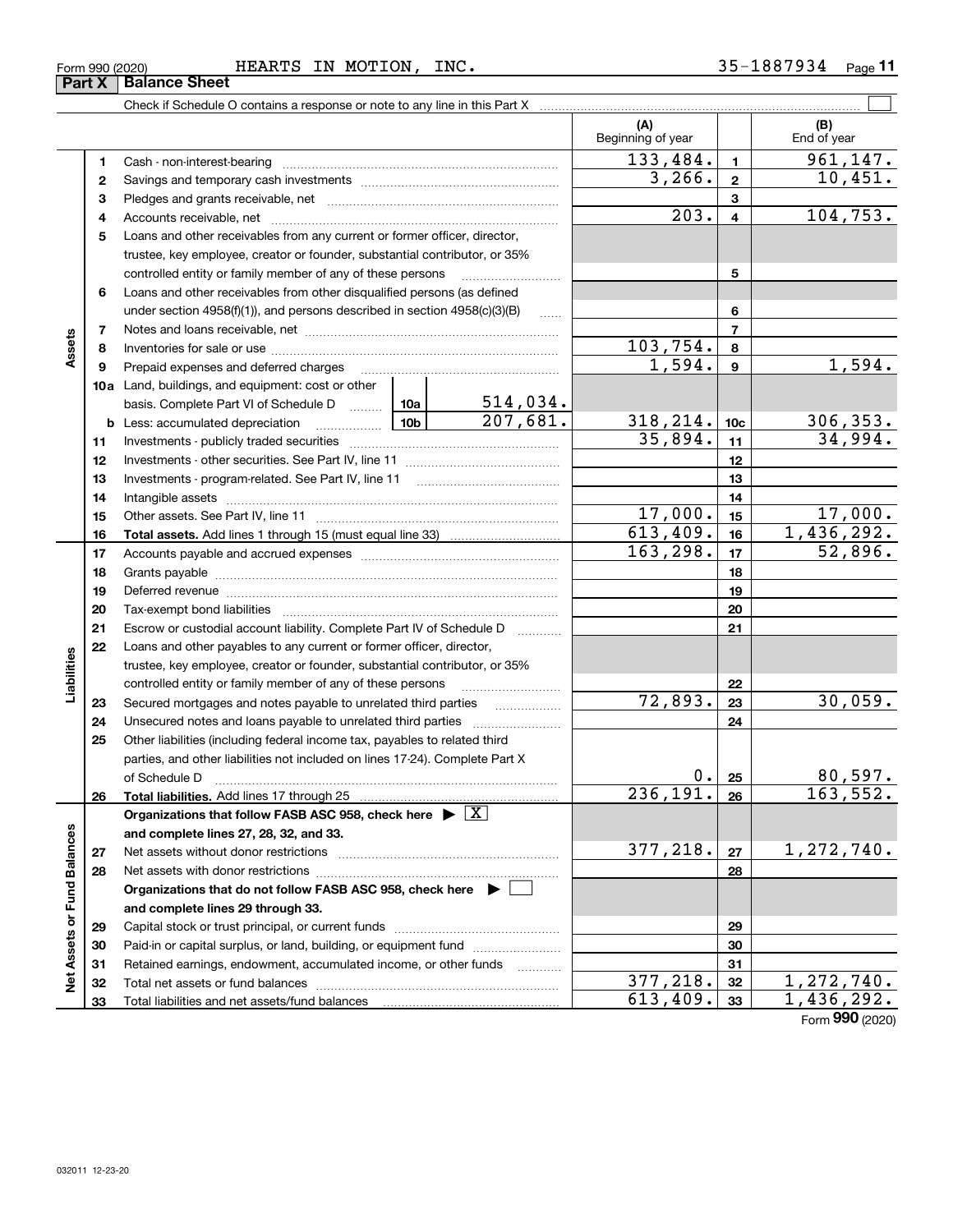|    | HEARTS IN MOTION, INC.<br>Form 990 (2020)                                                                                       |                         | 35-1887934 Page 12 |                  |
|----|---------------------------------------------------------------------------------------------------------------------------------|-------------------------|--------------------|------------------|
|    | <b>Reconciliation of Net Assets</b><br>Part XI                                                                                  |                         |                    |                  |
|    |                                                                                                                                 |                         |                    |                  |
|    |                                                                                                                                 |                         |                    |                  |
| 1  | Total revenue (must equal Part VIII, column (A), line 12)                                                                       | 1.                      |                    | 2,072,313.       |
| 2  |                                                                                                                                 | $\mathbf{2}$            |                    | 1,169,803.       |
| з  | Revenue less expenses. Subtract line 2 from line 1                                                                              | 3                       |                    | 902, 510.        |
| 4  |                                                                                                                                 | $\overline{\mathbf{4}}$ |                    | 377,218.         |
| 5  |                                                                                                                                 | 5                       |                    | $-2,987.$        |
| 6  |                                                                                                                                 | 6                       |                    |                  |
| 7  | Investment expenses www.communication.com/www.communication.com/www.communication.com/www.com                                   | $\overline{7}$          |                    |                  |
| 8  | Prior period adjustments                                                                                                        | 8                       |                    | $-4,001.$        |
| 9  | Other changes in net assets or fund balances (explain on Schedule O)                                                            | 9                       |                    | 0.               |
| 10 | Net assets or fund balances at end of year. Combine lines 3 through 9 (must equal Part X, line 32,                              |                         |                    |                  |
|    |                                                                                                                                 | 10                      |                    | 1,272,740.       |
|    | Part XII Financial Statements and Reporting                                                                                     |                         |                    |                  |
|    |                                                                                                                                 |                         |                    |                  |
|    |                                                                                                                                 |                         |                    | <b>Yes</b><br>No |
| 1  | $\boxed{\mathbf{X}}$ Accrual<br>Accounting method used to prepare the Form 990: <u>June</u> Cash<br>Other                       |                         |                    |                  |
|    | If the organization changed its method of accounting from a prior year or checked "Other," explain in Schedule O.               |                         |                    |                  |
|    | 2a Were the organization's financial statements compiled or reviewed by an independent accountant?                              |                         | 2a                 | х                |
|    | If "Yes," check a box below to indicate whether the financial statements for the year were compiled or reviewed on a            |                         |                    |                  |
|    | separate basis, consolidated basis, or both:                                                                                    |                         |                    |                  |
|    | Separate basis<br>Consolidated basis<br>Both consolidated and separate basis                                                    |                         |                    |                  |
|    | <b>b</b> Were the organization's financial statements audited by an independent accountant?                                     |                         | 2 <sub>b</sub>     | x                |
|    | If "Yes," check a box below to indicate whether the financial statements for the year were audited on a separate basis,         |                         |                    |                  |
|    | consolidated basis, or both:                                                                                                    |                         |                    |                  |
|    | Separate basis<br>Consolidated basis<br>Both consolidated and separate basis                                                    |                         |                    |                  |
|    | c If "Yes" to line 2a or 2b, does the organization have a committee that assumes responsibility for oversight of the audit,     |                         |                    |                  |
|    |                                                                                                                                 |                         | 2c                 |                  |
|    | If the organization changed either its oversight process or selection process during the tax year, explain on Schedule O.       |                         |                    |                  |
|    | 3a As a result of a federal award, was the organization required to undergo an audit or audits as set forth in the Single Audit |                         |                    |                  |
|    |                                                                                                                                 |                         | За                 | x                |
|    | b If "Yes," did the organization undergo the required audit or audits? If the organization did not undergo the required audit   |                         |                    |                  |
|    |                                                                                                                                 |                         | 3b                 |                  |

Form (2020) **990**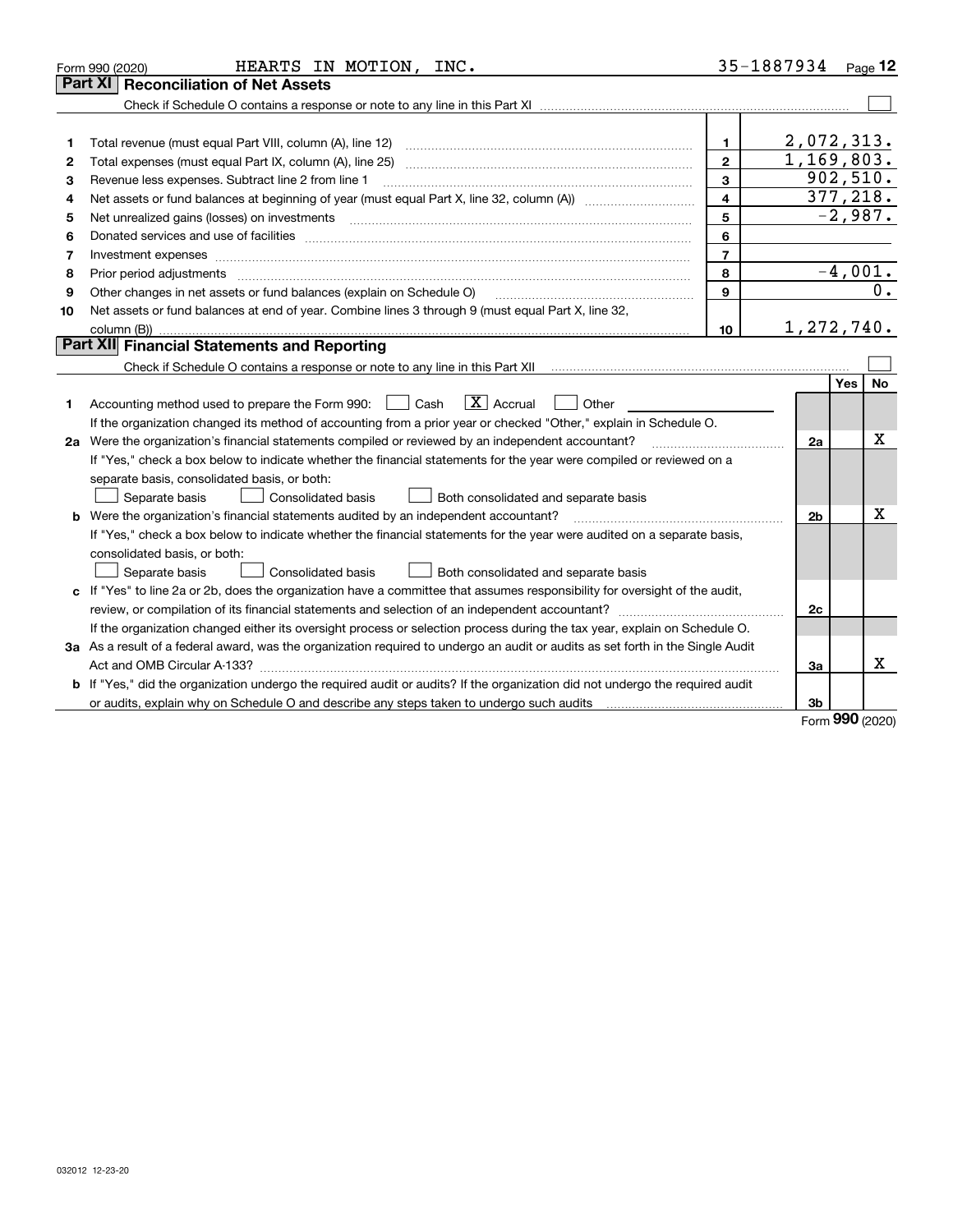|  | <b>SCHEDULE A</b> |
|--|-------------------|
|--|-------------------|

Department of the Treasury Internal Revenue Service

|  |  |  | (Form 990 or 990-EZ) |
|--|--|--|----------------------|
|--|--|--|----------------------|

## **Public Charity Status and Public Support**

**Complete if the organization is a section 501(c)(3) organization or a section 4947(a)(1) nonexempt charitable trust. | Attach to Form 990 or Form 990-EZ.** 

| <b>P</b> AUGUI IV I VIIII 330 VI I VIIII 330-LL.                         |  |
|--------------------------------------------------------------------------|--|
| ► Go to www.irs.gov/Form990 for instructions and the latest information. |  |
|                                                                          |  |

|  | <b>Open to Public</b><br><b>Inspection</b> |  |
|--|--------------------------------------------|--|
|  |                                            |  |

OMB No. 1545-0047

**2020**

| Name of the organization<br><b>Employer identification number</b>                                                                                                                  |                                                                                                  |                            |     |                                 |                            |  |                            |  |  |  |  |
|------------------------------------------------------------------------------------------------------------------------------------------------------------------------------------|--------------------------------------------------------------------------------------------------|----------------------------|-----|---------------------------------|----------------------------|--|----------------------------|--|--|--|--|
| 35-1887934<br>HEARTS IN MOTION, INC.                                                                                                                                               |                                                                                                  |                            |     |                                 |                            |  |                            |  |  |  |  |
| Part I                                                                                                                                                                             | Reason for Public Charity Status. (All organizations must complete this part.) See instructions. |                            |     |                                 |                            |  |                            |  |  |  |  |
| The organization is not a private foundation because it is: (For lines 1 through 12, check only one box.)                                                                          |                                                                                                  |                            |     |                                 |                            |  |                            |  |  |  |  |
| 1<br>A church, convention of churches, or association of churches described in section 170(b)(1)(A)(i).                                                                            |                                                                                                  |                            |     |                                 |                            |  |                            |  |  |  |  |
| 2<br>A school described in section 170(b)(1)(A)(ii). (Attach Schedule E (Form 990 or 990-EZ).)                                                                                     |                                                                                                  |                            |     |                                 |                            |  |                            |  |  |  |  |
| 3<br>A hospital or a cooperative hospital service organization described in section 170(b)(1)(A)(iii).                                                                             |                                                                                                  |                            |     |                                 |                            |  |                            |  |  |  |  |
| A medical research organization operated in conjunction with a hospital described in section 170(b)(1)(A)(iii). Enter the hospital's name,<br>4                                    |                                                                                                  |                            |     |                                 |                            |  |                            |  |  |  |  |
| city, and state:                                                                                                                                                                   |                                                                                                  |                            |     |                                 |                            |  |                            |  |  |  |  |
| An organization operated for the benefit of a college or university owned or operated by a governmental unit described in<br>5                                                     |                                                                                                  |                            |     |                                 |                            |  |                            |  |  |  |  |
| section 170(b)(1)(A)(iv). (Complete Part II.)                                                                                                                                      |                                                                                                  |                            |     |                                 |                            |  |                            |  |  |  |  |
| 6<br>A federal, state, or local government or governmental unit described in section 170(b)(1)(A)(v).                                                                              |                                                                                                  |                            |     |                                 |                            |  |                            |  |  |  |  |
| $\lfloor x \rfloor$<br>$\overline{7}$<br>An organization that normally receives a substantial part of its support from a governmental unit or from the general public described in |                                                                                                  |                            |     |                                 |                            |  |                            |  |  |  |  |
| section 170(b)(1)(A)(vi). (Complete Part II.)                                                                                                                                      |                                                                                                  |                            |     |                                 |                            |  |                            |  |  |  |  |
| 8<br>A community trust described in section 170(b)(1)(A)(vi). (Complete Part II.)                                                                                                  |                                                                                                  |                            |     |                                 |                            |  |                            |  |  |  |  |
| 9<br>An agricultural research organization described in section 170(b)(1)(A)(ix) operated in conjunction with a land-grant college                                                 |                                                                                                  |                            |     |                                 |                            |  |                            |  |  |  |  |
| or university or a non-land-grant college of agriculture (see instructions). Enter the name, city, and state of the college or                                                     |                                                                                                  |                            |     |                                 |                            |  |                            |  |  |  |  |
| university:                                                                                                                                                                        |                                                                                                  |                            |     |                                 |                            |  |                            |  |  |  |  |
| An organization that normally receives (1) more than 33 1/3% of its support from contributions, membership fees, and gross receipts from<br>10                                     |                                                                                                  |                            |     |                                 |                            |  |                            |  |  |  |  |
| activities related to its exempt functions, subject to certain exceptions; and (2) no more than 33 1/3% of its support from gross investment                                       |                                                                                                  |                            |     |                                 |                            |  |                            |  |  |  |  |
| income and unrelated business taxable income (less section 511 tax) from businesses acquired by the organization after June 30, 1975.                                              |                                                                                                  |                            |     |                                 |                            |  |                            |  |  |  |  |
| See section 509(a)(2). (Complete Part III.)                                                                                                                                        |                                                                                                  |                            |     |                                 |                            |  |                            |  |  |  |  |
| An organization organized and operated exclusively to test for public safety. See section 509(a)(4).<br>11                                                                         |                                                                                                  |                            |     |                                 |                            |  |                            |  |  |  |  |
| 12<br>An organization organized and operated exclusively for the benefit of, to perform the functions of, or to carry out the purposes of one or                                   |                                                                                                  |                            |     |                                 |                            |  |                            |  |  |  |  |
| more publicly supported organizations described in section 509(a)(1) or section 509(a)(2). See section 509(a)(3). Check the box in                                                 |                                                                                                  |                            |     |                                 |                            |  |                            |  |  |  |  |
| lines 12a through 12d that describes the type of supporting organization and complete lines 12e, 12f, and 12g.                                                                     |                                                                                                  |                            |     |                                 |                            |  |                            |  |  |  |  |
| Type I. A supporting organization operated, supervised, or controlled by its supported organization(s), typically by giving<br>a                                                   |                                                                                                  |                            |     |                                 |                            |  |                            |  |  |  |  |
| the supported organization(s) the power to regularly appoint or elect a majority of the directors or trustees of the supporting                                                    |                                                                                                  |                            |     |                                 |                            |  |                            |  |  |  |  |
| organization. You must complete Part IV, Sections A and B.                                                                                                                         |                                                                                                  |                            |     |                                 |                            |  |                            |  |  |  |  |
| Type II. A supporting organization supervised or controlled in connection with its supported organization(s), by having<br>b                                                       |                                                                                                  |                            |     |                                 |                            |  |                            |  |  |  |  |
| control or management of the supporting organization vested in the same persons that control or manage the supported                                                               |                                                                                                  |                            |     |                                 |                            |  |                            |  |  |  |  |
| organization(s). You must complete Part IV, Sections A and C.                                                                                                                      |                                                                                                  |                            |     |                                 |                            |  |                            |  |  |  |  |
| Type III functionally integrated. A supporting organization operated in connection with, and functionally integrated with,<br>с                                                    |                                                                                                  |                            |     |                                 |                            |  |                            |  |  |  |  |
| its supported organization(s) (see instructions). You must complete Part IV, Sections A, D, and E.                                                                                 |                                                                                                  |                            |     |                                 |                            |  |                            |  |  |  |  |
| Type III non-functionally integrated. A supporting organization operated in connection with its supported organization(s)<br>d                                                     |                                                                                                  |                            |     |                                 |                            |  |                            |  |  |  |  |
| that is not functionally integrated. The organization generally must satisfy a distribution requirement and an attentiveness                                                       |                                                                                                  |                            |     |                                 |                            |  |                            |  |  |  |  |
| requirement (see instructions). You must complete Part IV, Sections A and D, and Part V.                                                                                           |                                                                                                  |                            |     |                                 |                            |  |                            |  |  |  |  |
| Check this box if the organization received a written determination from the IRS that it is a Type I, Type II, Type III<br>е                                                       |                                                                                                  |                            |     |                                 |                            |  |                            |  |  |  |  |
| functionally integrated, or Type III non-functionally integrated supporting organization.                                                                                          |                                                                                                  |                            |     |                                 |                            |  |                            |  |  |  |  |
| Enter the number of supported organizations<br>f                                                                                                                                   |                                                                                                  |                            |     |                                 |                            |  |                            |  |  |  |  |
| Provide the following information about the supported organization(s).<br>(i) Name of supported                                                                                    | (ii) EIN                                                                                         | (iii) Type of organization |     | (iv) Is the organization listed | (v) Amount of monetary     |  | (vi) Amount of other       |  |  |  |  |
| organization                                                                                                                                                                       |                                                                                                  | (described on lines 1-10   |     | in your governing document?     | support (see instructions) |  | support (see instructions) |  |  |  |  |
|                                                                                                                                                                                    |                                                                                                  | above (see instructions))  | Yes | No                              |                            |  |                            |  |  |  |  |
|                                                                                                                                                                                    |                                                                                                  |                            |     |                                 |                            |  |                            |  |  |  |  |
|                                                                                                                                                                                    |                                                                                                  |                            |     |                                 |                            |  |                            |  |  |  |  |
|                                                                                                                                                                                    |                                                                                                  |                            |     |                                 |                            |  |                            |  |  |  |  |
|                                                                                                                                                                                    |                                                                                                  |                            |     |                                 |                            |  |                            |  |  |  |  |
|                                                                                                                                                                                    |                                                                                                  |                            |     |                                 |                            |  |                            |  |  |  |  |
|                                                                                                                                                                                    |                                                                                                  |                            |     |                                 |                            |  |                            |  |  |  |  |
|                                                                                                                                                                                    |                                                                                                  |                            |     |                                 |                            |  |                            |  |  |  |  |
|                                                                                                                                                                                    |                                                                                                  |                            |     |                                 |                            |  |                            |  |  |  |  |
|                                                                                                                                                                                    |                                                                                                  |                            |     |                                 |                            |  |                            |  |  |  |  |
| Total                                                                                                                                                                              |                                                                                                  |                            |     |                                 |                            |  |                            |  |  |  |  |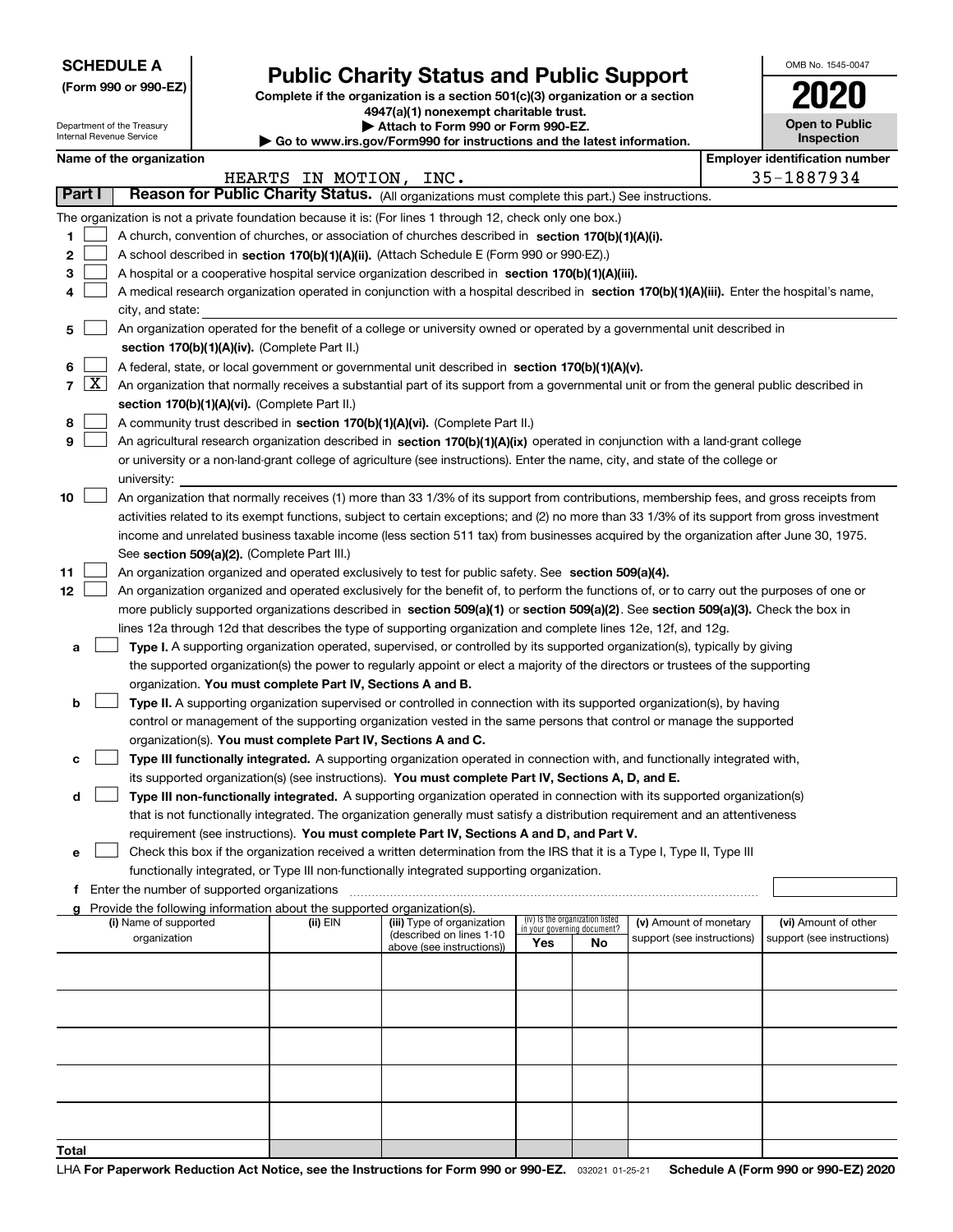#### Schedule A (Form 990 or 990-EZ) 2020 HEARTS IN MOTION,INC。 3 5-I 8 8 7 9 3 4 Page HEARTS IN MOTION, INC. 35-1887934

**Part II Support Schedule for Organizations Described in Sections 170(b)(1)(A)(iv) and 170(b)(1)(A)(vi)**

(Complete only if you checked the box on line 5, 7, or 8 of Part I or if the organization failed to qualify under Part III. If the organization fails to qualify under the tests listed below, please complete Part III.)

| <b>Section A. Public Support</b>                                                                                                               |          |          |            |            |           |                                 |
|------------------------------------------------------------------------------------------------------------------------------------------------|----------|----------|------------|------------|-----------|---------------------------------|
| Calendar year (or fiscal year beginning in)                                                                                                    | (a) 2016 | (b) 2017 | $(c)$ 2018 | $(d)$ 2019 | (e) 2020  | (f) Total                       |
| 1 Gifts, grants, contributions, and                                                                                                            |          |          |            |            |           |                                 |
| membership fees received. (Do not                                                                                                              |          |          |            |            |           |                                 |
| include any "unusual grants.")                                                                                                                 | 1264092. | 1522626. | 1311337.   | 1293878.   | 916,845.  | 6308778.                        |
| 2 Tax revenues levied for the organ-                                                                                                           |          |          |            |            |           |                                 |
| ization's benefit and either paid to                                                                                                           |          |          |            |            |           |                                 |
| or expended on its behalf                                                                                                                      |          |          |            |            |           |                                 |
| 3 The value of services or facilities                                                                                                          |          |          |            |            |           |                                 |
| furnished by a governmental unit to                                                                                                            |          |          |            |            |           |                                 |
| the organization without charge                                                                                                                |          |          |            |            |           |                                 |
| 4 Total. Add lines 1 through 3                                                                                                                 | 1264092. | 1522626. | 1311337.   | 1293878.   | 916,845.  | 6308778.                        |
| 5 The portion of total contributions                                                                                                           |          |          |            |            |           |                                 |
| by each person (other than a                                                                                                                   |          |          |            |            |           |                                 |
| governmental unit or publicly                                                                                                                  |          |          |            |            |           |                                 |
| supported organization) included                                                                                                               |          |          |            |            |           |                                 |
| on line 1 that exceeds 2% of the                                                                                                               |          |          |            |            |           |                                 |
| amount shown on line 11,                                                                                                                       |          |          |            |            |           |                                 |
| column (f)                                                                                                                                     |          |          |            |            |           |                                 |
| 6 Public support. Subtract line 5 from line 4.                                                                                                 |          |          |            |            |           | 6308778.                        |
| <b>Section B. Total Support</b>                                                                                                                |          |          |            |            |           |                                 |
| Calendar year (or fiscal year beginning in)                                                                                                    | (a) 2016 | (b) 2017 | $(c)$ 2018 | $(d)$ 2019 | (e) 2020  | (f) Total                       |
| <b>7</b> Amounts from line 4                                                                                                                   | 1264092. | 1522626. | 1311337.   | 1293878.   | 916, 845. | 6308778.                        |
| 8 Gross income from interest,                                                                                                                  |          |          |            |            |           |                                 |
| dividends, payments received on                                                                                                                |          |          |            |            |           |                                 |
| securities loans, rents, royalties,                                                                                                            |          |          |            |            |           |                                 |
| and income from similar sources                                                                                                                | 3,058.   | 3,185.   | 2,774.     | 786.       | 1,084.    | 10,887.                         |
| 9 Net income from unrelated business                                                                                                           |          |          |            |            |           |                                 |
| activities, whether or not the                                                                                                                 |          |          |            |            |           |                                 |
| business is regularly carried on                                                                                                               |          |          |            |            |           |                                 |
| 10 Other income. Do not include gain                                                                                                           |          |          |            |            |           |                                 |
| or loss from the sale of capital                                                                                                               |          |          |            |            |           |                                 |
|                                                                                                                                                | 4,181.   | 33,168.  | 44,222.    | 85,025.    | 1033081.  | 1199677.                        |
| assets (Explain in Part VI.)<br>11 Total support. Add lines 7 through 10                                                                       |          |          |            |            |           | $\overline{75}19342.$           |
|                                                                                                                                                |          |          |            |            | 12        | 1,008,651.                      |
| <b>12</b> Gross receipts from related activities, etc. (see instructions)                                                                      |          |          |            |            |           |                                 |
| 13 First 5 years. If the Form 990 is for the organization's first, second, third, fourth, or fifth tax year as a section 501(c)(3)             |          |          |            |            |           |                                 |
| organization, check this box and stop here<br><b>Section C. Computation of Public Support Percentage</b>                                       |          |          |            |            |           |                                 |
| 14 Public support percentage for 2020 (line 6, column (f), divided by line 11, column (f) <i>manumumumumum</i>                                 |          |          |            |            | 14        | 83.90<br>$\frac{9}{6}$          |
|                                                                                                                                                |          |          |            |            | 15        | 97.65<br>%                      |
| 16a 33 1/3% support test - 2020. If the organization did not check the box on line 13, and line 14 is 33 1/3% or more, check this box and      |          |          |            |            |           |                                 |
| stop here. The organization qualifies as a publicly supported organization                                                                     |          |          |            |            |           | $\blacktriangleright$ $\vert$ X |
| b 33 1/3% support test - 2019. If the organization did not check a box on line 13 or 16a, and line 15 is 33 1/3% or more, check this box       |          |          |            |            |           |                                 |
|                                                                                                                                                |          |          |            |            |           |                                 |
| and stop here. The organization qualifies as a publicly supported organization                                                                 |          |          |            |            |           |                                 |
| 17a 10% -facts-and-circumstances test - 2020. If the organization did not check a box on line 13, 16a, or 16b, and line 14 is 10% or more,     |          |          |            |            |           |                                 |
| and if the organization meets the facts-and-circumstances test, check this box and stop here. Explain in Part VI how the organization          |          |          |            |            |           |                                 |
| meets the facts-and-circumstances test. The organization qualifies as a publicly supported organization                                        |          |          |            |            |           |                                 |
| <b>b 10% -facts-and-circumstances test - 2019.</b> If the organization did not check a box on line 13, 16a, 16b, or 17a, and line 15 is 10% or |          |          |            |            |           |                                 |
| more, and if the organization meets the facts-and-circumstances test, check this box and stop here. Explain in Part VI how the                 |          |          |            |            |           |                                 |
| organization meets the facts-and-circumstances test. The organization qualifies as a publicly supported organization                           |          |          |            |            |           |                                 |
| 18 Private foundation. If the organization did not check a box on line 13, 16a, 16b, 17a, or 17b, check this box and see instructions          |          |          |            |            |           |                                 |

**Schedule A (Form 990 or 990-EZ) 2020**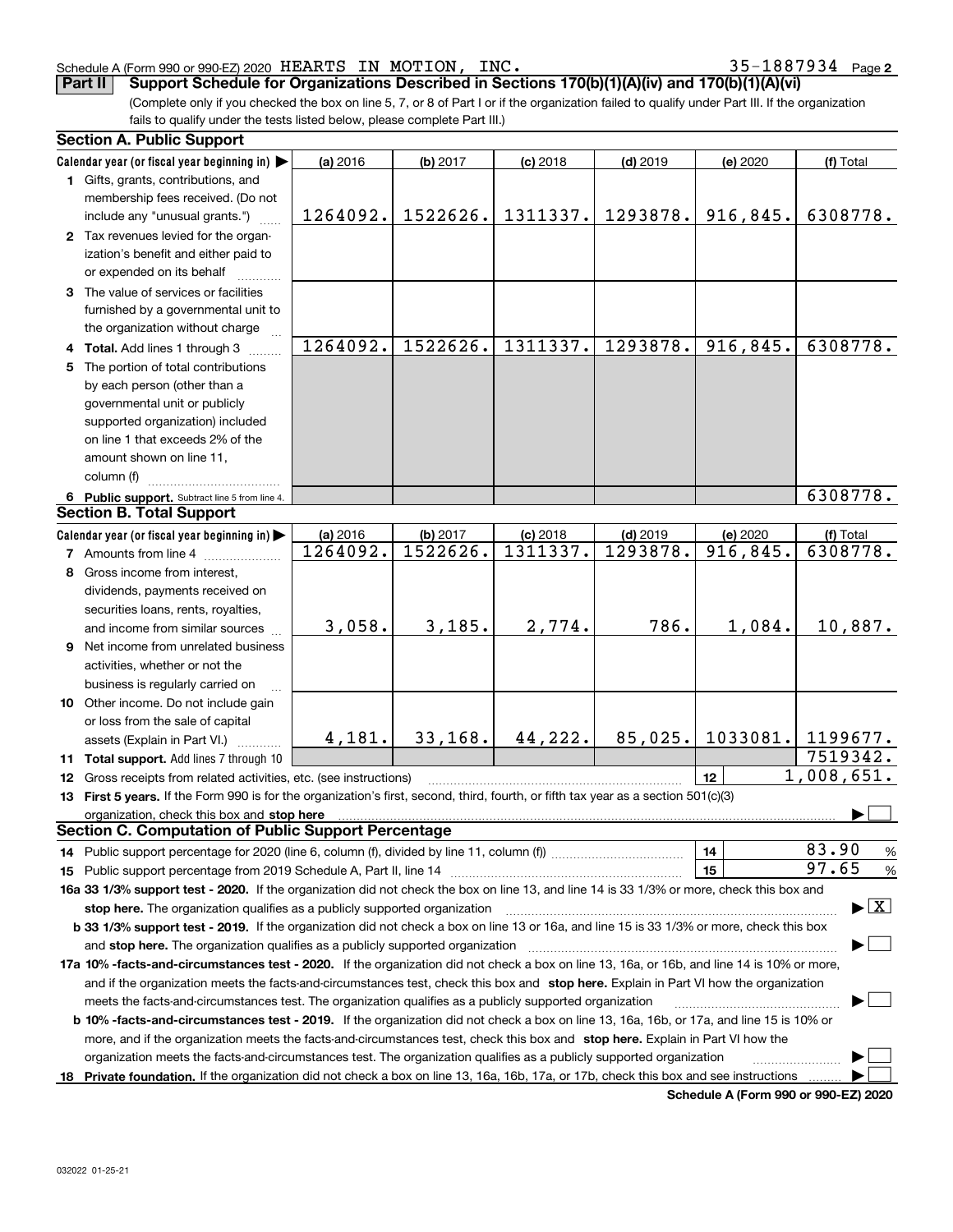#### Schedule A (Form 990 or 990-EZ) 2020  $\rm{HERRTS}$  IN  $\rm{MOTION}$ , INC  $\rm{.}$   $\rm{35-1887934}$   $\rm{Page}$

#### **Part III Support Schedule for Organizations Described in Section 509(a)(2)**

**3**

(Complete only if you checked the box on line 10 of Part I or if the organization failed to qualify under Part II. If the organization fails to qualify under the tests listed below, please complete Part II.)

|     | <b>Section A. Public Support</b>                                                                                                                                                                                               |          |          |            |            |          |             |
|-----|--------------------------------------------------------------------------------------------------------------------------------------------------------------------------------------------------------------------------------|----------|----------|------------|------------|----------|-------------|
|     | Calendar year (or fiscal year beginning in) $\blacktriangleright$                                                                                                                                                              | (a) 2016 | (b) 2017 | $(c)$ 2018 | $(d)$ 2019 | (e) 2020 | (f) Total   |
|     | 1 Gifts, grants, contributions, and                                                                                                                                                                                            |          |          |            |            |          |             |
|     | membership fees received. (Do not                                                                                                                                                                                              |          |          |            |            |          |             |
|     | include any "unusual grants.")                                                                                                                                                                                                 |          |          |            |            |          |             |
|     | <b>2</b> Gross receipts from admissions,                                                                                                                                                                                       |          |          |            |            |          |             |
|     | merchandise sold or services per-                                                                                                                                                                                              |          |          |            |            |          |             |
|     | formed, or facilities furnished in                                                                                                                                                                                             |          |          |            |            |          |             |
|     | any activity that is related to the<br>organization's tax-exempt purpose                                                                                                                                                       |          |          |            |            |          |             |
|     | 3 Gross receipts from activities that                                                                                                                                                                                          |          |          |            |            |          |             |
|     | are not an unrelated trade or bus-                                                                                                                                                                                             |          |          |            |            |          |             |
|     | iness under section 513                                                                                                                                                                                                        |          |          |            |            |          |             |
|     |                                                                                                                                                                                                                                |          |          |            |            |          |             |
|     | 4 Tax revenues levied for the organ-                                                                                                                                                                                           |          |          |            |            |          |             |
|     | ization's benefit and either paid to                                                                                                                                                                                           |          |          |            |            |          |             |
|     | or expended on its behalf<br>.                                                                                                                                                                                                 |          |          |            |            |          |             |
|     | 5 The value of services or facilities                                                                                                                                                                                          |          |          |            |            |          |             |
|     | furnished by a governmental unit to                                                                                                                                                                                            |          |          |            |            |          |             |
|     | the organization without charge                                                                                                                                                                                                |          |          |            |            |          |             |
|     | <b>6 Total.</b> Add lines 1 through 5                                                                                                                                                                                          |          |          |            |            |          |             |
|     | 7a Amounts included on lines 1, 2, and                                                                                                                                                                                         |          |          |            |            |          |             |
|     | 3 received from disqualified persons                                                                                                                                                                                           |          |          |            |            |          |             |
|     | <b>b</b> Amounts included on lines 2 and 3 received                                                                                                                                                                            |          |          |            |            |          |             |
|     | from other than disqualified persons that<br>exceed the greater of \$5,000 or 1% of the                                                                                                                                        |          |          |            |            |          |             |
|     | amount on line 13 for the year                                                                                                                                                                                                 |          |          |            |            |          |             |
|     | c Add lines 7a and 7b                                                                                                                                                                                                          |          |          |            |            |          |             |
|     | 8 Public support. (Subtract line 7c from line 6.)                                                                                                                                                                              |          |          |            |            |          |             |
|     | <b>Section B. Total Support</b>                                                                                                                                                                                                |          |          |            |            |          |             |
|     | Calendar year (or fiscal year beginning in) $\blacktriangleright$                                                                                                                                                              | (a) 2016 | (b) 2017 | $(c)$ 2018 | $(d)$ 2019 | (e) 2020 | (f) Total   |
|     | 9 Amounts from line 6                                                                                                                                                                                                          |          |          |            |            |          |             |
|     | <b>10a</b> Gross income from interest,                                                                                                                                                                                         |          |          |            |            |          |             |
|     | dividends, payments received on                                                                                                                                                                                                |          |          |            |            |          |             |
|     | securities loans, rents, royalties,<br>and income from similar sources                                                                                                                                                         |          |          |            |            |          |             |
|     | <b>b</b> Unrelated business taxable income                                                                                                                                                                                     |          |          |            |            |          |             |
|     | (less section 511 taxes) from businesses                                                                                                                                                                                       |          |          |            |            |          |             |
|     | acquired after June 30, 1975                                                                                                                                                                                                   |          |          |            |            |          |             |
|     | c Add lines 10a and 10b                                                                                                                                                                                                        |          |          |            |            |          |             |
|     | 11 Net income from unrelated business                                                                                                                                                                                          |          |          |            |            |          |             |
|     | activities not included in line 10b,                                                                                                                                                                                           |          |          |            |            |          |             |
|     | whether or not the business is                                                                                                                                                                                                 |          |          |            |            |          |             |
|     | regularly carried on<br><b>12</b> Other income. Do not include gain                                                                                                                                                            |          |          |            |            |          |             |
|     | or loss from the sale of capital                                                                                                                                                                                               |          |          |            |            |          |             |
|     | assets (Explain in Part VI.)                                                                                                                                                                                                   |          |          |            |            |          |             |
|     | 13 Total support. (Add lines 9, 10c, 11, and 12.)                                                                                                                                                                              |          |          |            |            |          |             |
|     | 14 First 5 years. If the Form 990 is for the organization's first, second, third, fourth, or fifth tax year as a section 501(c)(3) organization,                                                                               |          |          |            |            |          |             |
|     | check this box and stop here measurements and contain the state of the state of the state of the state of the state of the state of the state of the state of the state of the state of the state of the state of the state of |          |          |            |            |          |             |
|     | <b>Section C. Computation of Public Support Percentage</b>                                                                                                                                                                     |          |          |            |            |          |             |
|     |                                                                                                                                                                                                                                |          |          |            |            | 15       | %           |
| 16. | Public support percentage from 2019 Schedule A, Part III, line 15<br><b>Section D. Computation of Investment Income Percentage</b>                                                                                             |          |          |            |            | 16       | %           |
|     |                                                                                                                                                                                                                                |          |          |            |            |          |             |
|     | 17 Investment income percentage for 2020 (line 10c, column (f), divided by line 13, column (f))                                                                                                                                |          |          |            |            | 17       | %           |
|     | 18 Investment income percentage from 2019 Schedule A, Part III, line 17                                                                                                                                                        |          |          |            |            | 18       | %           |
|     | 19a 33 1/3% support tests - 2020. If the organization did not check the box on line 14, and line 15 is more than 33 1/3%, and line 17 is not                                                                                   |          |          |            |            |          |             |
|     | more than 33 1/3%, check this box and stop here. The organization qualifies as a publicly supported organization                                                                                                               |          |          |            |            |          | $\sim$<br>▶ |
|     | b 33 1/3% support tests - 2019. If the organization did not check a box on line 14 or line 19a, and line 16 is more than 33 1/3%, and                                                                                          |          |          |            |            |          |             |
|     | line 18 is not more than 33 1/3%, check this box and stop here. The organization qualifies as a publicly supported organization                                                                                                |          |          |            |            |          |             |
| 20  |                                                                                                                                                                                                                                |          |          |            |            |          |             |

**Schedule A (Form 990 or 990-EZ) 2020**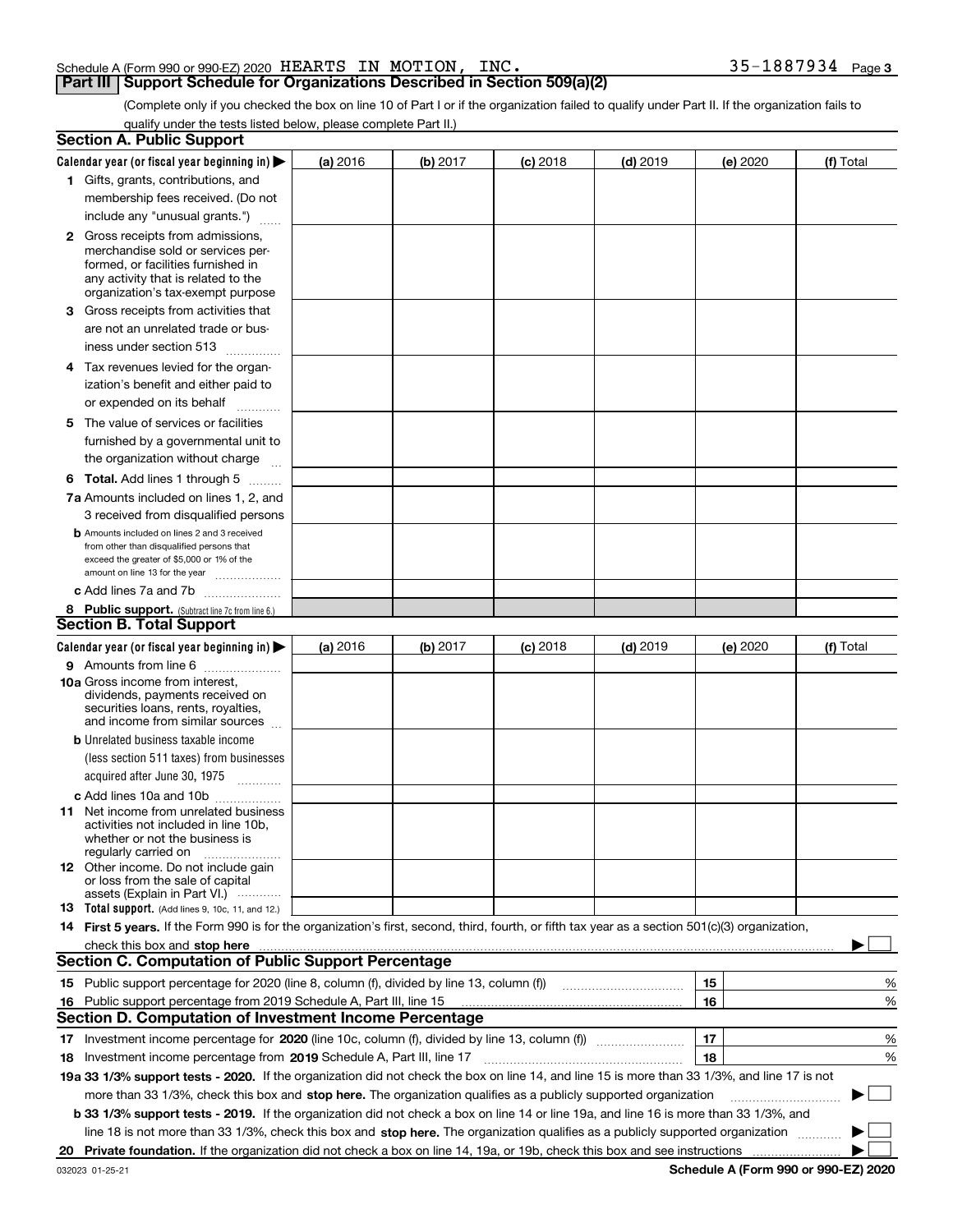**1**

**YesNo**

### **Part IV Supporting Organizations**

(Complete only if you checked a box in line 12 on Part I. If you checked box 12a, Part I, complete Sections A and B. If you checked box 12b, Part I, complete Sections A and C. If you checked box 12c, Part I, complete Sections A, D, and E. If you checked box 12d, Part I, complete Sections A and D, and complete Part V.)

#### **Section A. All Supporting Organizations**

- **1** Are all of the organization's supported organizations listed by name in the organization's governing documents? If "No," describe in **Part VI** how the supported organizations are designated. If designated by *class or purpose, describe the designation. If historic and continuing relationship, explain.*
- **2** Did the organization have any supported organization that does not have an IRS determination of status under section 509(a)(1) or (2)? If "Yes," explain in Part VI how the organization determined that the supported *organization was described in section 509(a)(1) or (2).*
- **3a** Did the organization have a supported organization described in section 501(c)(4), (5), or (6)? If "Yes," answer *lines 3b and 3c below.*
- **b** Did the organization confirm that each supported organization qualified under section 501(c)(4), (5), or (6) and satisfied the public support tests under section 509(a)(2)? If "Yes," describe in **Part VI** when and how the *organization made the determination.*
- **c**Did the organization ensure that all support to such organizations was used exclusively for section 170(c)(2)(B) purposes? If "Yes," explain in **Part VI** what controls the organization put in place to ensure such use.
- **4a***If* Was any supported organization not organized in the United States ("foreign supported organization")? *"Yes," and if you checked box 12a or 12b in Part I, answer lines 4b and 4c below.*
- **b** Did the organization have ultimate control and discretion in deciding whether to make grants to the foreign supported organization? If "Yes," describe in **Part VI** how the organization had such control and discretion *despite being controlled or supervised by or in connection with its supported organizations.*
- **c** Did the organization support any foreign supported organization that does not have an IRS determination under sections 501(c)(3) and 509(a)(1) or (2)? If "Yes," explain in **Part VI** what controls the organization used *to ensure that all support to the foreign supported organization was used exclusively for section 170(c)(2)(B) purposes.*
- **5a***If "Yes,"* Did the organization add, substitute, or remove any supported organizations during the tax year? answer lines 5b and 5c below (if applicable). Also, provide detail in **Part VI,** including (i) the names and EIN *numbers of the supported organizations added, substituted, or removed; (ii) the reasons for each such action; (iii) the authority under the organization's organizing document authorizing such action; and (iv) how the action was accomplished (such as by amendment to the organizing document).*
- **b** Type I or Type II only. Was any added or substituted supported organization part of a class already designated in the organization's organizing document?
- **cSubstitutions only.**  Was the substitution the result of an event beyond the organization's control?
- **6** Did the organization provide support (whether in the form of grants or the provision of services or facilities) to **Part VI.** *If "Yes," provide detail in* support or benefit one or more of the filing organization's supported organizations? anyone other than (i) its supported organizations, (ii) individuals that are part of the charitable class benefited by one or more of its supported organizations, or (iii) other supporting organizations that also
- **7**Did the organization provide a grant, loan, compensation, or other similar payment to a substantial contributor *If "Yes," complete Part I of Schedule L (Form 990 or 990-EZ).* regard to a substantial contributor? (as defined in section 4958(c)(3)(C)), a family member of a substantial contributor, or a 35% controlled entity with
- **8** Did the organization make a loan to a disqualified person (as defined in section 4958) not described in line 7? *If "Yes," complete Part I of Schedule L (Form 990 or 990-EZ).*
- **9a** Was the organization controlled directly or indirectly at any time during the tax year by one or more in section 509(a)(1) or (2))? If "Yes," *provide detail in* <code>Part VI.</code> disqualified persons, as defined in section 4946 (other than foundation managers and organizations described
- **b** Did one or more disqualified persons (as defined in line 9a) hold a controlling interest in any entity in which the supporting organization had an interest? If "Yes," provide detail in P**art VI**.
- **c**Did a disqualified person (as defined in line 9a) have an ownership interest in, or derive any personal benefit from, assets in which the supporting organization also had an interest? If "Yes," provide detail in P**art VI.**
- **10a** Was the organization subject to the excess business holdings rules of section 4943 because of section supporting organizations)? If "Yes," answer line 10b below. 4943(f) (regarding certain Type II supporting organizations, and all Type III non-functionally integrated
- **b** Did the organization have any excess business holdings in the tax year? (Use Schedule C, Form 4720, to *determine whether the organization had excess business holdings.)*

**23a3b3c4a4b4c5a5b5c6789a 9b9c10a**

**10b**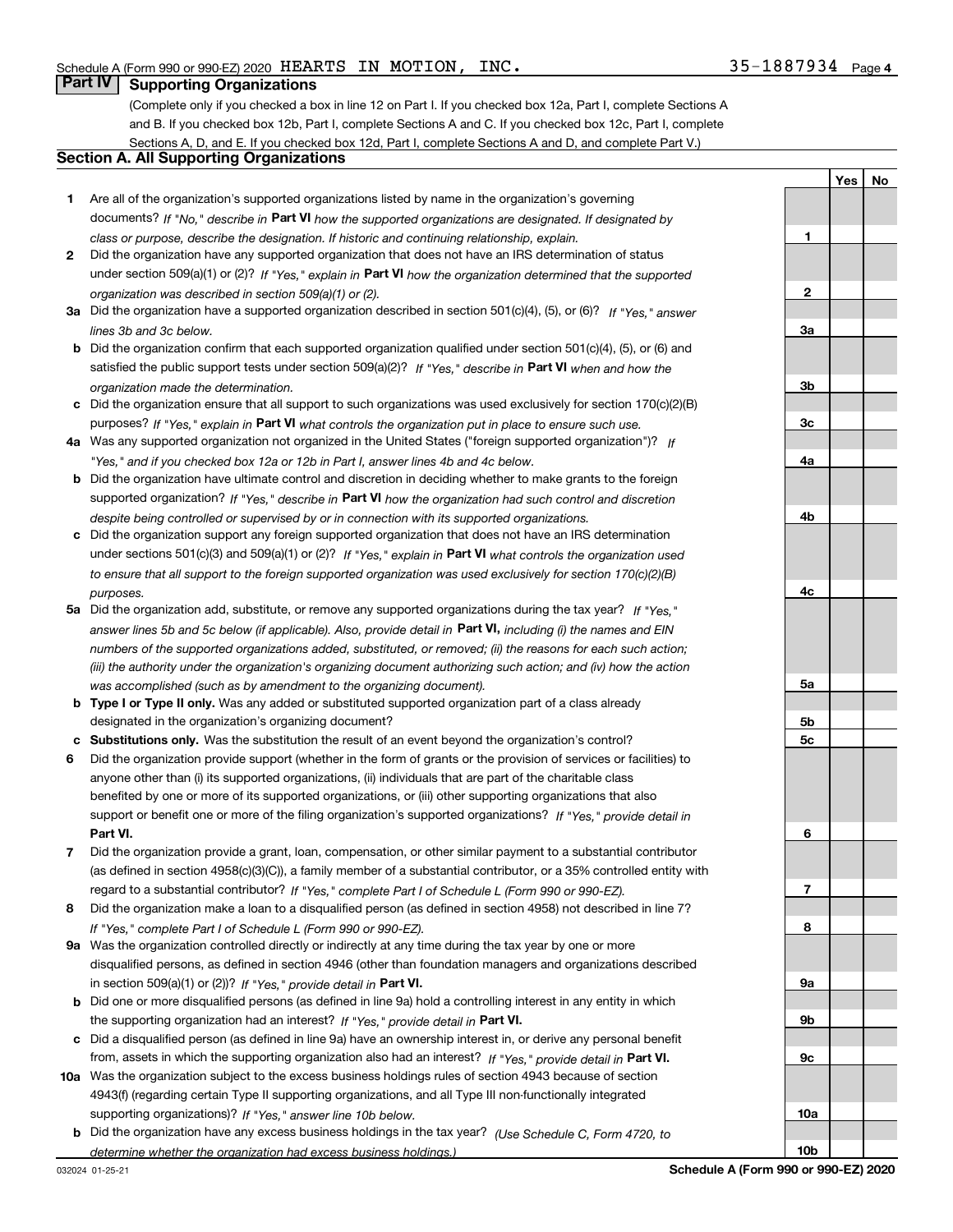|              | <b>Supporting Organizations (continued)</b><br><b>Part IV</b>                                                                                                                                                                                                                                                                                                                                                                                                                                                                                                                                                                                                                                                                                                            |                 |     |    |
|--------------|--------------------------------------------------------------------------------------------------------------------------------------------------------------------------------------------------------------------------------------------------------------------------------------------------------------------------------------------------------------------------------------------------------------------------------------------------------------------------------------------------------------------------------------------------------------------------------------------------------------------------------------------------------------------------------------------------------------------------------------------------------------------------|-----------------|-----|----|
|              |                                                                                                                                                                                                                                                                                                                                                                                                                                                                                                                                                                                                                                                                                                                                                                          |                 | Yes | No |
| 11           | Has the organization accepted a gift or contribution from any of the following persons?                                                                                                                                                                                                                                                                                                                                                                                                                                                                                                                                                                                                                                                                                  |                 |     |    |
|              | a A person who directly or indirectly controls, either alone or together with persons described in lines 11b and                                                                                                                                                                                                                                                                                                                                                                                                                                                                                                                                                                                                                                                         |                 |     |    |
|              | 11c below, the governing body of a supported organization?                                                                                                                                                                                                                                                                                                                                                                                                                                                                                                                                                                                                                                                                                                               | 11a             |     |    |
|              | <b>b</b> A family member of a person described in line 11a above?                                                                                                                                                                                                                                                                                                                                                                                                                                                                                                                                                                                                                                                                                                        | 11 <sub>b</sub> |     |    |
|              | c A 35% controlled entity of a person described in line 11a or 11b above? If "Yes" to line 11a, 11b, or 11c, provide                                                                                                                                                                                                                                                                                                                                                                                                                                                                                                                                                                                                                                                     |                 |     |    |
|              | detail in Part VI.                                                                                                                                                                                                                                                                                                                                                                                                                                                                                                                                                                                                                                                                                                                                                       | 11c             |     |    |
|              | Section B. Type I Supporting Organizations                                                                                                                                                                                                                                                                                                                                                                                                                                                                                                                                                                                                                                                                                                                               |                 |     |    |
|              |                                                                                                                                                                                                                                                                                                                                                                                                                                                                                                                                                                                                                                                                                                                                                                          |                 | Yes | No |
| 1            | Did the governing body, members of the governing body, officers acting in their official capacity, or membership of one or<br>more supported organizations have the power to regularly appoint or elect at least a majority of the organization's officers,<br>directors, or trustees at all times during the tax year? If "No," describe in Part VI how the supported organization(s)<br>effectively operated, supervised, or controlled the organization's activities. If the organization had more than one supported<br>organization, describe how the powers to appoint and/or remove officers, directors, or trustees were allocated among the<br>supported organizations and what conditions or restrictions, if any, applied to such powers during the tax year. | 1               |     |    |
| $\mathbf{2}$ | Did the organization operate for the benefit of any supported organization other than the supported                                                                                                                                                                                                                                                                                                                                                                                                                                                                                                                                                                                                                                                                      |                 |     |    |
|              | organization(s) that operated, supervised, or controlled the supporting organization? If "Yes," explain in                                                                                                                                                                                                                                                                                                                                                                                                                                                                                                                                                                                                                                                               |                 |     |    |
|              | Part VI how providing such benefit carried out the purposes of the supported organization(s) that operated,                                                                                                                                                                                                                                                                                                                                                                                                                                                                                                                                                                                                                                                              |                 |     |    |
|              | supervised, or controlled the supporting organization.                                                                                                                                                                                                                                                                                                                                                                                                                                                                                                                                                                                                                                                                                                                   | $\overline{2}$  |     |    |
|              | Section C. Type II Supporting Organizations                                                                                                                                                                                                                                                                                                                                                                                                                                                                                                                                                                                                                                                                                                                              |                 |     |    |
|              |                                                                                                                                                                                                                                                                                                                                                                                                                                                                                                                                                                                                                                                                                                                                                                          |                 | Yes | No |
| 1.           | Were a majority of the organization's directors or trustees during the tax year also a majority of the directors                                                                                                                                                                                                                                                                                                                                                                                                                                                                                                                                                                                                                                                         |                 |     |    |
|              | or trustees of each of the organization's supported organization(s)? If "No," describe in Part VI how control                                                                                                                                                                                                                                                                                                                                                                                                                                                                                                                                                                                                                                                            |                 |     |    |
|              | or management of the supporting organization was vested in the same persons that controlled or managed                                                                                                                                                                                                                                                                                                                                                                                                                                                                                                                                                                                                                                                                   |                 |     |    |
|              | the supported organization(s).                                                                                                                                                                                                                                                                                                                                                                                                                                                                                                                                                                                                                                                                                                                                           | 1               |     |    |
|              | Section D. All Type III Supporting Organizations                                                                                                                                                                                                                                                                                                                                                                                                                                                                                                                                                                                                                                                                                                                         |                 |     |    |
|              |                                                                                                                                                                                                                                                                                                                                                                                                                                                                                                                                                                                                                                                                                                                                                                          |                 | Yes | No |
| 1            | Did the organization provide to each of its supported organizations, by the last day of the fifth month of the<br>organization's tax year, (i) a written notice describing the type and amount of support provided during the prior tax<br>year, (ii) a copy of the Form 990 that was most recently filed as of the date of notification, and (iii) copies of the                                                                                                                                                                                                                                                                                                                                                                                                        |                 |     |    |
|              | organization's governing documents in effect on the date of notification, to the extent not previously provided?                                                                                                                                                                                                                                                                                                                                                                                                                                                                                                                                                                                                                                                         | 1               |     |    |
| $\mathbf{2}$ | Were any of the organization's officers, directors, or trustees either (i) appointed or elected by the supported                                                                                                                                                                                                                                                                                                                                                                                                                                                                                                                                                                                                                                                         |                 |     |    |
|              | organization(s) or (ii) serving on the governing body of a supported organization? If "No," explain in Part VI how                                                                                                                                                                                                                                                                                                                                                                                                                                                                                                                                                                                                                                                       |                 |     |    |
|              | the organization maintained a close and continuous working relationship with the supported organization(s).                                                                                                                                                                                                                                                                                                                                                                                                                                                                                                                                                                                                                                                              | 2               |     |    |
| 3            | By reason of the relationship described in line 2, above, did the organization's supported organizations have a                                                                                                                                                                                                                                                                                                                                                                                                                                                                                                                                                                                                                                                          |                 |     |    |
|              | significant voice in the organization's investment policies and in directing the use of the organization's                                                                                                                                                                                                                                                                                                                                                                                                                                                                                                                                                                                                                                                               |                 |     |    |
|              | income or assets at all times during the tax year? If "Yes," describe in Part VI the role the organization's                                                                                                                                                                                                                                                                                                                                                                                                                                                                                                                                                                                                                                                             |                 |     |    |
|              | supported organizations played in this regard.                                                                                                                                                                                                                                                                                                                                                                                                                                                                                                                                                                                                                                                                                                                           | 3               |     |    |

- **1**Check the box next to the method that the organization used to satisfy the Integral Part Test during the year (see instructions).
- **alinupy** The organization satisfied the Activities Test. Complete line 2 below.
- **bThe organization is the parent of each of its supported organizations. Complete line 3 below.**

|  |  |  | $\mathsf{c}$ The organization supported a governmental entity. Describe in Part VI how you supported a governmental entity (see instructions) |  |
|--|--|--|-----------------------------------------------------------------------------------------------------------------------------------------------|--|
|--|--|--|-----------------------------------------------------------------------------------------------------------------------------------------------|--|

- **2Answer lines 2a and 2b below. Yes No** Activities Test.
- **a** Did substantially all of the organization's activities during the tax year directly further the exempt purposes of the supported organization(s) to which the organization was responsive? If "Yes," then in **Part VI identify those supported organizations and explain**  *how these activities directly furthered their exempt purposes, how the organization was responsive to those supported organizations, and how the organization determined that these activities constituted substantially all of its activities.*
- **b** Did the activities described in line 2a, above, constitute activities that, but for the organization's involvement, **Part VI**  *the reasons for the organization's position that its supported organization(s) would have engaged in* one or more of the organization's supported organization(s) would have been engaged in? If "Yes," e*xplain in these activities but for the organization's involvement.*
- **3** Parent of Supported Organizations. Answer lines 3a and 3b below.
- **a** Did the organization have the power to regularly appoint or elect a majority of the officers, directors, or trustees of each of the supported organizations? If "Yes" or "No" provide details in **Part VI.**
- **b** Did the organization exercise a substantial degree of direction over the policies, programs, and activities of each of its supported organizations? If "Yes," describe in Part VI the role played by the organization in this regard.

**2a**

**2b**

**3a**

**3b**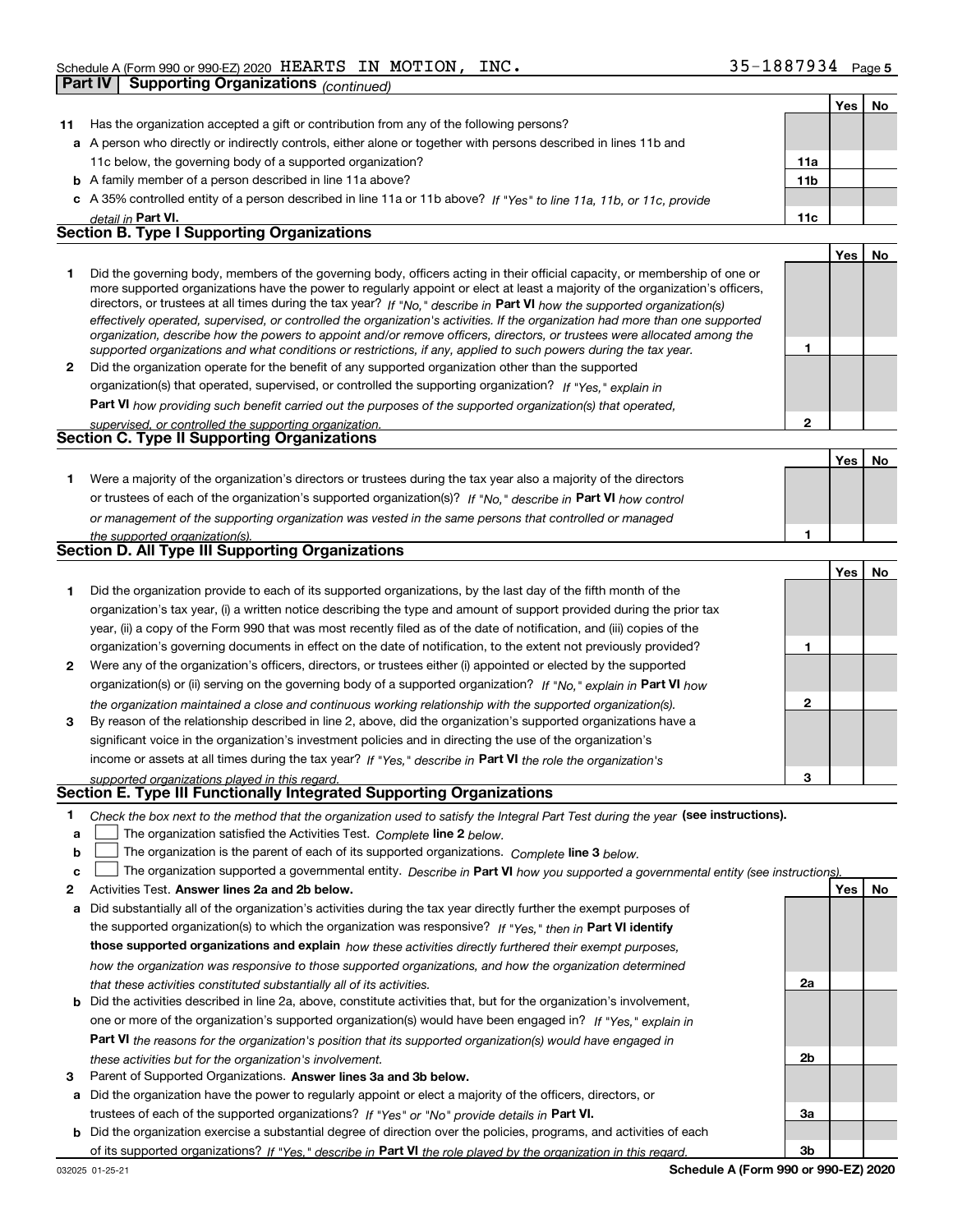032026 01-25-21

#### Schedule A (Form 990 or 990-EZ) 2020  $\rm{HERRTS}$  IN  $\rm{MOTION}$ , INC  $\rm{.}$   $\rm{35-1887934}$   $\rm{Page}$ **Part V Type III Non-Functionally Integrated 509(a)(3) Supporting Organizations**

**1**

1 Check here if the organization satisfied the Integral Part Test as a qualifying trust on Nov. 20, 1970 (explain in Part VI). See instructions. All other Type III non-functionally integrated supporting organizations must complete Sections A through E.

|              | Section A - Adjusted Net Income                                             | (A) Prior Year           | (B) Current Year<br>(optional) |                                |
|--------------|-----------------------------------------------------------------------------|--------------------------|--------------------------------|--------------------------------|
| 1            | Net short-term capital gain                                                 | 1                        |                                |                                |
| $\mathbf{2}$ | Recoveries of prior-year distributions                                      | $\mathbf{2}$             |                                |                                |
| 3            | Other gross income (see instructions)                                       | 3                        |                                |                                |
| 4            | Add lines 1 through 3.                                                      | 4                        |                                |                                |
| 5            | Depreciation and depletion                                                  | 5                        |                                |                                |
| 6            | Portion of operating expenses paid or incurred for production or            |                          |                                |                                |
|              | collection of gross income or for management, conservation, or              |                          |                                |                                |
|              | maintenance of property held for production of income (see instructions)    | 6                        |                                |                                |
| 7            | Other expenses (see instructions)                                           | $\overline{\phantom{a}}$ |                                |                                |
| 8            | Adjusted Net Income (subtract lines 5, 6, and 7 from line 4)                | 8                        |                                |                                |
|              | <b>Section B - Minimum Asset Amount</b>                                     |                          | (A) Prior Year                 | (B) Current Year<br>(optional) |
| 1            | Aggregate fair market value of all non-exempt-use assets (see               |                          |                                |                                |
|              | instructions for short tax year or assets held for part of year):           |                          |                                |                                |
|              | <b>a</b> Average monthly value of securities                                | 1a                       |                                |                                |
|              | <b>b</b> Average monthly cash balances                                      | 1b                       |                                |                                |
|              | <b>c</b> Fair market value of other non-exempt-use assets                   | 1c                       |                                |                                |
|              | <b>d</b> Total (add lines 1a, 1b, and 1c)                                   | 1d                       |                                |                                |
|              | e Discount claimed for blockage or other factors                            |                          |                                |                                |
|              | (explain in detail in Part VI):                                             |                          |                                |                                |
| 2            | Acquisition indebtedness applicable to non-exempt-use assets                | $\mathbf{2}$             |                                |                                |
| 3            | Subtract line 2 from line 1d.                                               | 3                        |                                |                                |
| 4            | Cash deemed held for exempt use. Enter 0.015 of line 3 (for greater amount, |                          |                                |                                |
|              | see instructions).                                                          | 4                        |                                |                                |
| 5            | Net value of non-exempt-use assets (subtract line 4 from line 3)            | 5                        |                                |                                |
| 6            | Multiply line 5 by 0.035.                                                   | 6                        |                                |                                |
| 7            | Recoveries of prior-year distributions                                      | $\overline{7}$           |                                |                                |
| 8            | Minimum Asset Amount (add line 7 to line 6)                                 | 8                        |                                |                                |
|              | <b>Section C - Distributable Amount</b>                                     |                          |                                | <b>Current Year</b>            |
| 1            | Adjusted net income for prior year (from Section A, line 8, column A)       | 1                        |                                |                                |
| $\mathbf{2}$ | Enter 0.85 of line 1                                                        | $\overline{2}$           |                                |                                |
| 3            | Minimum asset amount for prior year (from Section B, line 8, column A)      | 3                        |                                |                                |
| 4            | Enter greater of line 2 or line 3.                                          | 4                        |                                |                                |
| 5            | Income tax imposed in prior year                                            | 5                        |                                |                                |
| 6            | <b>Distributable Amount.</b> Subtract line 5 from line 4, unless subject to |                          |                                |                                |
|              | emergency temporary reduction (see instructions).                           | 6                        |                                |                                |
|              |                                                                             |                          |                                |                                |

**7**Check here if the current year is the organization's first as a non-functionally integrated Type III supporting organization (see instructions).

**Schedule A (Form 990 or 990-EZ) 2020**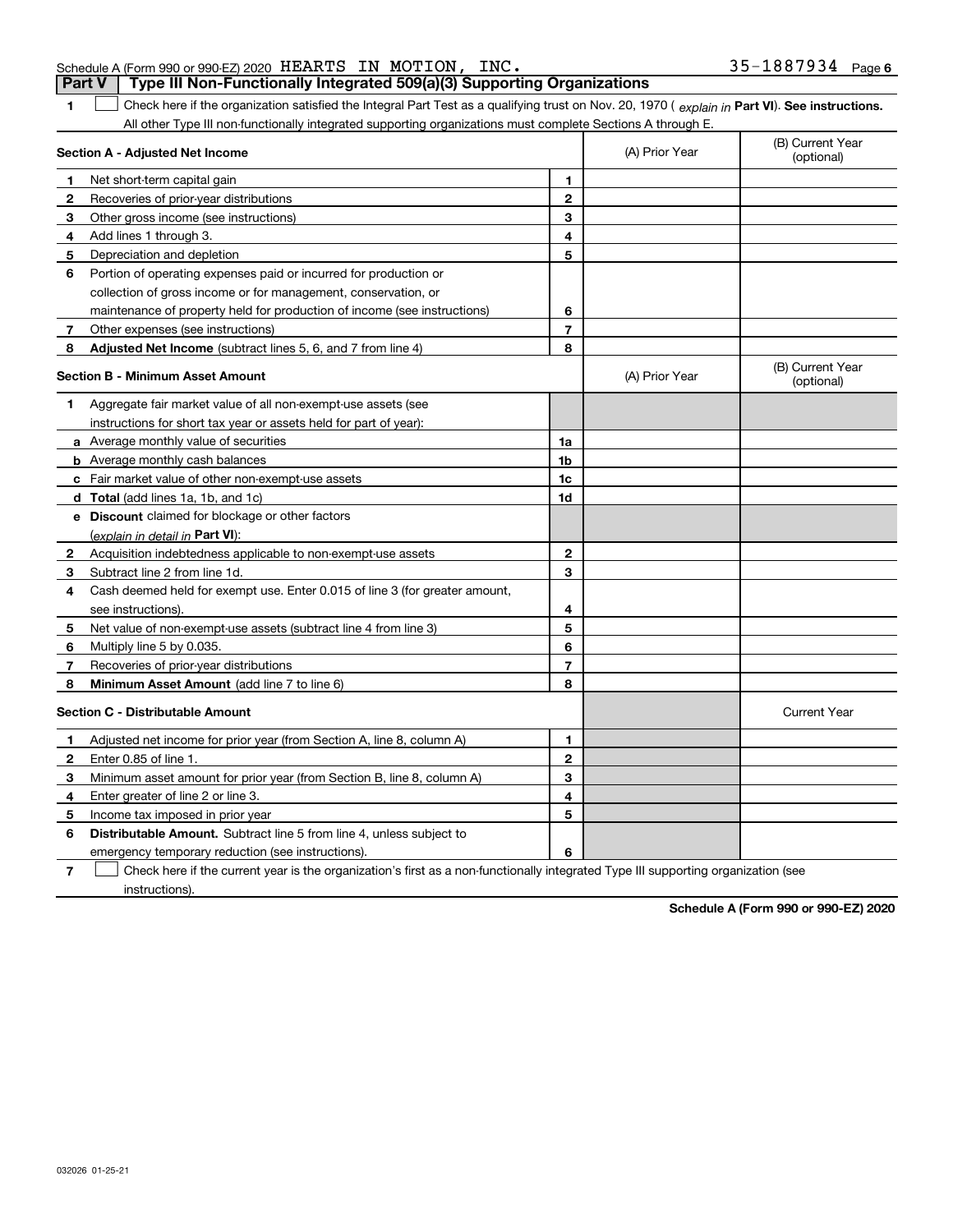| Schedule A (Form 990 or 990-EZ) 2020 $\rm~HEARTS~~\rm~IN~~MOTION$ , |  | INC. | 35-1887934 | Page, |
|---------------------------------------------------------------------|--|------|------------|-------|
|                                                                     |  |      |            |       |

| <b>Part V</b> | Type III Non-Functionally Integrated 509(a)(3) Supporting Organizations                    |                             | (continued)                           |    |                                         |
|---------------|--------------------------------------------------------------------------------------------|-----------------------------|---------------------------------------|----|-----------------------------------------|
|               | <b>Section D - Distributions</b>                                                           |                             |                                       |    | <b>Current Year</b>                     |
| 1             | Amounts paid to supported organizations to accomplish exempt purposes                      |                             |                                       | 1  |                                         |
| 2             | Amounts paid to perform activity that directly furthers exempt purposes of supported       |                             |                                       |    |                                         |
|               | organizations, in excess of income from activity                                           |                             | $\mathbf{2}$                          |    |                                         |
| 3             | Administrative expenses paid to accomplish exempt purposes of supported organizations      |                             | 3                                     |    |                                         |
| 4             | Amounts paid to acquire exempt-use assets                                                  |                             |                                       | 4  |                                         |
| 5             | Qualified set-aside amounts (prior IRS approval required - provide details in Part VI)     |                             |                                       | 5  |                                         |
| 6             | Other distributions ( <i>describe in</i> Part VI). See instructions.                       |                             |                                       | 6  |                                         |
| 7             | Total annual distributions. Add lines 1 through 6.                                         |                             |                                       | 7  |                                         |
| 8             | Distributions to attentive supported organizations to which the organization is responsive |                             |                                       |    |                                         |
|               | (provide details in Part VI). See instructions.                                            |                             |                                       | 8  |                                         |
| 9             | Distributable amount for 2020 from Section C, line 6                                       |                             |                                       | 9  |                                         |
| 10            | Line 8 amount divided by line 9 amount                                                     |                             |                                       | 10 |                                         |
|               |                                                                                            | (i)                         | (ii)                                  |    | (iii)                                   |
|               | Section E - Distribution Allocations (see instructions)                                    | <b>Excess Distributions</b> | <b>Underdistributions</b><br>Pre-2020 |    | <b>Distributable</b><br>Amount for 2020 |
| 1             | Distributable amount for 2020 from Section C, line 6                                       |                             |                                       |    |                                         |
| 2             | Underdistributions, if any, for years prior to 2020 (reason-                               |                             |                                       |    |                                         |
|               | able cause required - explain in Part VI). See instructions.                               |                             |                                       |    |                                         |
| 3             | Excess distributions carryover, if any, to 2020                                            |                             |                                       |    |                                         |
|               | <b>a</b> From 2015                                                                         |                             |                                       |    |                                         |
|               | <b>b</b> From 2016                                                                         |                             |                                       |    |                                         |
|               | c From 2017                                                                                |                             |                                       |    |                                         |
|               | <b>d</b> From 2018                                                                         |                             |                                       |    |                                         |
|               | e From 2019                                                                                |                             |                                       |    |                                         |
|               | f Total of lines 3a through 3e                                                             |                             |                                       |    |                                         |
|               | g Applied to underdistributions of prior years                                             |                             |                                       |    |                                         |
|               | <b>h</b> Applied to 2020 distributable amount                                              |                             |                                       |    |                                         |
|               | Carryover from 2015 not applied (see instructions)                                         |                             |                                       |    |                                         |
|               | Remainder. Subtract lines 3g, 3h, and 3i from line 3f.                                     |                             |                                       |    |                                         |
| 4             | Distributions for 2020 from Section D,                                                     |                             |                                       |    |                                         |
|               | line $7:$                                                                                  |                             |                                       |    |                                         |
|               | a Applied to underdistributions of prior years                                             |                             |                                       |    |                                         |
|               | <b>b</b> Applied to 2020 distributable amount                                              |                             |                                       |    |                                         |
|               | c Remainder. Subtract lines 4a and 4b from line 4.                                         |                             |                                       |    |                                         |
| 5             | Remaining underdistributions for years prior to 2020, if                                   |                             |                                       |    |                                         |
|               | any. Subtract lines 3g and 4a from line 2. For result greater                              |                             |                                       |    |                                         |
|               | than zero, explain in Part VI. See instructions.                                           |                             |                                       |    |                                         |
| 6             | Remaining underdistributions for 2020. Subtract lines 3h                                   |                             |                                       |    |                                         |
|               | and 4b from line 1. For result greater than zero, explain in                               |                             |                                       |    |                                         |
|               | Part VI. See instructions.                                                                 |                             |                                       |    |                                         |
| 7             | Excess distributions carryover to 2021. Add lines 3j                                       |                             |                                       |    |                                         |
|               | and 4c.                                                                                    |                             |                                       |    |                                         |
| 8             | Breakdown of line 7:                                                                       |                             |                                       |    |                                         |
|               | a Excess from 2016                                                                         |                             |                                       |    |                                         |
|               | <b>b</b> Excess from 2017                                                                  |                             |                                       |    |                                         |
|               | c Excess from 2018                                                                         |                             |                                       |    |                                         |
|               | d Excess from 2019                                                                         |                             |                                       |    |                                         |
|               | e Excess from 2020                                                                         |                             |                                       |    |                                         |

**Schedule A (Form 990 or 990-EZ) 2020**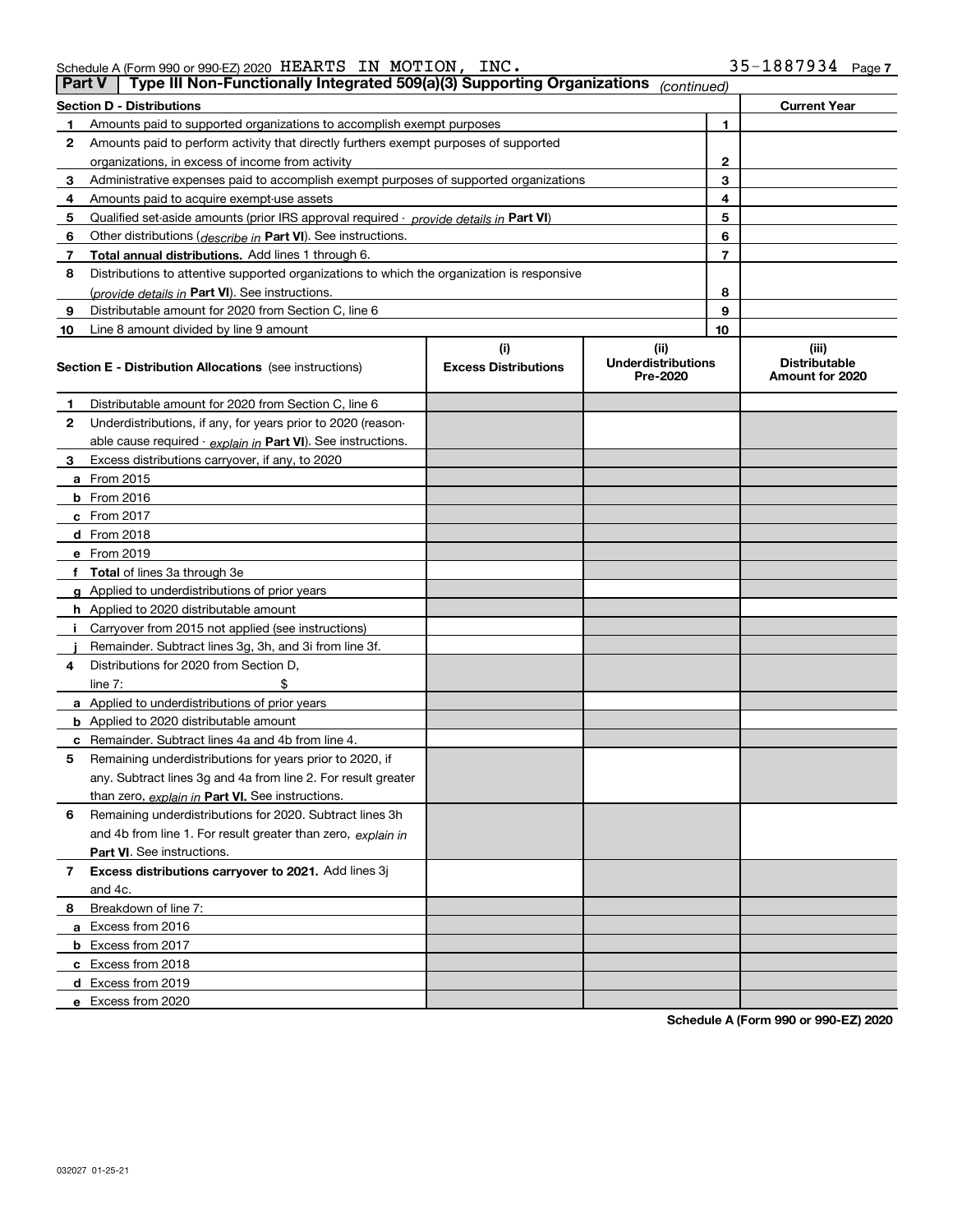**8** 35-1887934

Part VI | Supplemental Information. Provide the explanations required by Part II, line 10; Part II, line 17a or 17b; Part III, line 12; Part IV, Section A, lines 1, 2, 3b, 3c, 4b, 4c, 5a, 6, 9a, 9b, 9c, 11a, 11b, and 11c; Part IV, Section B, lines 1 and 2; Part IV, Section C, line 1; Part IV, Section D, lines 2 and 3; Part IV, Section E, lines 1c, 2a, 2b, 3a, and 3b; Part V, line 1; Part V, Section B, line 1e; Part V, Section D, lines 5, 6, and 8; and Part V, Section E, lines 2, 5, and 6. Also complete this part for any additional information. (See instructions.)

SCHEDULE A, PART II, LINE 10, EXPLANATION FOR OTHER INCOME:

| OTHER INCOME    |                                                                                                                                    |
|-----------------|------------------------------------------------------------------------------------------------------------------------------------|
| 2016 AMOUNT: \$ | 4,181.                                                                                                                             |
| 2017 AMOUNT: \$ | 33,168.                                                                                                                            |
| 2018 AMOUNT: \$ | 44, 222.<br><u> 1989 - Johann Stoff, deutscher Stoffen und der Stoffen und der Stoffen und der Stoffen und der Stoffen und der</u> |
| 2019 AMOUNT: \$ | 85,025.<br><u> 1989 - Johann Barn, amerikansk politiker (d. 1989)</u>                                                              |
| 2020 AMOUNT: \$ | 1,033,081.                                                                                                                         |
|                 |                                                                                                                                    |
|                 |                                                                                                                                    |
|                 |                                                                                                                                    |
|                 |                                                                                                                                    |
|                 |                                                                                                                                    |
|                 |                                                                                                                                    |
|                 |                                                                                                                                    |
|                 |                                                                                                                                    |
|                 |                                                                                                                                    |
|                 |                                                                                                                                    |
|                 |                                                                                                                                    |
|                 |                                                                                                                                    |
|                 |                                                                                                                                    |
|                 |                                                                                                                                    |
|                 |                                                                                                                                    |
|                 |                                                                                                                                    |
|                 |                                                                                                                                    |
|                 |                                                                                                                                    |
|                 |                                                                                                                                    |
|                 |                                                                                                                                    |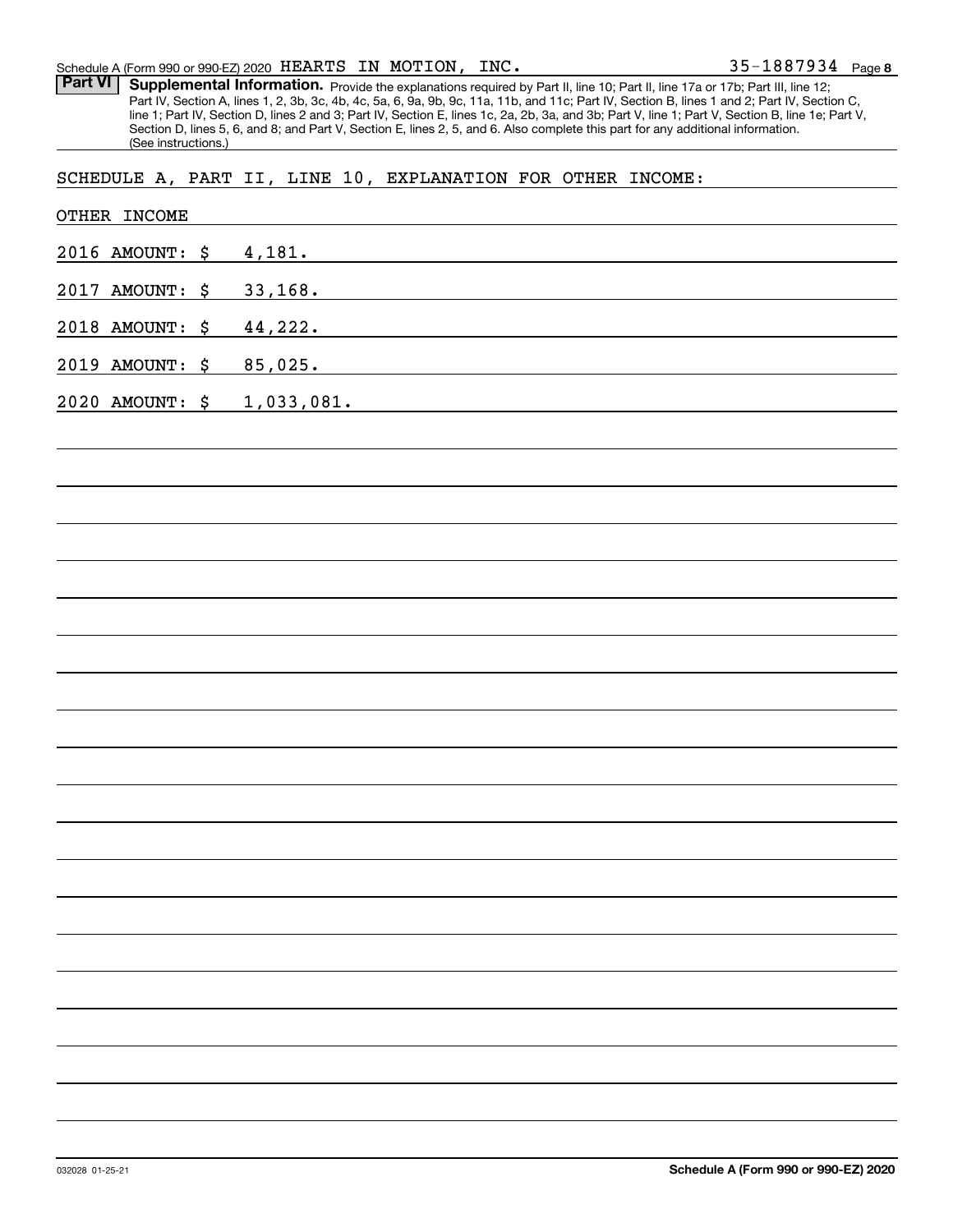| . .<br>$\sqrt{ }$<br>-<br>$\sim$<br>_<br>---<br>--<br>. .<br>$\overline{\phantom{0}}$ | m<br>חזרי<br>. G.M.H.<br>- - | - |
|---------------------------------------------------------------------------------------|------------------------------|---|

ASOCIACION DE CORAZONES EN MOVIMIENTO (ACM) IS AN ORGANIZATION DEVELOPED TO RUN OPERATIONS AND PROGRAMMING IN GUATEMALA, ON BEHALF OF HEARTS IN MOTION. ACM IS THE LEGAL OWNER OF ALL BANK ACCOUNTS HELD AND USED IN GUATEMALA. BECAUSE THE ACCOUNT IS HELD IN GUATEMALA AND OPERATED BY A FOREIGN ORGANIZATION, HEARTS IN MOTION INCURRED DIFFICULTY IN OBTAINING THE REQUIRED STATEMENTS TO PROPERLY DETERMINE THE HIGHEST BALANCES FOR ALL FOREIGN ACCOUNTS, FOR 2020.

}}}}}}}}}}}}}}}}}}}}}} }}}}}}}}}}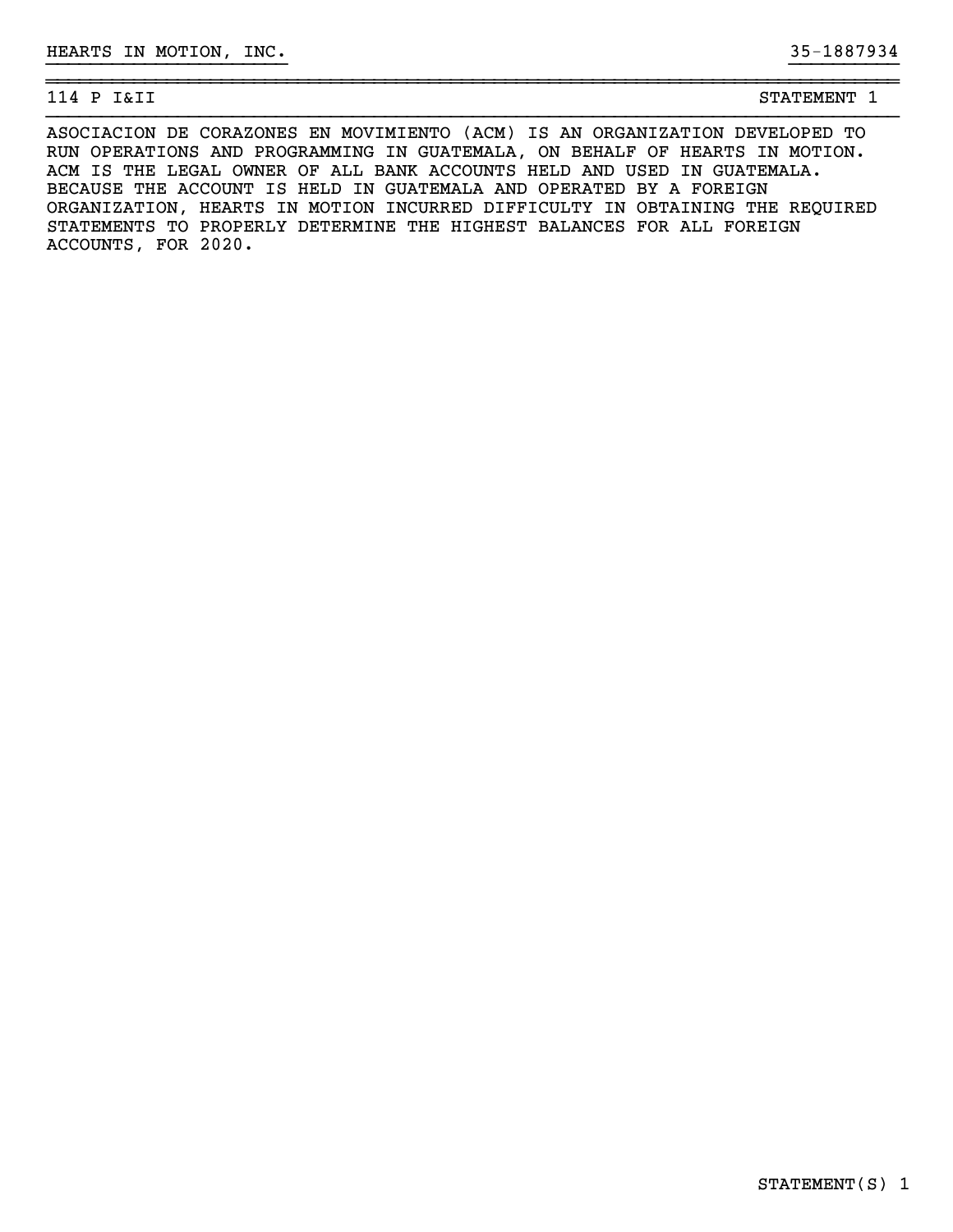|         |                                                        |                                                                                                        |                                                                                                                                                                                                                                                                        |                          | OMB No. 1545-0047                     |
|---------|--------------------------------------------------------|--------------------------------------------------------------------------------------------------------|------------------------------------------------------------------------------------------------------------------------------------------------------------------------------------------------------------------------------------------------------------------------|--------------------------|---------------------------------------|
|         | <b>SCHEDULE D</b><br>(Form 990)                        |                                                                                                        | <b>Supplemental Financial Statements</b><br>Complete if the organization answered "Yes" on Form 990,                                                                                                                                                                   |                          |                                       |
|         |                                                        |                                                                                                        | Part IV, line 6, 7, 8, 9, 10, 11a, 11b, 11c, 11d, 11e, 11f, 12a, or 12b.                                                                                                                                                                                               |                          | Open to Public                        |
|         | Department of the Treasury<br>Internal Revenue Service |                                                                                                        | Attach to Form 990.<br>Go to www.irs.gov/Form990 for instructions and the latest information.                                                                                                                                                                          |                          | <b>Inspection</b>                     |
|         | Name of the organization                               |                                                                                                        |                                                                                                                                                                                                                                                                        |                          | <b>Employer identification number</b> |
|         |                                                        | HEARTS IN MOTION, INC.                                                                                 |                                                                                                                                                                                                                                                                        |                          | 35-1887934                            |
| Part I  |                                                        |                                                                                                        | Organizations Maintaining Donor Advised Funds or Other Similar Funds or Accounts. Complete if the                                                                                                                                                                      |                          |                                       |
|         |                                                        | organization answered "Yes" on Form 990, Part IV, line 6.                                              |                                                                                                                                                                                                                                                                        |                          |                                       |
|         |                                                        |                                                                                                        | (a) Donor advised funds                                                                                                                                                                                                                                                |                          | (b) Funds and other accounts          |
| 1       |                                                        |                                                                                                        |                                                                                                                                                                                                                                                                        |                          |                                       |
| 2       |                                                        | Aggregate value of contributions to (during year)                                                      |                                                                                                                                                                                                                                                                        |                          |                                       |
| 3<br>4  |                                                        |                                                                                                        |                                                                                                                                                                                                                                                                        |                          |                                       |
| 5       |                                                        |                                                                                                        | Did the organization inform all donors and donor advisors in writing that the assets held in donor advised funds                                                                                                                                                       |                          |                                       |
|         |                                                        |                                                                                                        |                                                                                                                                                                                                                                                                        |                          | Yes<br>No                             |
| 6       |                                                        |                                                                                                        | Did the organization inform all grantees, donors, and donor advisors in writing that grant funds can be used only                                                                                                                                                      |                          |                                       |
|         |                                                        |                                                                                                        | for charitable purposes and not for the benefit of the donor or donor advisor, or for any other purpose conferring                                                                                                                                                     |                          |                                       |
|         | impermissible private benefit?                         |                                                                                                        |                                                                                                                                                                                                                                                                        |                          | Yes<br>No.                            |
| Part II |                                                        |                                                                                                        | Conservation Easements. Complete if the organization answered "Yes" on Form 990, Part IV, line 7.                                                                                                                                                                      |                          |                                       |
| 1       |                                                        | Purpose(s) of conservation easements held by the organization (check all that apply).                  |                                                                                                                                                                                                                                                                        |                          |                                       |
|         |                                                        | Preservation of land for public use (for example, recreation or education)                             | Preservation of a historically important land area                                                                                                                                                                                                                     |                          |                                       |
|         |                                                        | Protection of natural habitat                                                                          | Preservation of a certified historic structure                                                                                                                                                                                                                         |                          |                                       |
|         |                                                        | Preservation of open space                                                                             |                                                                                                                                                                                                                                                                        |                          |                                       |
| 2       |                                                        |                                                                                                        | Complete lines 2a through 2d if the organization held a qualified conservation contribution in the form of a conservation easement on the last                                                                                                                         |                          |                                       |
|         | day of the tax year.                                   |                                                                                                        |                                                                                                                                                                                                                                                                        |                          | Held at the End of the Tax Year       |
| а       |                                                        |                                                                                                        |                                                                                                                                                                                                                                                                        | 2a                       |                                       |
| b       |                                                        | Total acreage restricted by conservation easements                                                     |                                                                                                                                                                                                                                                                        | 2b                       |                                       |
|         |                                                        |                                                                                                        |                                                                                                                                                                                                                                                                        | 2c                       |                                       |
| d       |                                                        |                                                                                                        | Number of conservation easements included in (c) acquired after 7/25/06, and not on a historic structure                                                                                                                                                               |                          |                                       |
|         |                                                        |                                                                                                        |                                                                                                                                                                                                                                                                        | 2d                       |                                       |
| з       |                                                        |                                                                                                        | Number of conservation easements modified, transferred, released, extinguished, or terminated by the organization during the tax                                                                                                                                       |                          |                                       |
| 4       | $\vee$ ear                                             | Number of states where property subject to conservation easement is located $\blacktriangleright$      |                                                                                                                                                                                                                                                                        |                          |                                       |
| 5       |                                                        | Does the organization have a written policy regarding the periodic monitoring, inspection, handling of |                                                                                                                                                                                                                                                                        |                          |                                       |
|         |                                                        | violations, and enforcement of the conservation easements it holds?                                    |                                                                                                                                                                                                                                                                        |                          | Yes<br>No                             |
| 6       |                                                        |                                                                                                        | Staff and volunteer hours devoted to monitoring, inspecting, handling of violations, and enforcing conservation easements during the year                                                                                                                              |                          |                                       |
|         |                                                        |                                                                                                        |                                                                                                                                                                                                                                                                        |                          |                                       |
| 7       |                                                        |                                                                                                        | Amount of expenses incurred in monitoring, inspecting, handling of violations, and enforcing conservation easements during the year                                                                                                                                    |                          |                                       |
|         | $\blacktriangleright$ \$                               |                                                                                                        |                                                                                                                                                                                                                                                                        |                          |                                       |
| 8       |                                                        |                                                                                                        | Does each conservation easement reported on line 2(d) above satisfy the requirements of section 170(h)(4)(B)(i)                                                                                                                                                        |                          |                                       |
|         | and section $170(h)(4)(B)(ii)?$                        |                                                                                                        |                                                                                                                                                                                                                                                                        |                          | Yes<br>No                             |
| 9       |                                                        |                                                                                                        | In Part XIII, describe how the organization reports conservation easements in its revenue and expense statement and                                                                                                                                                    |                          |                                       |
|         |                                                        |                                                                                                        | balance sheet, and include, if applicable, the text of the footnote to the organization's financial statements that describes the                                                                                                                                      |                          |                                       |
|         |                                                        | organization's accounting for conservation easements.                                                  |                                                                                                                                                                                                                                                                        |                          |                                       |
|         | Part III                                               |                                                                                                        | Organizations Maintaining Collections of Art, Historical Treasures, or Other Similar Assets.                                                                                                                                                                           |                          |                                       |
|         |                                                        | Complete if the organization answered "Yes" on Form 990, Part IV, line 8.                              |                                                                                                                                                                                                                                                                        |                          |                                       |
|         |                                                        |                                                                                                        | 1a If the organization elected, as permitted under FASB ASC 958, not to report in its revenue statement and balance sheet works                                                                                                                                        |                          |                                       |
|         |                                                        |                                                                                                        | of art, historical treasures, or other similar assets held for public exhibition, education, or research in furtherance of public                                                                                                                                      |                          |                                       |
|         |                                                        |                                                                                                        | service, provide in Part XIII the text of the footnote to its financial statements that describes these items.                                                                                                                                                         |                          |                                       |
| b       |                                                        |                                                                                                        | If the organization elected, as permitted under FASB ASC 958, to report in its revenue statement and balance sheet works of<br>art, historical treasures, or other similar assets held for public exhibition, education, or research in furtherance of public service, |                          |                                       |
|         |                                                        | provide the following amounts relating to these items:                                                 |                                                                                                                                                                                                                                                                        |                          |                                       |
|         | $\left( 1\right)$                                      |                                                                                                        |                                                                                                                                                                                                                                                                        |                          |                                       |
|         |                                                        | (ii) Assets included in Form 990, Part X                                                               |                                                                                                                                                                                                                                                                        | $\blacktriangleright$ \$ |                                       |
| 2       |                                                        |                                                                                                        | If the organization received or held works of art, historical treasures, or other similar assets for financial gain, provide                                                                                                                                           |                          |                                       |
|         |                                                        | the following amounts required to be reported under FASB ASC 958 relating to these items:              |                                                                                                                                                                                                                                                                        |                          |                                       |
| а       |                                                        |                                                                                                        | Revenue included on Form 990, Part VIII, line 1 [2000] [2000] [2000] [2000] [3000] [3000] [3000] [3000] [3000                                                                                                                                                          | -\$                      |                                       |
|         |                                                        |                                                                                                        |                                                                                                                                                                                                                                                                        | $\blacktriangleright$ s  |                                       |

| LHA For Paperwork Reduction Act Notice, see the Instructions for Form 990. | Schedule D (Form 990) 2020 |
|----------------------------------------------------------------------------|----------------------------|
|----------------------------------------------------------------------------|----------------------------|

032051 12-01-20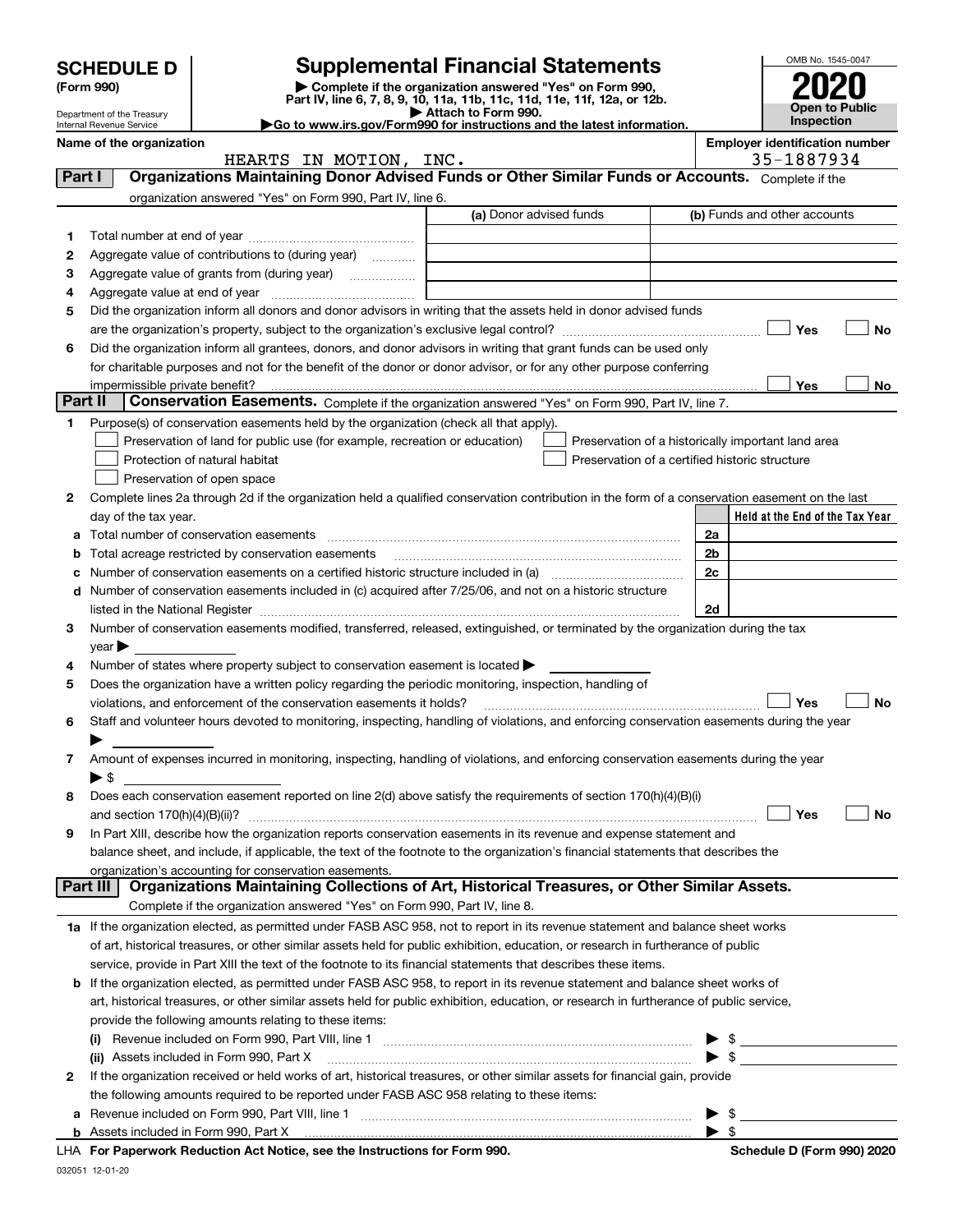|   | Schedule D (Form 990) 2020                                                                                                                                                                                                     | HEARTS IN MOTION, INC. |   |                |                                                                                                                                                                                                                               |                 |                | 35-1887934 Page 2       |
|---|--------------------------------------------------------------------------------------------------------------------------------------------------------------------------------------------------------------------------------|------------------------|---|----------------|-------------------------------------------------------------------------------------------------------------------------------------------------------------------------------------------------------------------------------|-----------------|----------------|-------------------------|
|   | Part III   Organizations Maintaining Collections of Art, Historical Treasures, or Other Similar Assets (continued)                                                                                                             |                        |   |                |                                                                                                                                                                                                                               |                 |                |                         |
| 3 | Using the organization's acquisition, accession, and other records, check any of the following that make significant use of its                                                                                                |                        |   |                |                                                                                                                                                                                                                               |                 |                |                         |
|   | collection items (check all that apply):                                                                                                                                                                                       |                        |   |                |                                                                                                                                                                                                                               |                 |                |                         |
| a | Public exhibition                                                                                                                                                                                                              |                        |   |                | Loan or exchange program                                                                                                                                                                                                      |                 |                |                         |
| b | Scholarly research                                                                                                                                                                                                             |                        |   |                | Other and the contract of the contract of the contract of the contract of the contract of the contract of the contract of the contract of the contract of the contract of the contract of the contract of the contract of the |                 |                |                         |
| с | Preservation for future generations                                                                                                                                                                                            |                        |   |                |                                                                                                                                                                                                                               |                 |                |                         |
| 4 | Provide a description of the organization's collections and explain how they further the organization's exempt purpose in Part XIII.                                                                                           |                        |   |                |                                                                                                                                                                                                                               |                 |                |                         |
| 5 | During the year, did the organization solicit or receive donations of art, historical treasures, or other similar assets                                                                                                       |                        |   |                |                                                                                                                                                                                                                               |                 |                |                         |
|   |                                                                                                                                                                                                                                |                        |   |                |                                                                                                                                                                                                                               |                 | <b>Yes</b>     | No                      |
|   | <b>Part IV</b><br>Escrow and Custodial Arrangements. Complete if the organization answered "Yes" on Form 990, Part IV, line 9, or                                                                                              |                        |   |                |                                                                                                                                                                                                                               |                 |                |                         |
|   | reported an amount on Form 990, Part X, line 21.                                                                                                                                                                               |                        |   |                |                                                                                                                                                                                                                               |                 |                |                         |
|   | 1a Is the organization an agent, trustee, custodian or other intermediary for contributions or other assets not included                                                                                                       |                        |   |                |                                                                                                                                                                                                                               |                 |                |                         |
|   | on Form 990, Part X? [11] matter and the contract of the contract of the contract of the contract of the contract of the contract of the contract of the contract of the contract of the contract of the contract of the contr |                        |   |                |                                                                                                                                                                                                                               |                 | Yes            | No                      |
|   | b If "Yes," explain the arrangement in Part XIII and complete the following table:                                                                                                                                             |                        |   |                |                                                                                                                                                                                                                               |                 |                |                         |
|   |                                                                                                                                                                                                                                |                        |   |                |                                                                                                                                                                                                                               |                 | Amount         |                         |
|   | c Beginning balance measurements and the contract of the contract of the contract of the contract of the contract of the contract of the contract of the contract of the contract of the contract of the contract of the contr |                        |   |                |                                                                                                                                                                                                                               | 1c              |                |                         |
|   | d Additions during the year manufactured and an account of the state of a distribution of Additions during the year                                                                                                            |                        |   |                |                                                                                                                                                                                                                               | 1d              |                |                         |
|   | e Distributions during the year manufactured and continuum and contained and the year manufactured and contained and the year manufactured and contained and contained and contained and contained and contained and contained |                        |   |                |                                                                                                                                                                                                                               | 1e              |                |                         |
|   |                                                                                                                                                                                                                                |                        |   |                |                                                                                                                                                                                                                               | 1f              |                |                         |
|   | 2a Did the organization include an amount on Form 990, Part X, line 21, for escrow or custodial account liability?                                                                                                             |                        |   |                |                                                                                                                                                                                                                               |                 | Yes            | No                      |
|   | <b>b</b> If "Yes," explain the arrangement in Part XIII. Check here if the explanation has been provided on Part XIII<br><b>Part V</b>                                                                                         |                        |   |                |                                                                                                                                                                                                                               |                 |                |                         |
|   | Endowment Funds. Complete if the organization answered "Yes" on Form 990, Part IV, line 10.                                                                                                                                    |                        |   |                |                                                                                                                                                                                                                               |                 |                |                         |
|   |                                                                                                                                                                                                                                | (a) Current year       |   | (b) Prior year | (c) Two years back $\vert$ (d) Three years back $\vert$ (e) Four years back                                                                                                                                                   |                 |                |                         |
|   | 1a Beginning of year balance                                                                                                                                                                                                   |                        |   |                |                                                                                                                                                                                                                               |                 |                |                         |
| b |                                                                                                                                                                                                                                |                        |   |                |                                                                                                                                                                                                                               |                 |                |                         |
|   | Net investment earnings, gains, and losses                                                                                                                                                                                     |                        |   |                |                                                                                                                                                                                                                               |                 |                |                         |
|   |                                                                                                                                                                                                                                |                        |   |                |                                                                                                                                                                                                                               |                 |                |                         |
|   | e Other expenditures for facilities                                                                                                                                                                                            |                        |   |                |                                                                                                                                                                                                                               |                 |                |                         |
|   |                                                                                                                                                                                                                                |                        |   |                |                                                                                                                                                                                                                               |                 |                |                         |
|   | f Administrative expenses <i>manually community</i>                                                                                                                                                                            |                        |   |                |                                                                                                                                                                                                                               |                 |                |                         |
| g | End of year balance <i>manually contained</i>                                                                                                                                                                                  |                        |   |                |                                                                                                                                                                                                                               |                 |                |                         |
| 2 | Provide the estimated percentage of the current year end balance (line 1g, column (a)) held as:                                                                                                                                |                        |   |                |                                                                                                                                                                                                                               |                 |                |                         |
| а | Board designated or quasi-endowment<br><b>b</b> Permanent endowment >                                                                                                                                                          | %                      | % |                |                                                                                                                                                                                                                               |                 |                |                         |
|   | $\mathbf c$ Term endowment $\blacktriangleright$                                                                                                                                                                               | %                      |   |                |                                                                                                                                                                                                                               |                 |                |                         |
|   | The percentages on lines 2a, 2b, and 2c should equal 100%.                                                                                                                                                                     |                        |   |                |                                                                                                                                                                                                                               |                 |                |                         |
|   | 3a Are there endowment funds not in the possession of the organization that are held and administered for the organization                                                                                                     |                        |   |                |                                                                                                                                                                                                                               |                 |                |                         |
|   | by:                                                                                                                                                                                                                            |                        |   |                |                                                                                                                                                                                                                               |                 |                | Yes<br>No.              |
|   | (i)                                                                                                                                                                                                                            |                        |   |                |                                                                                                                                                                                                                               |                 | 3a(i)          |                         |
|   |                                                                                                                                                                                                                                |                        |   |                |                                                                                                                                                                                                                               |                 | 3a(ii)         |                         |
|   |                                                                                                                                                                                                                                |                        |   |                |                                                                                                                                                                                                                               |                 | 3b             |                         |
|   | Describe in Part XIII the intended uses of the organization's endowment funds.                                                                                                                                                 |                        |   |                |                                                                                                                                                                                                                               |                 |                |                         |
|   | <b>Part VI</b><br>Land, Buildings, and Equipment.                                                                                                                                                                              |                        |   |                |                                                                                                                                                                                                                               |                 |                |                         |
|   | Complete if the organization answered "Yes" on Form 990, Part IV, line 11a. See Form 990, Part X, line 10.                                                                                                                     |                        |   |                |                                                                                                                                                                                                                               |                 |                |                         |
|   | Description of property                                                                                                                                                                                                        | (a) Cost or other      |   |                | (b) Cost or other                                                                                                                                                                                                             | (c) Accumulated | (d) Book value |                         |
|   |                                                                                                                                                                                                                                | basis (investment)     |   |                | basis (other)                                                                                                                                                                                                                 | depreciation    |                |                         |
|   |                                                                                                                                                                                                                                |                        |   |                | 20,000.                                                                                                                                                                                                                       |                 |                | 20,000.                 |
|   |                                                                                                                                                                                                                                |                        |   |                | 434,166.                                                                                                                                                                                                                      | 155,471.        |                | $\overline{278}$ , 695. |
|   |                                                                                                                                                                                                                                |                        |   |                | 15, 103.                                                                                                                                                                                                                      | 7,445.          |                | 7,658.                  |
|   |                                                                                                                                                                                                                                |                        |   |                | 44,765.                                                                                                                                                                                                                       | 44,765.         |                | 0.                      |
|   |                                                                                                                                                                                                                                |                        |   |                |                                                                                                                                                                                                                               |                 |                |                         |
|   | Total. Add lines 1a through 1e. (Column (d) must equal Form 990. Part X. column (B). line 10c.)                                                                                                                                |                        |   |                |                                                                                                                                                                                                                               |                 |                | 306, 353.               |

**Schedule D (Form 990) 2020**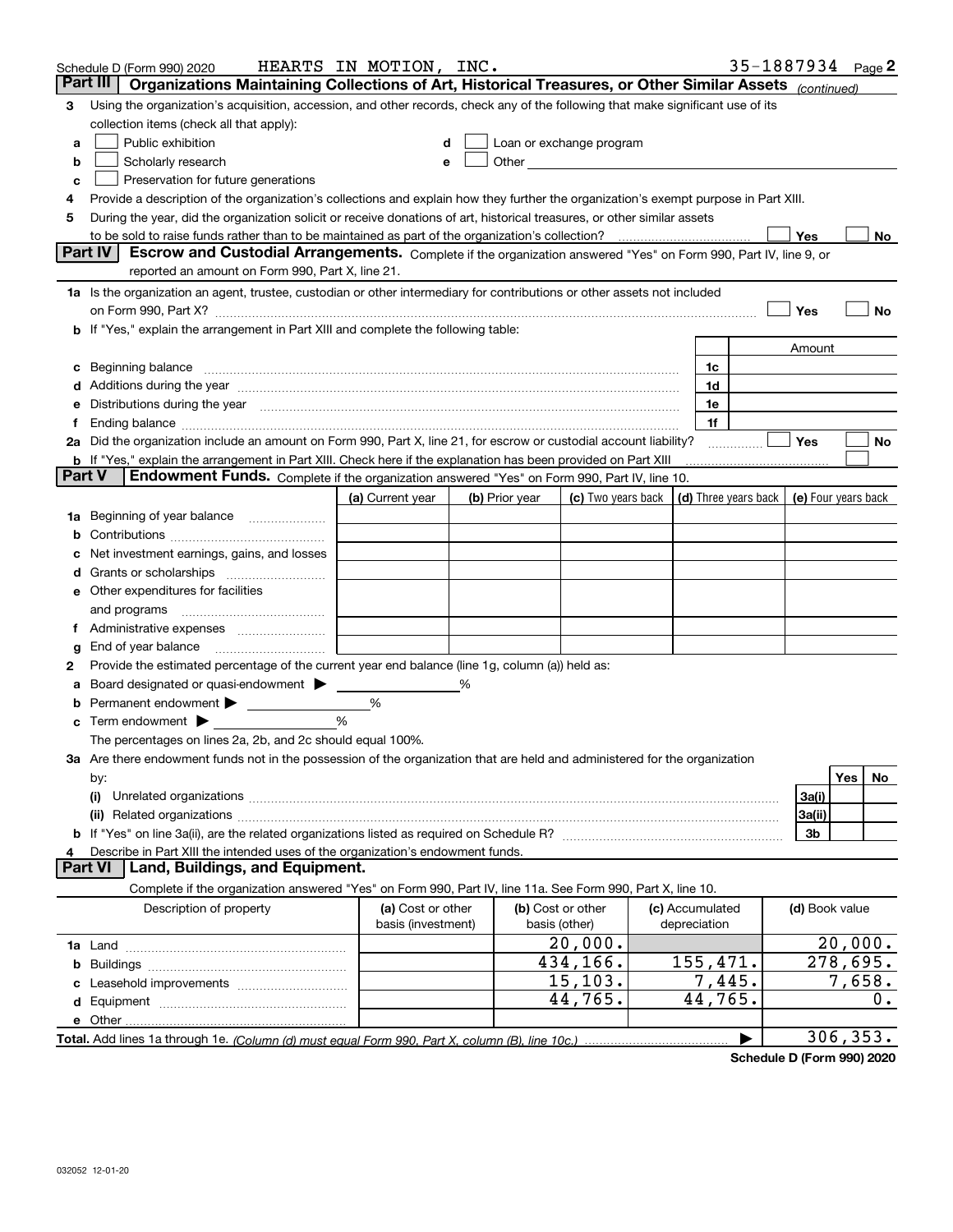#### (a) Description of security or category (including name of security)  $\vert$  (b) Book value  $\vert$  (c) **(1)** Financial derivatives ~~~~~~~~~~~~~~~ **(2)** Closely held equity interests ~~~~~~~~~~~ **(3)** Other Complete if the organization answered "Yes" on Form 990, Part IV, line 11b. See Form 990, Part X, line 12. (b) Book value | (c) Method of valuation: Cost or end-of-year market value (A)(B)(C)(D)(E)(F)(G)

#### Total. (Col. (b) must equal Form 990, Part X, col. (B) line 12.) **Part VIII Investments - Program Related.**

Complete if the organization answered "Yes" on Form 990, Part IV, line 11c. See Form 990, Part X, line 13.

| (a) Description of investment                                    | (b) Book value | (c) Method of valuation: Cost or end-of-year market value |
|------------------------------------------------------------------|----------------|-----------------------------------------------------------|
| (1)                                                              |                |                                                           |
| (2)                                                              |                |                                                           |
| $\frac{1}{2}$                                                    |                |                                                           |
| (4)                                                              |                |                                                           |
| $\left(5\right)$                                                 |                |                                                           |
| (6)                                                              |                |                                                           |
| (7)                                                              |                |                                                           |
| (8)                                                              |                |                                                           |
| (9)                                                              |                |                                                           |
| Total. (Col. (b) must equal Form 990, Part X, col. (B) line 13.) |                |                                                           |

#### **Part IX Other Assets.**

(H)

Complete if the organization answered "Yes" on Form 990, Part IV, line 11d. See Form 990, Part X, line 15.

| (a) Description                                                                                                   | (b) Book value |
|-------------------------------------------------------------------------------------------------------------------|----------------|
| (1)                                                                                                               |                |
| (2)                                                                                                               |                |
| (3)                                                                                                               |                |
| (4)                                                                                                               |                |
| (5)                                                                                                               |                |
| (6)                                                                                                               |                |
| (7)                                                                                                               |                |
| (8)                                                                                                               |                |
| (9)                                                                                                               |                |
|                                                                                                                   |                |
| <b>Part X</b> Other Liabilities.                                                                                  |                |
| Complete if the organization answered "Yes" on Form 990, Part IV, line 11e or 11f. See Form 990, Part X, line 25. |                |

| 1.            | (a) Description of liability | (b) Book value |
|---------------|------------------------------|----------------|
| (1)           | Federal income taxes         |                |
| (2)           | SBA PPP LOAN                 | 80,597.        |
| $\frac{1}{2}$ |                              |                |
| (4)           |                              |                |
| (5)           |                              |                |
| (6)           |                              |                |
| (7)           |                              |                |
| (8)           |                              |                |
| (9)           |                              |                |
|               |                              | 80,597.        |

**Total.**  *(Column (b) must equal Form 990, Part X, col. (B) line 25.)* 

**2.** Liability for uncertain tax positions. In Part XIII, provide the text of the footnote to the organization's financial statements that reports the organization's liability for uncertain tax positions under FASB ASC 740. Check here if the text of the footnote has been provided in Part XIII  $\mathcal{L}^{\text{max}}$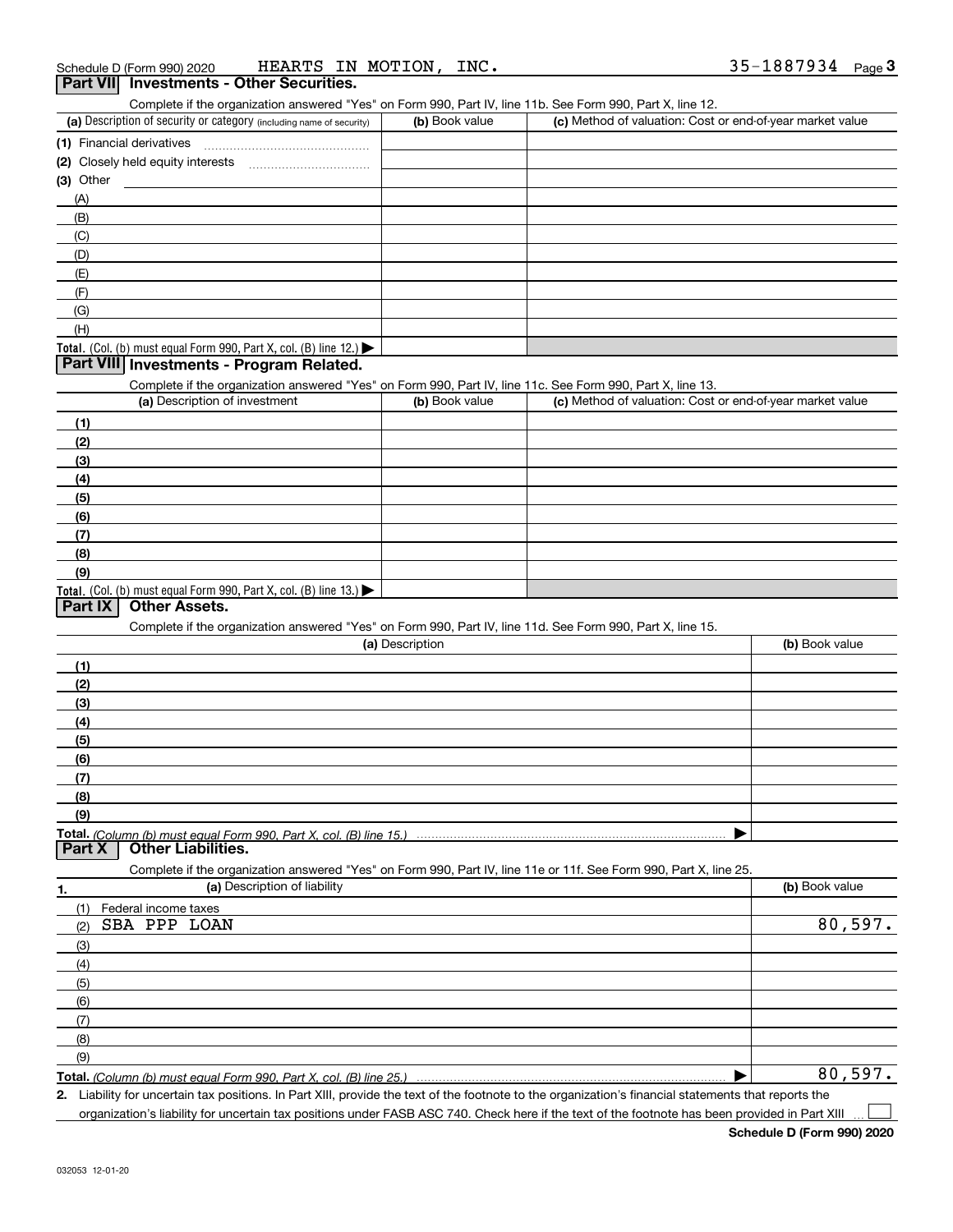|   | HEARTS IN MOTION, INC.<br>Schedule D (Form 990) 2020                                                                                                                                                                               |                | 35-1887934 $_{Page 4}$ |
|---|------------------------------------------------------------------------------------------------------------------------------------------------------------------------------------------------------------------------------------|----------------|------------------------|
|   | Reconciliation of Revenue per Audited Financial Statements With Revenue per Return.<br>Part XI                                                                                                                                     |                |                        |
|   | Complete if the organization answered "Yes" on Form 990, Part IV, line 12a.                                                                                                                                                        |                |                        |
| 1 | Total revenue, gains, and other support per audited financial statements                                                                                                                                                           |                | $\mathbf{1}$           |
| 2 | Amounts included on line 1 but not on Form 990, Part VIII, line 12:                                                                                                                                                                |                |                        |
| a |                                                                                                                                                                                                                                    | 2a             |                        |
|   |                                                                                                                                                                                                                                    | 2 <sub>b</sub> |                        |
| c |                                                                                                                                                                                                                                    | 2c             |                        |
| d |                                                                                                                                                                                                                                    | 2d             |                        |
| е | Add lines 2a through 2d                                                                                                                                                                                                            |                | <b>2e</b>              |
| 3 |                                                                                                                                                                                                                                    |                | 3                      |
| 4 | Amounts included on Form 990, Part VIII, line 12, but not on line 1:                                                                                                                                                               |                |                        |
|   |                                                                                                                                                                                                                                    | 4a             |                        |
| b | Other (Describe in Part XIII.) <b>Construction Contract Construction</b> Chemistry Chemistry Chemistry Chemistry Chemistry                                                                                                         | 4 <sub>b</sub> |                        |
| c | Add lines 4a and 4b                                                                                                                                                                                                                |                | 4с                     |
| 5 |                                                                                                                                                                                                                                    |                | 5                      |
|   | Part XII   Reconciliation of Expenses per Audited Financial Statements With Expenses per Return.                                                                                                                                   |                |                        |
|   | Complete if the organization answered "Yes" on Form 990, Part IV, line 12a.                                                                                                                                                        |                |                        |
| 1 | Total expenses and losses per audited financial statements [11] [12] manuscription control expenses and losses per audited financial statements [12] manuscription of the statements [12] manuscription of the statements [12]     |                | $\mathbf{1}$           |
| 2 | Amounts included on line 1 but not on Form 990, Part IX, line 25:                                                                                                                                                                  |                |                        |
| a |                                                                                                                                                                                                                                    | 2a             |                        |
| b |                                                                                                                                                                                                                                    | 2 <sub>b</sub> |                        |
| c |                                                                                                                                                                                                                                    | 2c             |                        |
|   |                                                                                                                                                                                                                                    | 2d             |                        |
| е | Add lines 2a through 2d <b>must be a constructed as the constant of the construction</b> and the state of the state of the state of the state of the state of the state of the state of the state of the state of the state of the |                | 2e                     |
| 3 |                                                                                                                                                                                                                                    |                | 3                      |
| 4 | Amounts included on Form 990, Part IX, line 25, but not on line 1:                                                                                                                                                                 |                |                        |
| a |                                                                                                                                                                                                                                    | 4а             |                        |
| b |                                                                                                                                                                                                                                    | 4 <sub>b</sub> |                        |
|   | Add lines 4a and 4b                                                                                                                                                                                                                |                | 4c                     |
| 5 |                                                                                                                                                                                                                                    |                | 5                      |
|   | Part XIII Supplemental Information.                                                                                                                                                                                                |                |                        |

Provide the descriptions required for Part II, lines 3, 5, and 9; Part III, lines 1a and 4; Part IV, lines 1b and 2b; Part V, line 4; Part X, line 2; Part XI, lines 2d and 4b; and Part XII, lines 2d and 4b. Also complete this part to provide any additional information.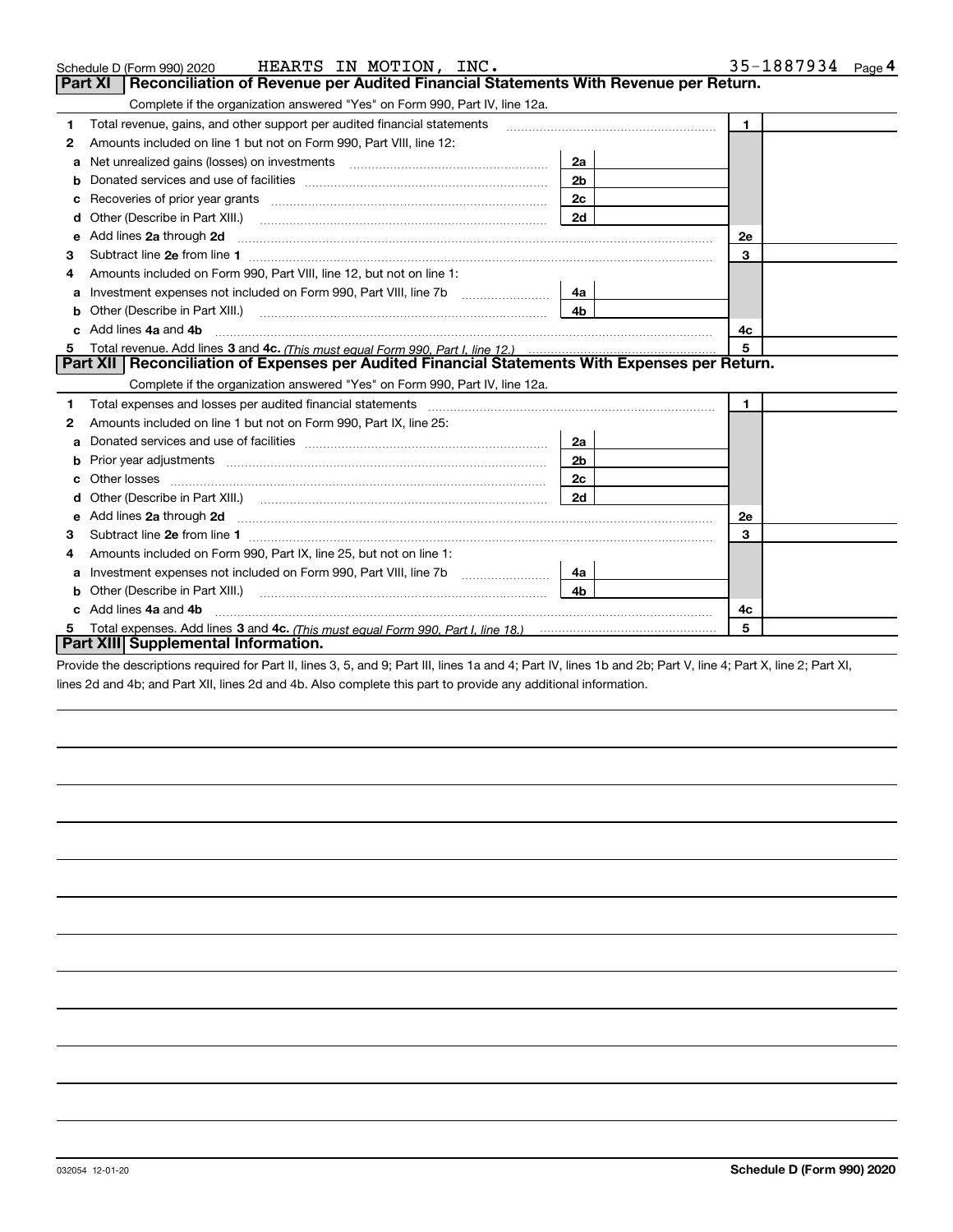| Department or the ricasury<br>Internal Revenue Service |               |                              | Go to www.irs.gov/Form990 for instructions and the latest information.                                                                                 |                      |                                       | Inspection                   |
|--------------------------------------------------------|---------------|------------------------------|--------------------------------------------------------------------------------------------------------------------------------------------------------|----------------------|---------------------------------------|------------------------------|
| Name of the organization                               |               |                              |                                                                                                                                                        |                      | <b>Employer identification number</b> |                              |
|                                                        |               |                              |                                                                                                                                                        |                      |                                       |                              |
| HEARTS IN MOTION, INC.<br>Part I                       |               |                              | General Information on Activities Outside the United States. Complete if the organization answered "Yes" on                                            |                      | 35-1887934                            |                              |
| Form 990, Part IV, line 14b.                           |               |                              |                                                                                                                                                        |                      |                                       |                              |
| 1                                                      |               |                              | For grantmakers. Does the organization maintain records to substantiate the amount of its grants and other assistance,                                 |                      |                                       |                              |
|                                                        |               |                              | the grantees' eligibility for the grants or assistance, and the selection criteria used to award the grants or assistance?                             |                      |                                       | $\boxed{\text{X}}$ No<br>Yes |
|                                                        |               |                              |                                                                                                                                                        |                      |                                       |                              |
| $\mathbf{2}$                                           |               |                              | For grantmakers. Describe in Part V the organization's procedures for monitoring the use of its grants and other assistance outside the                |                      |                                       |                              |
| United States.                                         |               |                              |                                                                                                                                                        |                      |                                       |                              |
| З.<br>(a) Region                                       | (b) Number of | (c) Number of                | Activities per Region. (The following Part I, line 3 table can be duplicated if additional space is needed.)<br>(d) Activities conducted in the region |                      | (e) If activity listed in (d)         | (f) Total                    |
|                                                        | offices       | employees,<br>agents, and    | (by type) (such as, fundraising, pro-                                                                                                                  |                      | is a program service,                 | expenditures                 |
|                                                        | in the region | independent                  | gram services, investments, grants to                                                                                                                  |                      | describe specific type                | for and<br>investments       |
|                                                        |               | contractors<br>in the region | recipients located in the region)                                                                                                                      |                      | of service(s) in the region           | in the region                |
|                                                        |               |                              |                                                                                                                                                        | PROVIDE CLOTHING,    |                                       |                              |
|                                                        |               |                              | MEDICAL AND HUMANITARIAN                                                                                                                               |                      | MEDICAL SUPPLIES, SCHOOL              |                              |
| CENTRAL AND SOUTH                                      |               |                              | ASSISTANCE TO INDIVIDUALS                                                                                                                              | SUPPLIES, AND        |                                       |                              |
| AMERICA                                                | 1             | 20                           | AND FAMILIES                                                                                                                                           | FIREFIGHTER TRAINING |                                       | 178,473.                     |
|                                                        |               |                              |                                                                                                                                                        |                      |                                       |                              |
|                                                        |               |                              |                                                                                                                                                        |                      |                                       |                              |
|                                                        |               |                              |                                                                                                                                                        |                      |                                       |                              |
|                                                        |               |                              |                                                                                                                                                        |                      |                                       |                              |
|                                                        |               |                              |                                                                                                                                                        |                      |                                       |                              |
|                                                        |               |                              |                                                                                                                                                        |                      |                                       |                              |
|                                                        |               |                              |                                                                                                                                                        |                      |                                       |                              |
|                                                        |               |                              |                                                                                                                                                        |                      |                                       |                              |
|                                                        |               |                              |                                                                                                                                                        |                      |                                       |                              |
|                                                        |               |                              |                                                                                                                                                        |                      |                                       |                              |
|                                                        |               |                              |                                                                                                                                                        |                      |                                       |                              |
|                                                        |               |                              |                                                                                                                                                        |                      |                                       |                              |
|                                                        |               |                              |                                                                                                                                                        |                      |                                       |                              |
|                                                        |               |                              |                                                                                                                                                        |                      |                                       |                              |
|                                                        |               |                              |                                                                                                                                                        |                      |                                       |                              |
|                                                        |               |                              |                                                                                                                                                        |                      |                                       |                              |
|                                                        |               |                              |                                                                                                                                                        |                      |                                       |                              |
|                                                        |               |                              |                                                                                                                                                        |                      |                                       |                              |
|                                                        |               |                              |                                                                                                                                                        |                      |                                       |                              |
|                                                        |               |                              |                                                                                                                                                        |                      |                                       |                              |
|                                                        |               |                              |                                                                                                                                                        |                      |                                       |                              |
|                                                        |               |                              |                                                                                                                                                        |                      |                                       |                              |
|                                                        |               |                              |                                                                                                                                                        |                      |                                       |                              |
|                                                        |               |                              |                                                                                                                                                        |                      |                                       |                              |
| 3 a Subtotal                                           | $\mathbf{1}$  | 20                           |                                                                                                                                                        |                      |                                       | 178,473.                     |
| <b>b</b> Total from continuation                       | 0             | 0                            |                                                                                                                                                        |                      |                                       | 0.                           |
| sheets to Part I<br>c Totals (add lines 3a             |               |                              |                                                                                                                                                        |                      |                                       |                              |
| and 3b)                                                | 1             | 20                           |                                                                                                                                                        |                      |                                       | 178,473.                     |

**| Complete if the organization answered "Yes" on Form 990, Part IV, line 14b, 15, or 16. | Attach to Form 990.**

**Statement of Activities Outside the United States** 

**For Paperwork Reduction Act Notice, see the Instructions for Form 990. Schedule F (Form 990) 2020** LHA

OMB No. 1545-0047

**2020**

**Open to Public Inspection**

Department of the Treasury

**(Form 990)**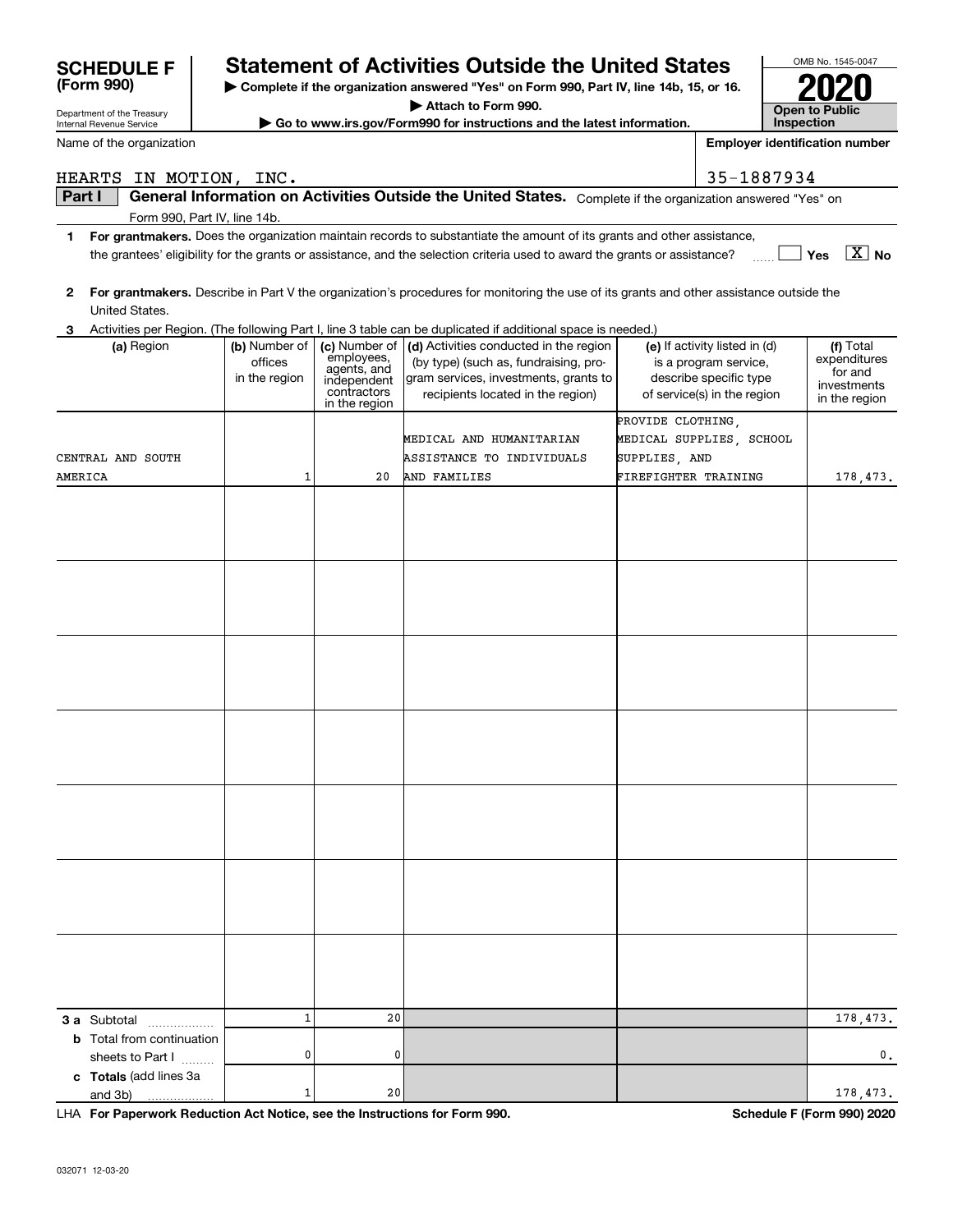Part II | Grants and Other Assistance to Organizations or Entities Outside the United States. Complete if the organization answered "Yes" on Form 990, Part IV, line 15, for any recipient who received more than \$5,000. Part II can be duplicated if additional space is needed.

| 1<br>(a) Name of organization                           | (b) IRS code section<br>and EIN (if applicable) | (c) Region | (d) Purpose of<br>grant                                                                                                                 | (e) Amount<br>of cash grant | (f) Manner of<br>cash disbursement | (g) Amount of<br>noncash<br>assistance      | (h) Description<br>of noncash<br>assistance | (i) Method of<br>valuation (book, FMV,<br>appraisal, other) |
|---------------------------------------------------------|-------------------------------------------------|------------|-----------------------------------------------------------------------------------------------------------------------------------------|-----------------------------|------------------------------------|---------------------------------------------|---------------------------------------------|-------------------------------------------------------------|
|                                                         |                                                 |            |                                                                                                                                         |                             |                                    |                                             |                                             |                                                             |
|                                                         |                                                 |            |                                                                                                                                         |                             |                                    |                                             |                                             |                                                             |
|                                                         |                                                 |            |                                                                                                                                         |                             |                                    |                                             |                                             |                                                             |
|                                                         |                                                 |            |                                                                                                                                         |                             |                                    |                                             |                                             |                                                             |
|                                                         |                                                 |            |                                                                                                                                         |                             |                                    |                                             |                                             |                                                             |
|                                                         |                                                 |            |                                                                                                                                         |                             |                                    |                                             |                                             |                                                             |
|                                                         |                                                 |            |                                                                                                                                         |                             |                                    |                                             |                                             |                                                             |
|                                                         |                                                 |            |                                                                                                                                         |                             |                                    |                                             |                                             |                                                             |
|                                                         |                                                 |            |                                                                                                                                         |                             |                                    |                                             |                                             |                                                             |
|                                                         |                                                 |            |                                                                                                                                         |                             |                                    |                                             |                                             |                                                             |
|                                                         |                                                 |            |                                                                                                                                         |                             |                                    |                                             |                                             |                                                             |
|                                                         |                                                 |            |                                                                                                                                         |                             |                                    |                                             |                                             |                                                             |
|                                                         |                                                 |            |                                                                                                                                         |                             |                                    |                                             |                                             |                                                             |
|                                                         |                                                 |            |                                                                                                                                         |                             |                                    |                                             |                                             |                                                             |
|                                                         |                                                 |            |                                                                                                                                         |                             |                                    |                                             |                                             |                                                             |
| $\mathbf{2}$                                            |                                                 |            | Enter total number of recipient organizations listed above that are recognized as charities by the foreign country, recognized as a tax |                             |                                    |                                             |                                             |                                                             |
| 3 Enter total number of other organizations or entities |                                                 |            | exempt 501(c)(3) organization by the IRS, or for which the grantee or counsel has provided a section 501(c)(3) equivalency letter       |                             |                                    | $\ldots \ldots \ldots \ldots \ldots \ldots$ |                                             |                                                             |

**Schedule F (Form 990) 2020**

**2**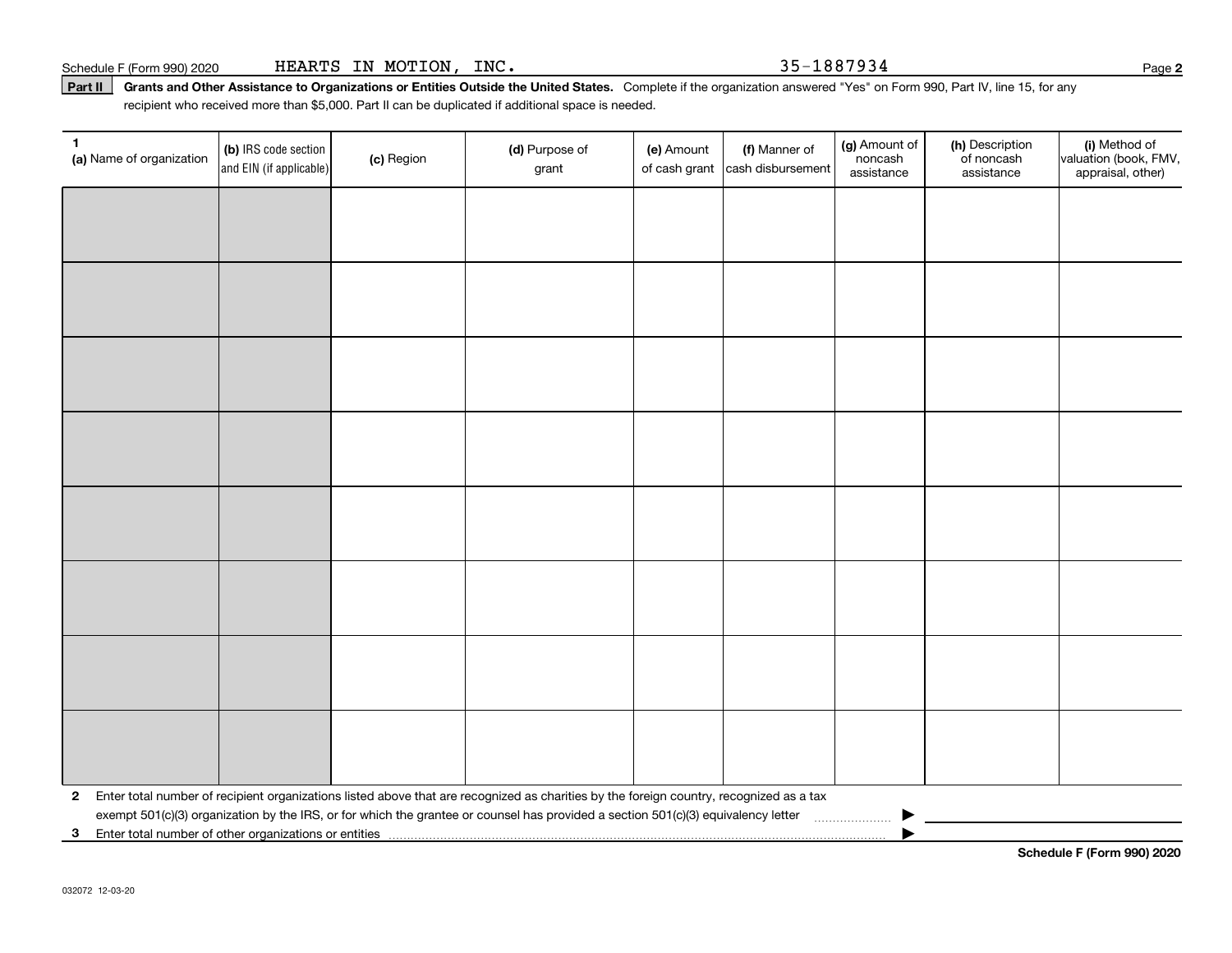Schedule F (Form 990) 2020 **HEARTS IN MOTION, INC.** 35-1887934 Page

Part III Grants and Other Assistance to Individuals Outside the United States. Complete if the organization answered "Yes" on Form 990, Part IV, line 16. Part III can be duplicated if additional space is needed.

**(c)** Number of **| (d)** Amount of **| (e)** Manner of **| (f)** Amount of **| (g)** Description of **| (h) (a)** Type of grant or assistance  $\qquad$  **(b)** Region (c) Number of recipients(d) Amount of cash grant (e) Manner of cash disbursement (f) Amount of noncash assistancenoncash assistance **(h)** Method of<br>valuation<br>(book, FMV,<br>appraisal, other) AMERICA3,000 | 178,473. AND SERVICES | 0. FMV CENTRAL AND SOUTH | THE RESOLUTION BY RESOLUTIONS FOR GOODS DIRECT PAYMENT OF ASSISTANCE TO INDIVIDUALS AND FAMILIES MEDICAL AND HUMANITARIAN

**Schedule F (Form 990) 2020**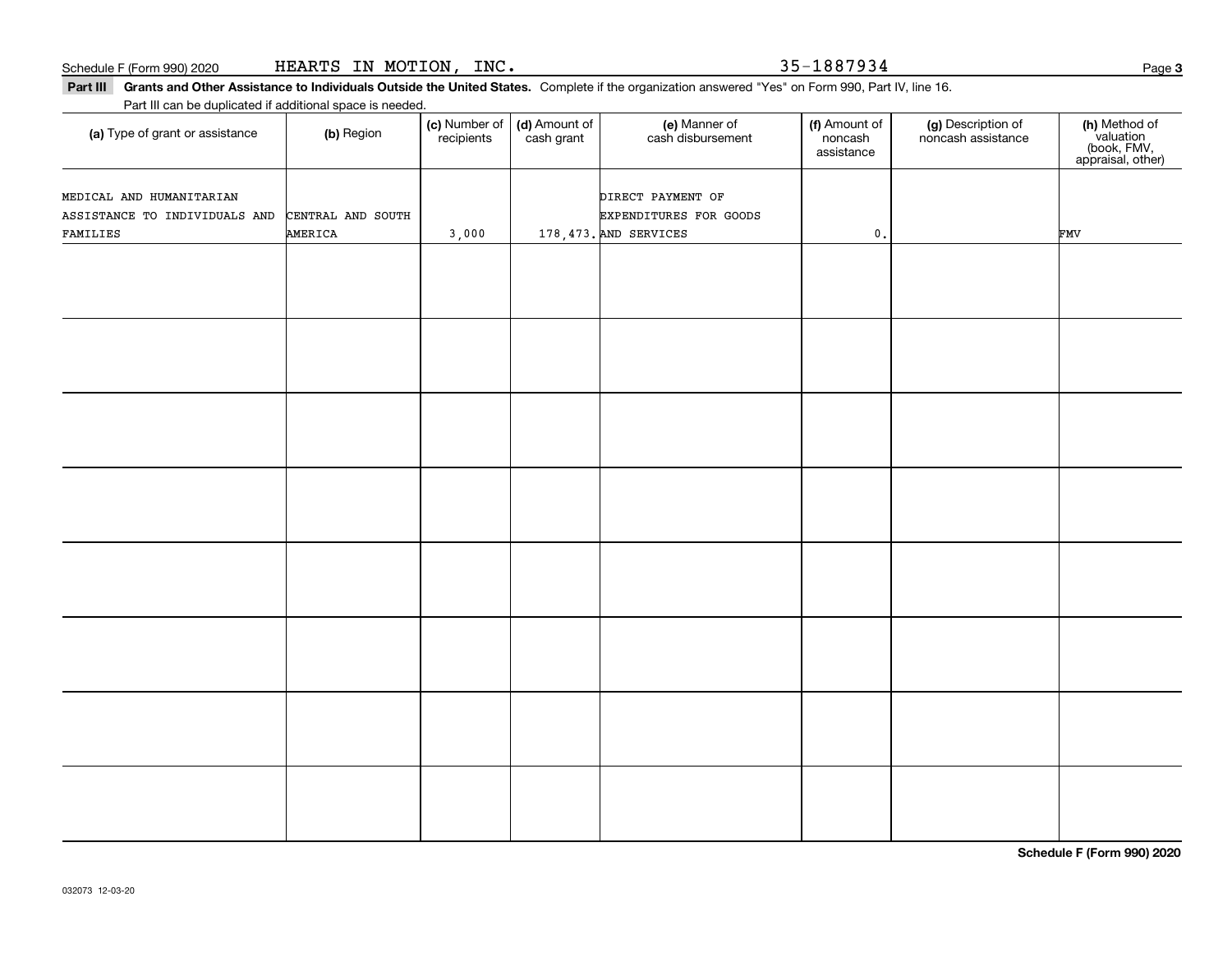| 1              | Was the organization a U.S. transferor of property to a foreign corporation during the tax year? If "Yes."<br>the organization may be required to file Form 926, Return by a U.S. Transferor of Property to a Foreign                                                                                                                                                                                                                   | Yes | $X _{N_Q}$      |
|----------------|-----------------------------------------------------------------------------------------------------------------------------------------------------------------------------------------------------------------------------------------------------------------------------------------------------------------------------------------------------------------------------------------------------------------------------------------|-----|-----------------|
| $\overline{2}$ | Did the organization have an interest in a foreign trust during the tax year? If "Yes." the organization may<br>be required to separately file Form 3520, Annual Return To Report Transactions With Foreign Trusts and<br>Receipt of Certain Foreign Gifts, and/or Form 3520-A, Annual Information Return of Foreign Trust With a                                                                                                       | Yes | X I<br>No       |
| 3              | Did the organization have an ownership interest in a foreign corporation during the tax year? If "Yes."<br>the organization may be required to file Form 5471, Information Return of U.S. Persons With Respect to                                                                                                                                                                                                                       | Yes | ΧI<br><b>No</b> |
| 4              | Was the organization a direct or indirect shareholder of a passive foreign investment company or a<br>qualified electing fund during the tax year? If "Yes," the organization may be required to file Form 8621.<br>Information Return by a Shareholder of a Passive Foreign Investment Company or Qualified Electing<br>Fund (see Instructions for Form 8621) manufactured control to the control of the control of the control of the | Yes | X<br>Nο         |
| 5              | Did the organization have an ownership interest in a foreign partnership during the tax year? If "Yes."<br>the organization may be required to file Form 8865. Return of U.S. Persons With Respect to Certain<br>Foreign Partnerships (see Instructions for Form 8865) manufactured content content content of the content of the                                                                                                       | Yes | ΧI<br><b>No</b> |
| 6              | Did the organization have any operations in or related to any boycotting countries during the tax year? If<br>"Yes," the organization may be required to separately file Form 5713, International Boycott Report (see                                                                                                                                                                                                                   | Yes |                 |

**Schedule F (Form 990) 2020**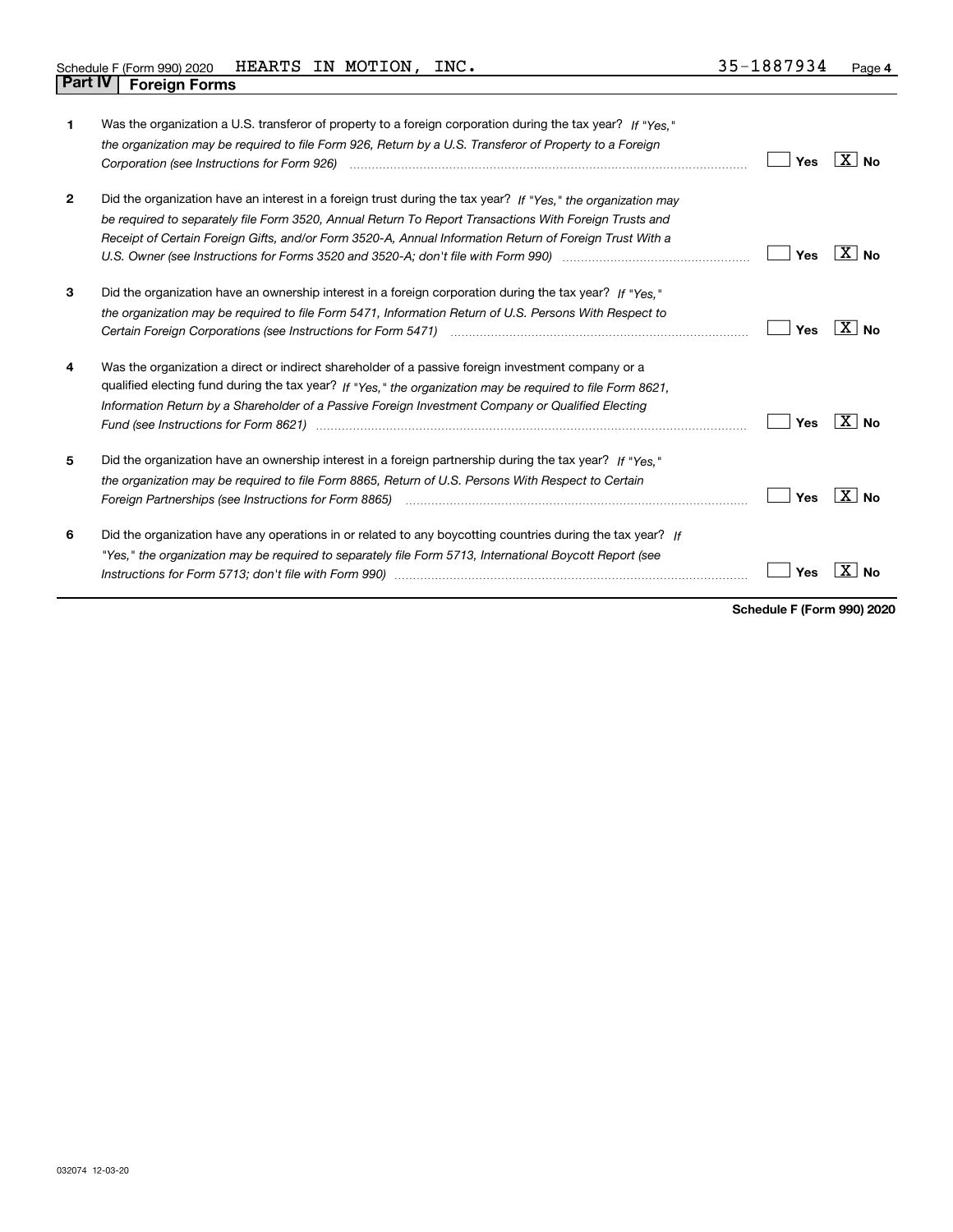### **Part V Supplemental Information**

Provide the information required by Part I, line 2 (monitoring of funds); Part I, line 3, column (f) (accounting method; amounts of investments vs. expenditures per region); Part II, line 1 (accounting method); Part III (accounting method); and Part III, column (c) (estimated number of recipients), as applicable. Also complete this part to provide any additional information. See instructions.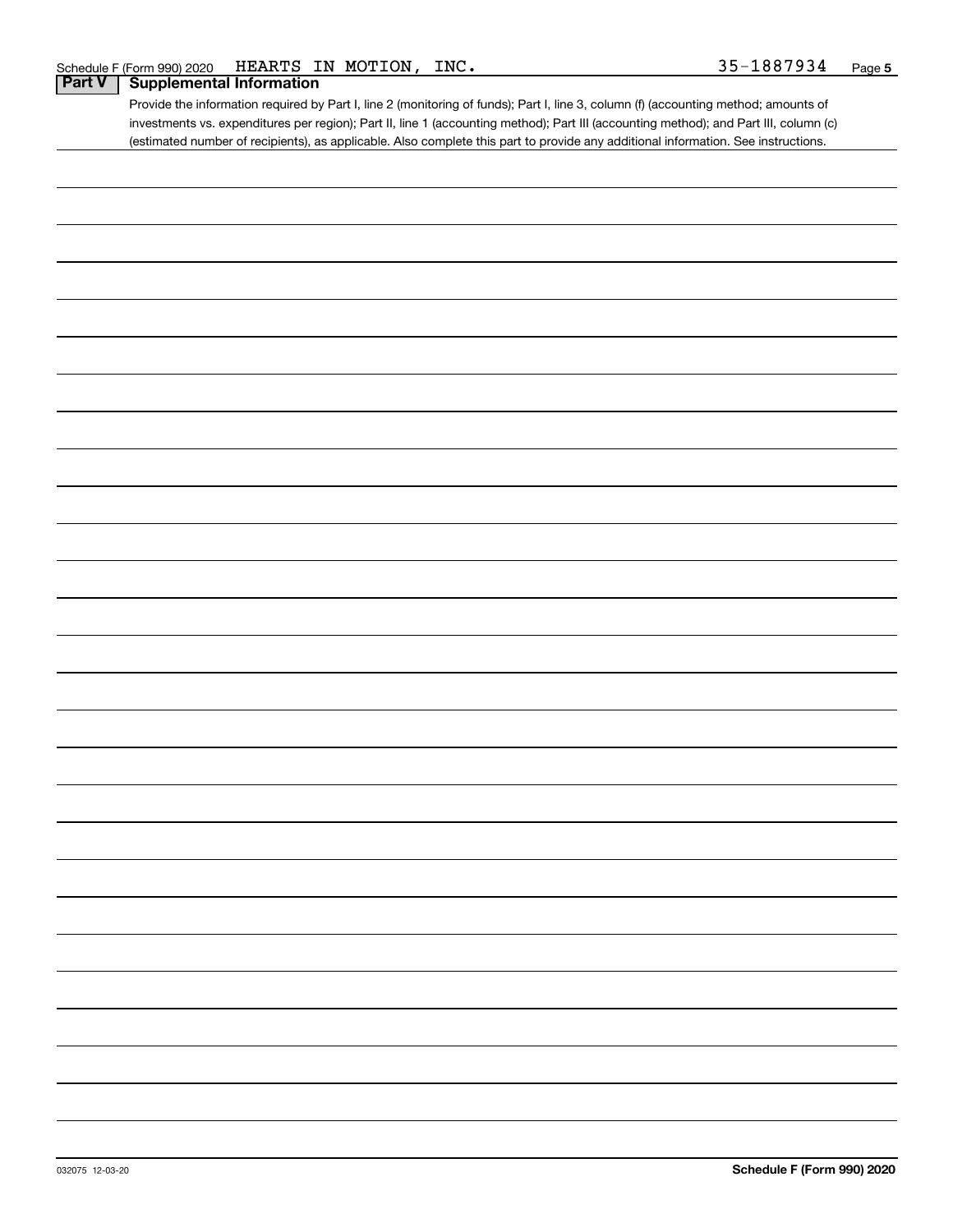| <b>SCHEDULE I</b>                                                                                                                                   |                                                                                                                                                                          |           | <b>Grants and Other Assistance to Organizations,</b> |                                                       |                                         |                                               |                                          |                                       | OMB No. 1545-0047                     |
|-----------------------------------------------------------------------------------------------------------------------------------------------------|--------------------------------------------------------------------------------------------------------------------------------------------------------------------------|-----------|------------------------------------------------------|-------------------------------------------------------|-----------------------------------------|-----------------------------------------------|------------------------------------------|---------------------------------------|---------------------------------------|
| (Form 990)<br>Governments, and Individuals in the United States<br>Complete if the organization answered "Yes" on Form 990, Part IV, line 21 or 22. |                                                                                                                                                                          |           |                                                      |                                                       |                                         |                                               |                                          |                                       | 2020                                  |
| Department of the Treasury                                                                                                                          |                                                                                                                                                                          |           |                                                      | Attach to Form 990.                                   |                                         |                                               |                                          |                                       | <b>Open to Public</b>                 |
| Internal Revenue Service                                                                                                                            |                                                                                                                                                                          |           |                                                      | Go to www.irs.gov/Form990 for the latest information. |                                         |                                               |                                          |                                       | Inspection                            |
| Name of the organization                                                                                                                            | HEARTS IN MOTION, INC.                                                                                                                                                   |           |                                                      |                                                       |                                         |                                               |                                          | <b>Employer identification number</b> | 35-1887934                            |
| Part I                                                                                                                                              | <b>General Information on Grants and Assistance</b>                                                                                                                      |           |                                                      |                                                       |                                         |                                               |                                          |                                       |                                       |
| $\mathbf{1}$                                                                                                                                        | Does the organization maintain records to substantiate the amount of the grants or assistance, the grantees' eligibility for the grants or assistance, and the selection |           |                                                      |                                                       |                                         |                                               |                                          |                                       | $X$ No<br>Yes                         |
| $\mathbf{2}$                                                                                                                                        | Describe in Part IV the organization's procedures for monitoring the use of grant funds in the United States.                                                            |           |                                                      |                                                       |                                         |                                               |                                          |                                       |                                       |
| Part II                                                                                                                                             | Grants and Other Assistance to Domestic Organizations and Domestic Governments. Complete if the organization answered "Yes" on Form 990, Part IV, line 21, for any       |           |                                                      |                                                       |                                         |                                               |                                          |                                       |                                       |
|                                                                                                                                                     | recipient that received more than \$5,000. Part II can be duplicated if additional space is needed.                                                                      |           |                                                      |                                                       |                                         | (f) Method of                                 |                                          |                                       |                                       |
|                                                                                                                                                     | 1 (a) Name and address of organization<br>or government                                                                                                                  | $(b)$ EIN | (c) IRC section<br>(if applicable)                   | (d) Amount of<br>cash grant                           | (e) Amount of<br>non-cash<br>assistance | valuation (book,<br>FMV, appraisal,<br>other) | (g) Description of<br>noncash assistance |                                       | (h) Purpose of grant<br>or assistance |
|                                                                                                                                                     |                                                                                                                                                                          |           |                                                      |                                                       |                                         |                                               |                                          |                                       |                                       |
|                                                                                                                                                     |                                                                                                                                                                          |           |                                                      |                                                       |                                         |                                               |                                          |                                       |                                       |
|                                                                                                                                                     |                                                                                                                                                                          |           |                                                      |                                                       |                                         |                                               |                                          |                                       |                                       |
|                                                                                                                                                     |                                                                                                                                                                          |           |                                                      |                                                       |                                         |                                               |                                          |                                       |                                       |
|                                                                                                                                                     |                                                                                                                                                                          |           |                                                      |                                                       |                                         |                                               |                                          |                                       |                                       |
|                                                                                                                                                     |                                                                                                                                                                          |           |                                                      |                                                       |                                         |                                               |                                          |                                       |                                       |
|                                                                                                                                                     |                                                                                                                                                                          |           |                                                      |                                                       |                                         |                                               |                                          |                                       |                                       |
|                                                                                                                                                     |                                                                                                                                                                          |           |                                                      |                                                       |                                         |                                               |                                          |                                       |                                       |
|                                                                                                                                                     |                                                                                                                                                                          |           |                                                      |                                                       |                                         |                                               |                                          |                                       |                                       |
|                                                                                                                                                     |                                                                                                                                                                          |           |                                                      |                                                       |                                         |                                               |                                          |                                       |                                       |
|                                                                                                                                                     |                                                                                                                                                                          |           |                                                      |                                                       |                                         |                                               |                                          |                                       |                                       |
|                                                                                                                                                     |                                                                                                                                                                          |           |                                                      |                                                       |                                         |                                               |                                          |                                       |                                       |
|                                                                                                                                                     |                                                                                                                                                                          |           |                                                      |                                                       |                                         |                                               |                                          |                                       |                                       |
|                                                                                                                                                     |                                                                                                                                                                          |           |                                                      |                                                       |                                         |                                               |                                          |                                       |                                       |
|                                                                                                                                                     |                                                                                                                                                                          |           |                                                      |                                                       |                                         |                                               |                                          |                                       |                                       |
|                                                                                                                                                     |                                                                                                                                                                          |           |                                                      |                                                       |                                         |                                               |                                          |                                       |                                       |
|                                                                                                                                                     |                                                                                                                                                                          |           |                                                      |                                                       |                                         |                                               |                                          |                                       |                                       |
|                                                                                                                                                     |                                                                                                                                                                          |           |                                                      |                                                       |                                         |                                               |                                          |                                       |                                       |
| $\mathbf{2}$                                                                                                                                        | Enter total number of section $501(c)(3)$ and government organizations listed in the line 1 table                                                                        |           |                                                      |                                                       |                                         |                                               |                                          |                                       |                                       |
| 3                                                                                                                                                   | Enter total number of other organizations listed in the line 1 table                                                                                                     |           |                                                      |                                                       |                                         |                                               |                                          |                                       |                                       |
|                                                                                                                                                     | LHA For Paperwork Reduction Act Notice, see the Instructions for Form 990.                                                                                               |           |                                                      |                                                       |                                         |                                               |                                          |                                       | <b>Schedule I (Form 990) 2020</b>     |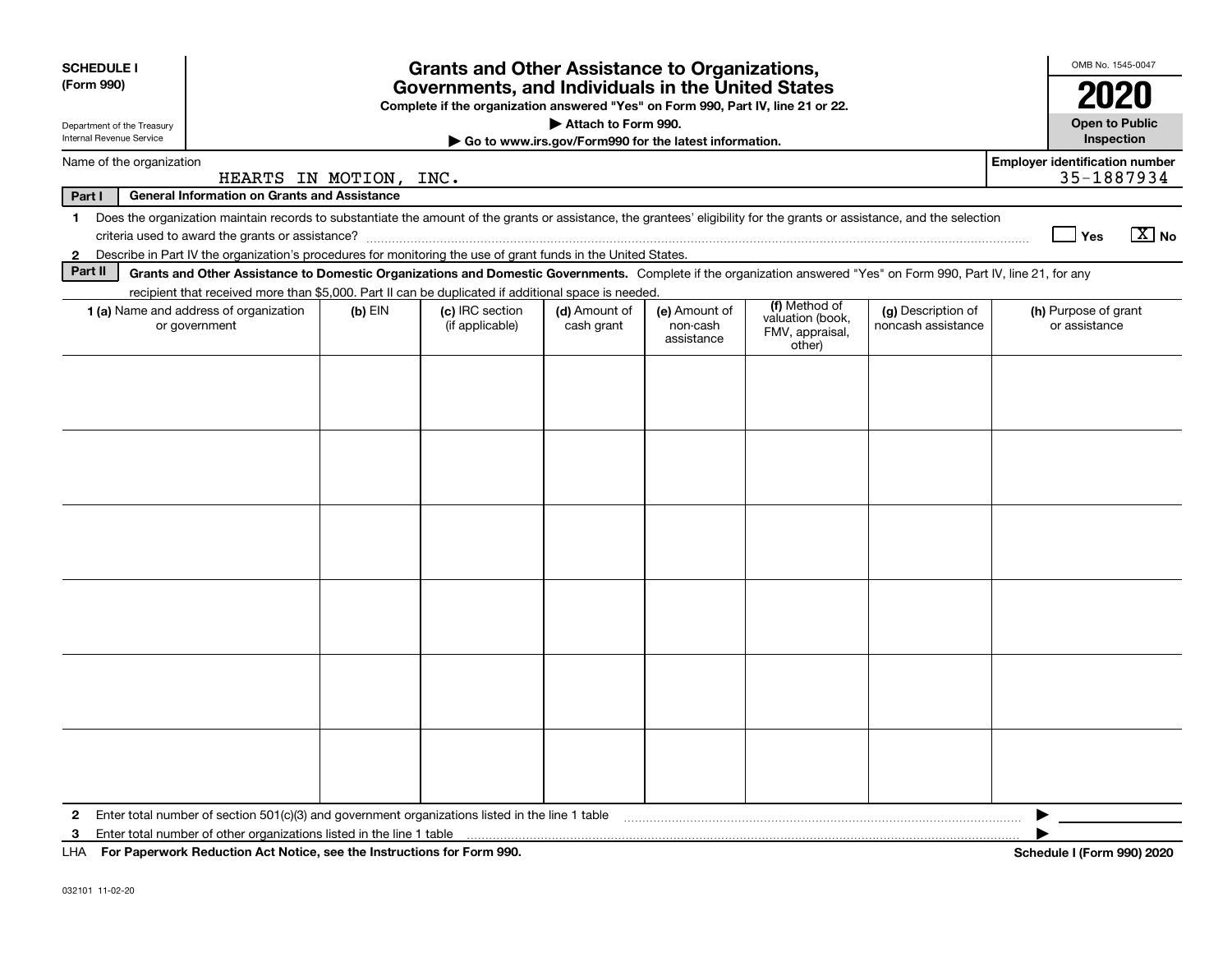Schedule I (Form 990) 2020 Page HEARTS IN MOTION, INC. 35-1887934

| Part III   Grants and Other Assistance to Domestic Individuals. Complete if the organization answered "Yes" on Form 990, Part IV, line 22 |  |
|-------------------------------------------------------------------------------------------------------------------------------------------|--|
| Part III can be duplicated if additional space is needed.                                                                                 |  |

| (a) Type of grant or assistance                  | (b) Number of<br>recipients | (c) Amount of<br>cash grant | (d) Amount of non-<br>cash assistance | (e) Method of valuation<br>(book, FMV, appraisal, other) | (f) Description of noncash assistance |
|--------------------------------------------------|-----------------------------|-----------------------------|---------------------------------------|----------------------------------------------------------|---------------------------------------|
| GOODS SUPPLIED TO HOMELESS AND BATTERED WOMEN    |                             |                             |                                       |                                                          | GOODS SUPPLIED TO HOMELESS AND        |
| SHELTERS, AS WELL AS DIRECT OUTREACH TO FAMILIES |                             |                             |                                       |                                                          | BATTERED WOMEN SHELTERS, AS           |
| IN THE SERVICE AREA AFFECTED BY UNEMPLOYMENT OR  |                             |                             |                                       |                                                          | WELL AS DIRECT OUTREACH TO            |
| SEVERE MEDICAL NEEDS                             | 50                          | 0.                          |                                       | 9,718. THRIFT SHOP VALUE                                 | FAMILIES IN THE SERVICE AREA          |
|                                                  |                             |                             |                                       |                                                          |                                       |
|                                                  |                             |                             |                                       |                                                          |                                       |
|                                                  |                             |                             |                                       |                                                          |                                       |
|                                                  |                             |                             |                                       |                                                          |                                       |
|                                                  |                             |                             |                                       |                                                          |                                       |
|                                                  |                             |                             |                                       |                                                          |                                       |
|                                                  |                             |                             |                                       |                                                          |                                       |
|                                                  |                             |                             |                                       |                                                          |                                       |
|                                                  |                             |                             |                                       |                                                          |                                       |
|                                                  |                             |                             |                                       |                                                          |                                       |
|                                                  |                             |                             |                                       |                                                          |                                       |
|                                                  |                             |                             |                                       |                                                          |                                       |
| .<br><b>Service</b> Service                      |                             |                             |                                       |                                                          |                                       |

Part IV | Supplemental Information. Provide the information required in Part I, line 2; Part III, column (b); and any other additional information.

(F) DESCRIPTION OF NON-CASH ASSISTANCE: GOODS SUPPLIED TO HOMELESS AND

BATTERED WOMEN SHELTERS, AS WELL AS DIRECT OUTREACH TO FAMILIES IN THE

SERVICE AREA AFFECTED BY UNEMPLOYMENT OR SEVERE MEDICAL NEEDS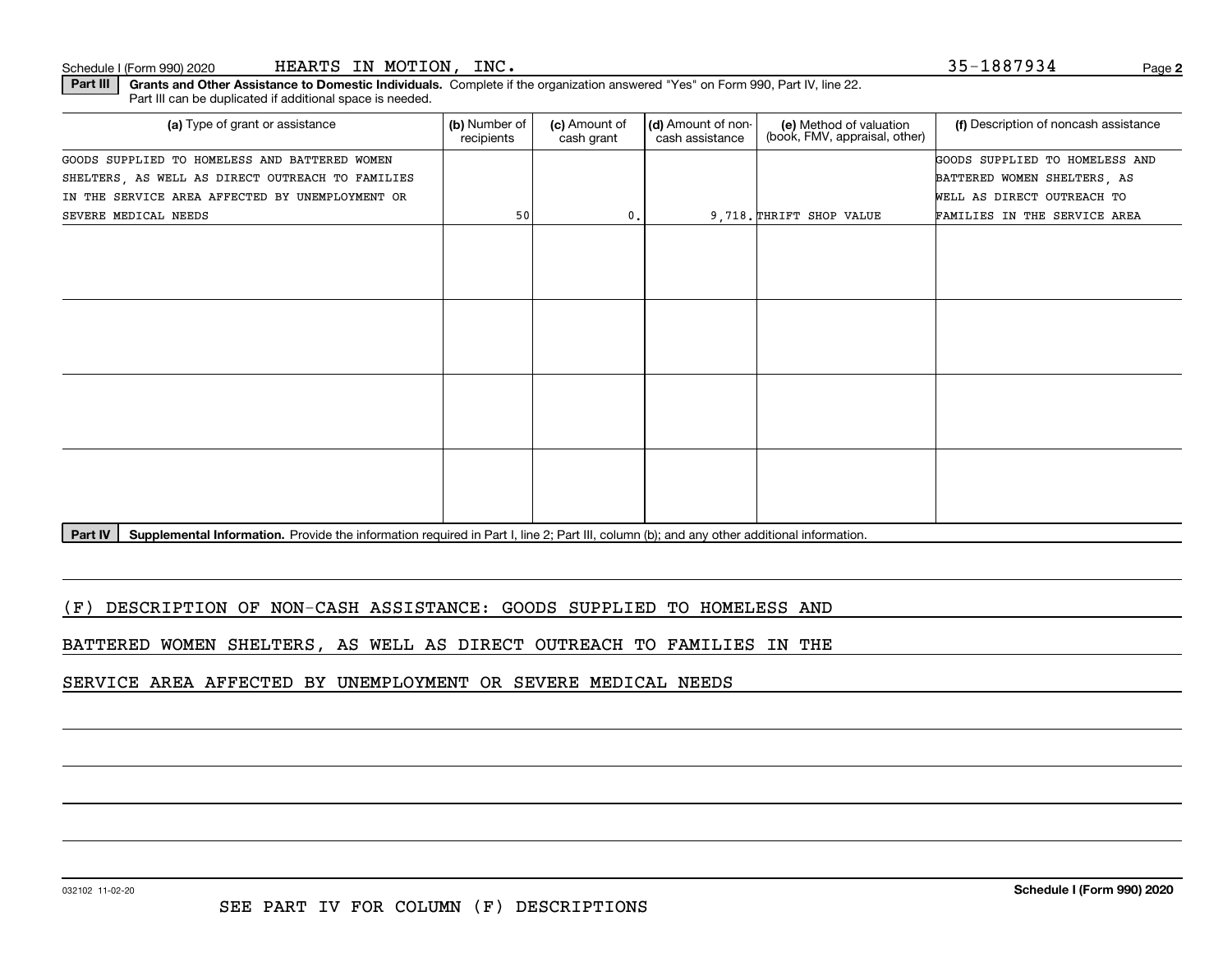#### **SCHEDULE M (Form 990)**

# **Noncash Contributions**

OMB No. 1545-0047

| Department of the Treasury |  |
|----------------------------|--|

**Complete if the organizations answered "Yes" on Form 990, Part IV, lines 29 or 30.** <sup>J</sup>**2020**

|        | Attach to Form 990.<br>Department of the Treasury<br>Internal Revenue Service |                               |                                      | Go to www.irs.gov/Form990 for instructions and the latest information.                                | <b>Open to Public</b><br>Inspection                          |
|--------|-------------------------------------------------------------------------------|-------------------------------|--------------------------------------|-------------------------------------------------------------------------------------------------------|--------------------------------------------------------------|
|        | Name of the organization                                                      |                               |                                      |                                                                                                       | <b>Employer identification number</b>                        |
|        | HEARTS IN MOTION, INC.                                                        |                               |                                      |                                                                                                       | 35-1887934                                                   |
| Part I | <b>Types of Property</b>                                                      |                               |                                      |                                                                                                       |                                                              |
|        |                                                                               | (a)<br>Check if<br>applicable | (b)<br>Number of<br>contributions or | (c)<br>Noncash contribution<br>amounts reported on<br>litems contributed Form 990, Part VIII, line 1q | (d)<br>Method of determining<br>noncash contribution amounts |
|        |                                                                               |                               |                                      |                                                                                                       |                                                              |
| 2      |                                                                               |                               |                                      |                                                                                                       |                                                              |
| 3      |                                                                               |                               |                                      |                                                                                                       |                                                              |
| 4      |                                                                               |                               |                                      |                                                                                                       |                                                              |
| 5      | Clothing and household goods                                                  | X                             |                                      |                                                                                                       | 99,481. THRIFT SHOP VALUE                                    |
| 6      |                                                                               |                               |                                      |                                                                                                       |                                                              |
| 7      |                                                                               |                               |                                      |                                                                                                       |                                                              |
| 8      |                                                                               |                               |                                      |                                                                                                       |                                                              |
| 9      |                                                                               |                               |                                      |                                                                                                       |                                                              |
| 10     | Securities - Closely held stock                                               |                               |                                      |                                                                                                       |                                                              |
| 11     | Securities - Partnership, LLC, or<br>trust interests                          |                               |                                      |                                                                                                       |                                                              |
| 12     | Securities - Miscellaneous                                                    |                               |                                      |                                                                                                       |                                                              |
| 13     | Qualified conservation contribution -                                         |                               |                                      |                                                                                                       |                                                              |
|        | Historic structures                                                           |                               |                                      |                                                                                                       |                                                              |
| 14     | Qualified conservation contribution - Other                                   |                               |                                      |                                                                                                       |                                                              |
| 15     |                                                                               |                               |                                      |                                                                                                       |                                                              |
| 16     |                                                                               |                               |                                      |                                                                                                       |                                                              |
| 17     |                                                                               |                               |                                      |                                                                                                       |                                                              |
| 18     | Collectibles                                                                  |                               |                                      |                                                                                                       |                                                              |

| 21 | Taxidermy                                                                                                                  |  |    |     |    |
|----|----------------------------------------------------------------------------------------------------------------------------|--|----|-----|----|
| 22 | <b>Historical artifacts</b>                                                                                                |  |    |     |    |
| 23 | Scientific specimens                                                                                                       |  |    |     |    |
| 24 | Archeological artifacts                                                                                                    |  |    |     |    |
|    | 25 Other $\blacktriangleright$                                                                                             |  |    |     |    |
|    | 26 Other $\blacktriangleright$                                                                                             |  |    |     |    |
| 27 | Other                                                                                                                      |  |    |     |    |
| 28 | Other $\blacktriangleright$                                                                                                |  |    |     |    |
| 29 | Number of Forms 8283 received by the organization during the tax year for contributions                                    |  |    |     |    |
|    | for which the organization completed Form 8283, Part V, Donee Acknowledgement                                              |  | 29 |     |    |
|    |                                                                                                                            |  |    | Yes | No |
|    | 20g Durian the veer did the ergenization resolve by contribution any proporty reported in Dert Llines 1 through 28 that it |  |    |     |    |

| LHA | For Paperwork Reduction Act Notice, see the Instructions for Form 990.                                                     | Schedule M (Form 990) 2020 |  |
|-----|----------------------------------------------------------------------------------------------------------------------------|----------------------------|--|
|     | describe in Part II.                                                                                                       |                            |  |
| 33  | If the organization didn't report an amount in column (c) for a type of property for which column (a) is checked,          |                            |  |
|     | <b>b</b> If "Yes," describe in Part II.                                                                                    |                            |  |
|     | contributions?                                                                                                             | 32a                        |  |
| 32a | Does the organization hire or use third parties or related organizations to solicit, process, or sell noncash              |                            |  |
| 31  | Does the organization have a gift acceptance policy that requires the review of any nonstandard contributions?             | 31                         |  |
|     | <b>b</b> If "Yes," describe the arrangement in Part II.                                                                    |                            |  |
|     | exempt purposes for the entire holding period?                                                                             | <b>30a</b>                 |  |
|     | must hold for at least three years from the date of the initial contribution, and which isn't required to be used for      |                            |  |
| 30a | During the year, did the organization receive by contribution any property reported in Part I, lines 1 through 28, that it |                            |  |

**19 20** Food inventory ~~~~~~~~~~~~~~ Drugs and medical supplies  $_{\ldots\ldots\ldots\ldots\ldots\ldots\ldots\ldots}$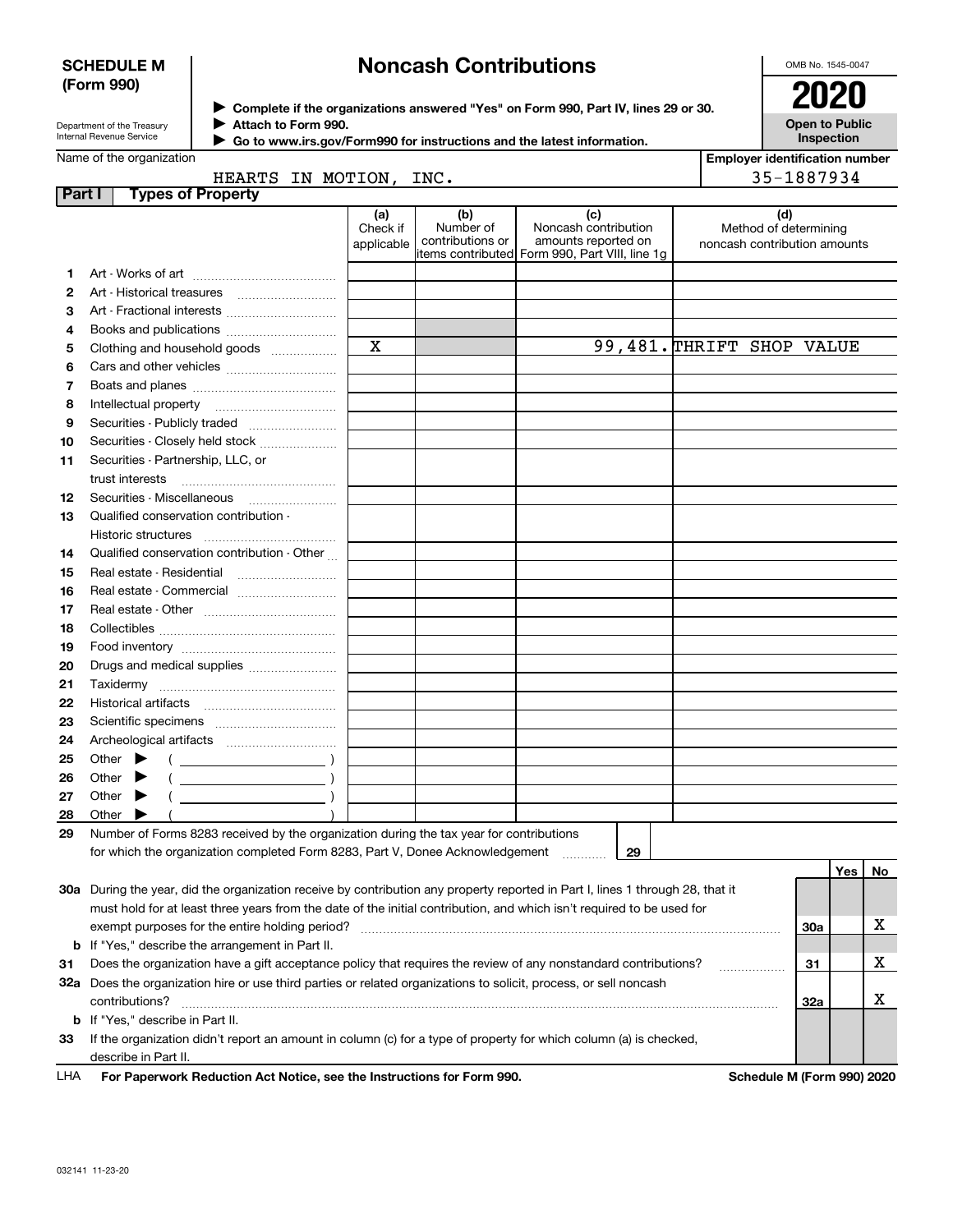Part II | Supplemental Information. Provide the information required by Part I, lines 30b, 32b, and 33, and whether the organization is reporting in Part I, column (b), the number of contributions, the number of items received, or a combination of both. Also complete this part for any additional information.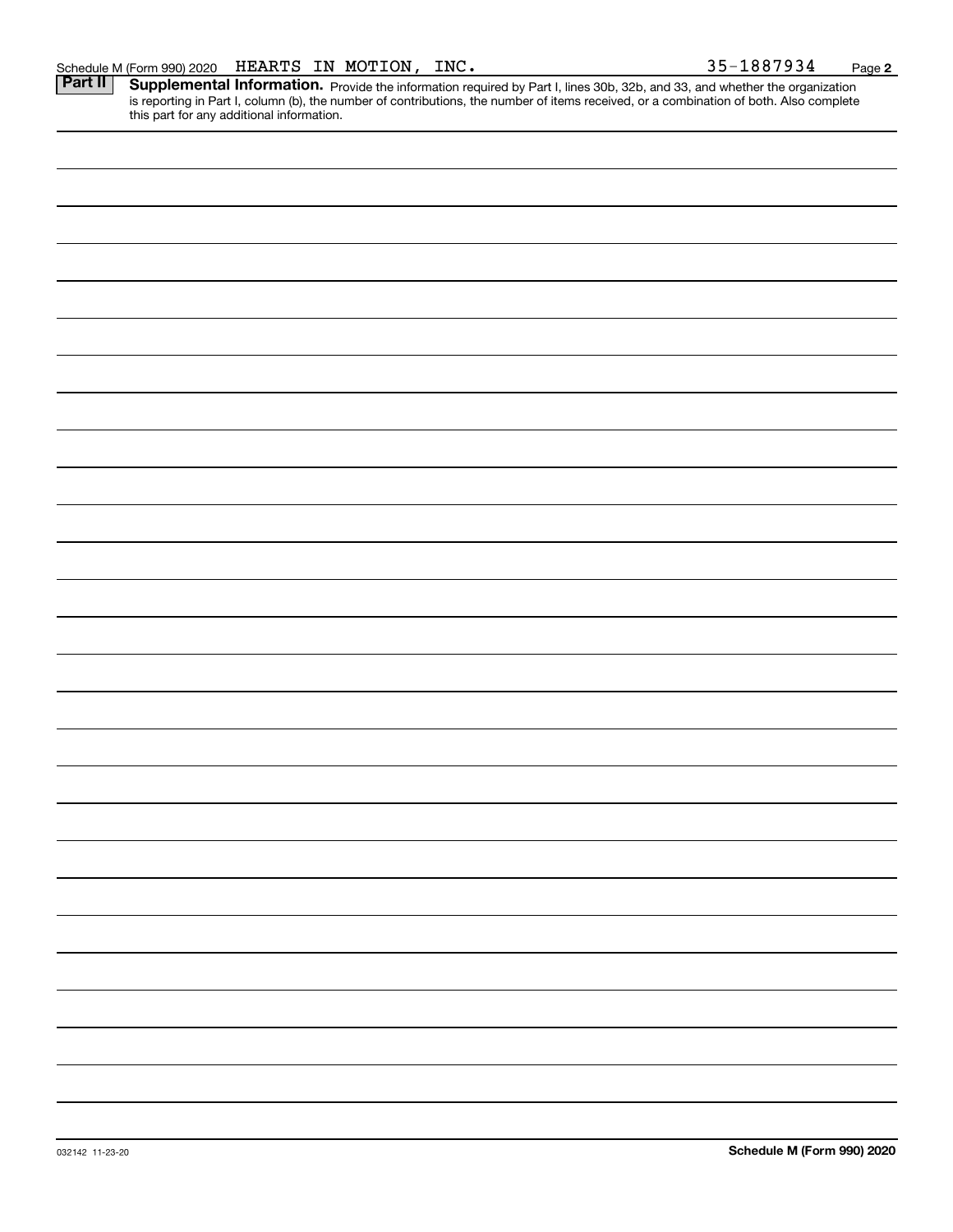**(Form 990 or 990-EZ)**

Department of the Treasury Internal Revenue Service Name of the organization

**Complete to provide information for responses to specific questions on Form 990 or 990-EZ or to provide any additional information. | Attach to Form 990 or 990-EZ. | Go to www.irs.gov/Form990 for the latest information. SCHEDULE O Supplemental Information to Form 990 or 990-EZ**



**Employer identification number** HEARTS IN MOTION, INC. 1992 135-1887934

FORM 990, PART I, LINE 1, DESCRIPTION OF ORGANIZATION MISSION:

AND COMMUNITIES THROUGH ITS PROGRAMS AND SPONSORSHIPS IN THE U.S. AND

CENTRAL AMERICA. AN ADDITIONAL GOAL IS TO PROVIDE OPPORTUNITIES FOR

INDIVIDUALS TO PARTCIPATE IN SHORT-TERM MISSION EXPERIENCES.

FORM 990, PART III, LINE 1, DESCRIPTION OF ORGANIZATION MISSION:

PARTCIPATE IN SHORT-TERM MISSION EXPERIENCES.

FORM 990, PART III, LINE 4B, PROGRAM SERVICE ACCOMPLISHMENTS:

THE HEARTS IN MOTION PROGRAM SINCE THE BEGINNING. THROUGH NUTRITIONAL

EDUCATION, THE PROVIDING OF DENTAL HYGIENE AND DENTAL EDUCATION, AND

THE HOLDING OF BIBLE SCHOOLS THROUGHOUT THE REGION, HEARTS IN MOTION IS

WORKING TO IMPROVE THE OVERALL SOCIETY.

FORM 990, PART VI, SECTION A, LINE 8B:

COMMITTEE MEETINGS ARE NOT DOCUMENTED.

FORM 990, PART VI, SECTION B, LINE 11B:

THE 990 IS REVIEWED BY THE CFO PRIOR TO FILING.

FORM 990, PART VI, SECTION B, LINE 12C:

CONFLICTS ARE MONITERED THROUGH ANNUAL COMPLIANCE STATEMENTS

FORM 990, PART VI, SECTION B, LINE 15A:

THE COMPENSATION OF THE EXECUTIVE DIRECTOR IS REVIEWED AND APPROVED BY THE

LHA For Paperwork Reduction Act Notice, see the Instructions for Form 990 or 990-EZ. Schedule O (Form 990 or 990-EZ) 2020 BOARD OF DIRECTORS OR COMPENSATION COMMITTEE OF THE ORGANIZATION, PROVIDED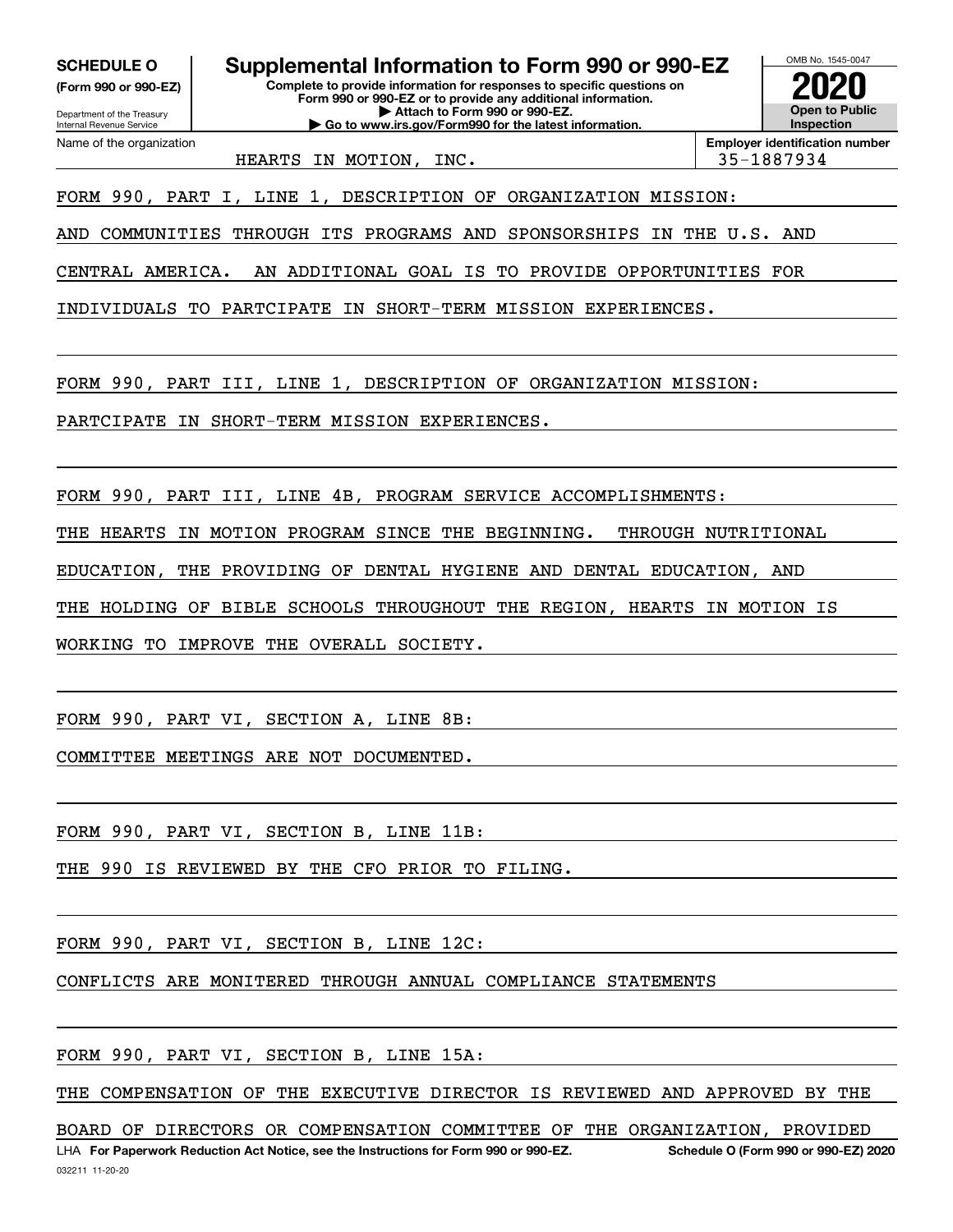| Schedule O (Form 990 or 990-EZ) 2020                                     | Page 2                                              |
|--------------------------------------------------------------------------|-----------------------------------------------------|
| Name of the organization<br>HEARTS IN MOTION, INC.                       | <b>Employer identification number</b><br>35-1887934 |
| THAT PERSONS WITH CONFLICTS OF INTEREST WITH RESPECT TO THE COMPENSATION |                                                     |
| ARRANGEMENT AT ISSUE ARE NOT INVOLVED IN THIS REVIEW AND APPROVAL.       | THE                                                 |
| COMPENSATION OF THE PERSON IS REVIEWED AND APPROVED USING DATA AS TO     |                                                     |
| COMPARABLE COMPENSATION FOR SIMILARLY QUALIFIED PERSONS IN FUNCTIONALLY  |                                                     |
| COMPARABLE POSITIONS AT SIMILARLY SITUATED ORGANIZATIONS.                | THERE IS                                            |
| CONTEMPORANEOUS DOCUMENTATION AND RECORDKEEPING WITH RESPECT TO THE      |                                                     |
| DELIBERATIONS AND DECISIONS REGARDING THE COMPENSATION ARRANGEMENT.      |                                                     |
|                                                                          |                                                     |
| FORM 990, PART VI, SECTION C, LINE 19:                                   |                                                     |
| <b>UPON REQUEST</b>                                                      |                                                     |
|                                                                          |                                                     |
| FORM 990, PART VII                                                       |                                                     |
| KAREN SCHERRINGA-PARRA HAS TIE BREAKING VOTING RIGHTS ONLY.              |                                                     |
|                                                                          |                                                     |
|                                                                          |                                                     |
|                                                                          |                                                     |
|                                                                          |                                                     |
|                                                                          |                                                     |
|                                                                          |                                                     |
|                                                                          |                                                     |
|                                                                          |                                                     |
|                                                                          |                                                     |
|                                                                          |                                                     |
|                                                                          |                                                     |
|                                                                          |                                                     |
|                                                                          |                                                     |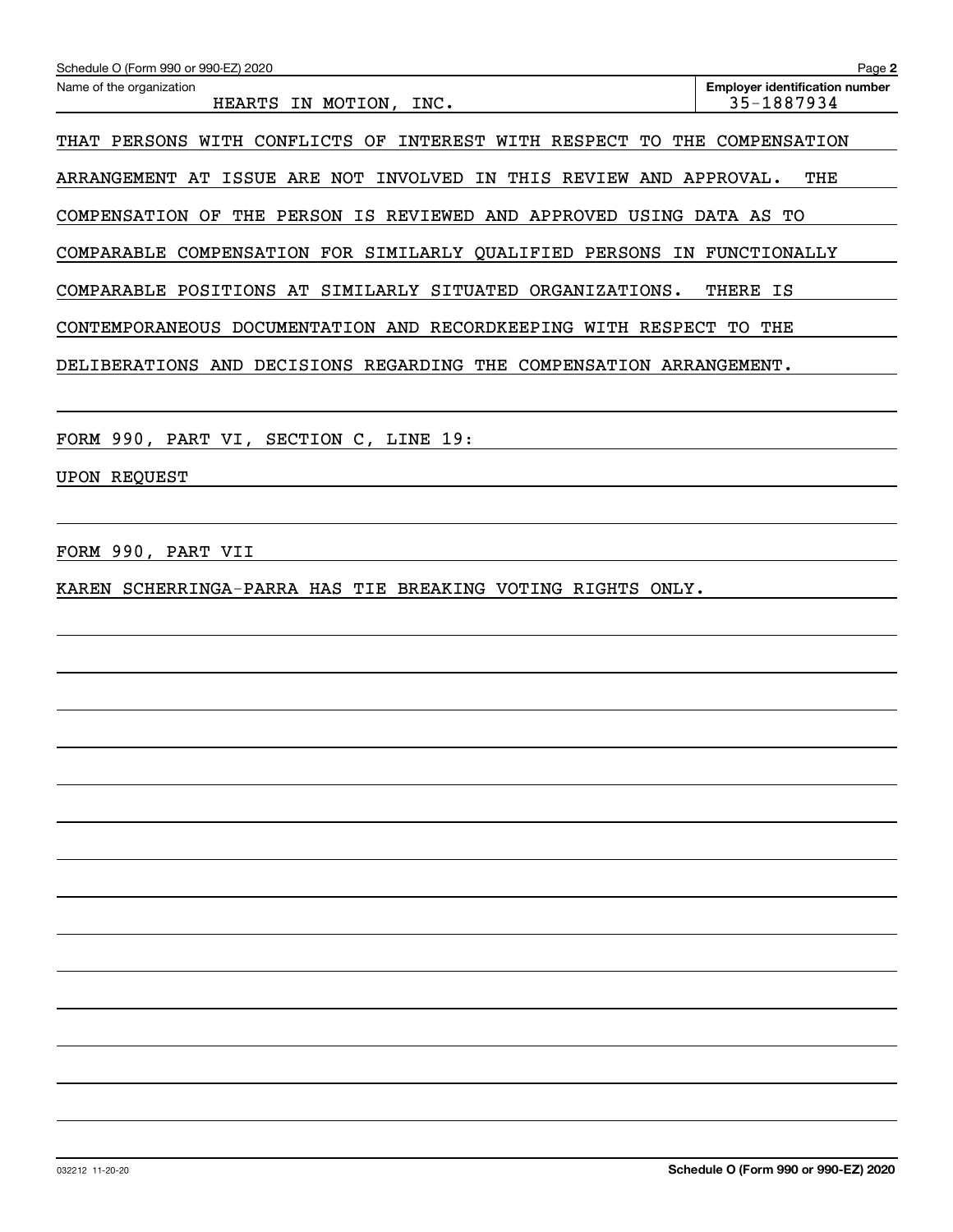(Rev. January 2020)

## **Application for Automatic Extension of Time To File an Exempt Organization Return**

Department of the Treasury Internal Revenue Service

**| File a separate application for each return.**

**| Go to www.irs.gov/Form8868 for the latest information.**

**Electronic filing (e-file).**  You can electronically file Form 8868 to request a 6-month automatic extension of time to file any of the filing of this form, visit www.irs.gov/e-file-providers/e-file-for-charities-and-non-profits. forms listed below with the exception of Form 8870, Information Return for Transfers Associated With Certain Personal Benefit Contracts, for which an extension request must be sent to the IRS in paper format (see instructions). For more details on the electronic

#### **Automatic 6-Month Extension of Time.** Only submit original (no copies needed).

All corporations required to file an income tax return other than Form 990-T (including 1120-C filers), partnerships, REMICs, and trusts must use Form 7004 to request an extension of time to file income tax returns.

| Type or                                                                                                 | Name of exempt organization or other filer, see instructions.                                                                                                                                                                                                                                                                                                                                                                                                                                                                                                                                                                                                                                                                                                                                                                                                                                                                                                                                                                                                                                                                                   |        |                                   | Taxpayer identification number (TIN) |            |                  |
|---------------------------------------------------------------------------------------------------------|-------------------------------------------------------------------------------------------------------------------------------------------------------------------------------------------------------------------------------------------------------------------------------------------------------------------------------------------------------------------------------------------------------------------------------------------------------------------------------------------------------------------------------------------------------------------------------------------------------------------------------------------------------------------------------------------------------------------------------------------------------------------------------------------------------------------------------------------------------------------------------------------------------------------------------------------------------------------------------------------------------------------------------------------------------------------------------------------------------------------------------------------------|--------|-----------------------------------|--------------------------------------|------------|------------------|
| print                                                                                                   | HEARTS IN MOTION, INC.                                                                                                                                                                                                                                                                                                                                                                                                                                                                                                                                                                                                                                                                                                                                                                                                                                                                                                                                                                                                                                                                                                                          |        |                                   |                                      | 35-1887934 |                  |
| File by the<br>filing your                                                                              | Number, street, and room or suite no. If a P.O. box, see instructions.<br>due date for<br>2210 US HIGHWAY 41                                                                                                                                                                                                                                                                                                                                                                                                                                                                                                                                                                                                                                                                                                                                                                                                                                                                                                                                                                                                                                    |        |                                   |                                      |            |                  |
| return. See                                                                                             | City, town or post office, state, and ZIP code. For a foreign address, see instructions.<br>instructions.<br>SCHERERVILLE, IN<br>46375                                                                                                                                                                                                                                                                                                                                                                                                                                                                                                                                                                                                                                                                                                                                                                                                                                                                                                                                                                                                          |        |                                   |                                      |            |                  |
|                                                                                                         | Enter the Return Code for the return that this application is for (file a separate application for each return)                                                                                                                                                                                                                                                                                                                                                                                                                                                                                                                                                                                                                                                                                                                                                                                                                                                                                                                                                                                                                                 |        |                                   |                                      |            | $\mathbf 0$<br>1 |
| <b>Application</b>                                                                                      |                                                                                                                                                                                                                                                                                                                                                                                                                                                                                                                                                                                                                                                                                                                                                                                                                                                                                                                                                                                                                                                                                                                                                 | Return | Application                       |                                      |            | Return           |
| Is For                                                                                                  |                                                                                                                                                                                                                                                                                                                                                                                                                                                                                                                                                                                                                                                                                                                                                                                                                                                                                                                                                                                                                                                                                                                                                 | Code   | <b>Is For</b>                     |                                      |            | Code             |
|                                                                                                         | Form 990 or Form 990-EZ                                                                                                                                                                                                                                                                                                                                                                                                                                                                                                                                                                                                                                                                                                                                                                                                                                                                                                                                                                                                                                                                                                                         | 01     | Form 990-T (corporation)          |                                      |            | 07               |
|                                                                                                         | Form 990-BL                                                                                                                                                                                                                                                                                                                                                                                                                                                                                                                                                                                                                                                                                                                                                                                                                                                                                                                                                                                                                                                                                                                                     | 02     | Form 1041-A                       |                                      |            | 08               |
|                                                                                                         | Form 4720 (individual)                                                                                                                                                                                                                                                                                                                                                                                                                                                                                                                                                                                                                                                                                                                                                                                                                                                                                                                                                                                                                                                                                                                          | 03     | Form 4720 (other than individual) |                                      |            | 09               |
|                                                                                                         | Form 990-PF                                                                                                                                                                                                                                                                                                                                                                                                                                                                                                                                                                                                                                                                                                                                                                                                                                                                                                                                                                                                                                                                                                                                     | 04     | Form 5227                         |                                      |            | 10               |
|                                                                                                         | Form 990-T (sec. 401(a) or 408(a) trust)                                                                                                                                                                                                                                                                                                                                                                                                                                                                                                                                                                                                                                                                                                                                                                                                                                                                                                                                                                                                                                                                                                        | 05     | Form 6069                         |                                      |            | 11               |
|                                                                                                         | Form 990-T (trust other than above)<br>ANTHONY R. OUSLEY JR.                                                                                                                                                                                                                                                                                                                                                                                                                                                                                                                                                                                                                                                                                                                                                                                                                                                                                                                                                                                                                                                                                    | 06     | Form 8870                         |                                      |            | 12               |
| 1.<br>$\mathbf{2}$                                                                                      | • The books are in the care of > 2210 US HIGHWAY 41 - SCHERERVILLE, IN 46375<br>Telephone No. $\triangleright$ 219-924-2446<br>Fax No. $\blacktriangleright$<br><u> 1989 - Johann Barn, mars ann an t-Amhain ann an t-Amhain an t-Amhain an t-Amhain an t-Amhain an t-Amhain an t-</u><br>If this is for a Group Return, enter the organization's four digit Group Exemption Number (GEN) _________. If this is for the whole group, check this<br>. If it is for part of the group, check this box $\blacktriangleright$<br>and attach a list with the names and TINs of all members the extension is for.<br>$box \blacktriangleright$<br>NOVEMBER 15, 2021, to file the exempt organization return for<br>I request an automatic 6-month extension of time until<br>the organization named above. The extension is for the organization's return for:<br>$\blacktriangleright$ $\lfloor$ X $\rfloor$ calendar year 2020 or<br>tax year beginning<br>$\frac{1}{2}$ , and ending $\frac{1}{2}$<br>If the tax year entered in line 1 is for less than 12 months, check reason:<br>Initial return<br>Final return<br>Change in accounting period |        |                                   |                                      |            |                  |
| За                                                                                                      | If this application is for Forms 990-BL, 990-PF, 990-T, 4720, or 6069, enter the tentative tax, less                                                                                                                                                                                                                                                                                                                                                                                                                                                                                                                                                                                                                                                                                                                                                                                                                                                                                                                                                                                                                                            |        |                                   |                                      |            |                  |
|                                                                                                         | any nonrefundable credits. See instructions.<br>За<br>\$                                                                                                                                                                                                                                                                                                                                                                                                                                                                                                                                                                                                                                                                                                                                                                                                                                                                                                                                                                                                                                                                                        |        |                                   |                                      |            | 0.               |
| b                                                                                                       | If this application is for Forms 990-PF, 990-T, 4720, or 6069, enter any refundable credits and                                                                                                                                                                                                                                                                                                                                                                                                                                                                                                                                                                                                                                                                                                                                                                                                                                                                                                                                                                                                                                                 |        |                                   |                                      |            |                  |
| \$<br>estimated tax payments made. Include any prior year overpayment allowed as a credit.<br>3b        |                                                                                                                                                                                                                                                                                                                                                                                                                                                                                                                                                                                                                                                                                                                                                                                                                                                                                                                                                                                                                                                                                                                                                 |        |                                   | 0.                                   |            |                  |
| <b>Balance due.</b> Subtract line 3b from line 3a. Include your payment with this form, if required, by |                                                                                                                                                                                                                                                                                                                                                                                                                                                                                                                                                                                                                                                                                                                                                                                                                                                                                                                                                                                                                                                                                                                                                 |        |                                   |                                      |            |                  |
|                                                                                                         | using EFTPS (Electronic Federal Tax Payment System). See instructions.                                                                                                                                                                                                                                                                                                                                                                                                                                                                                                                                                                                                                                                                                                                                                                                                                                                                                                                                                                                                                                                                          |        |                                   | 3c                                   |            | 0.               |
| instructions.                                                                                           | Caution: If you are going to make an electronic funds withdrawal (direct debit) with this Form 8868, see Form 8453-EO and Form 8879-EO for payment                                                                                                                                                                                                                                                                                                                                                                                                                                                                                                                                                                                                                                                                                                                                                                                                                                                                                                                                                                                              |        |                                   |                                      |            |                  |

**HA** For Privacy Act and Paperwork Reduction Act Notice, see instructions. **But a struction of the Constantion Constant** Form 8868 (Rev. 1-2020) LHA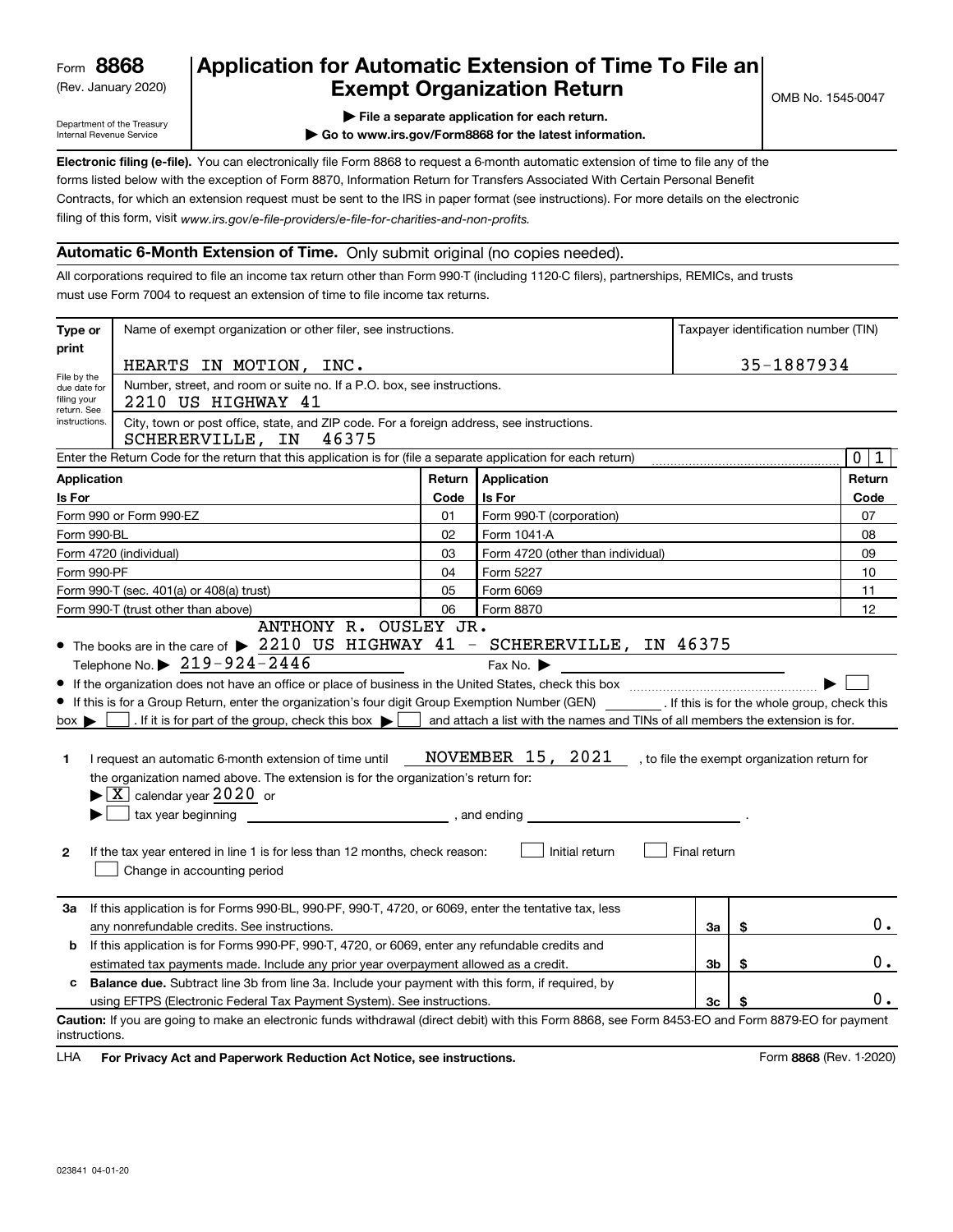| <b>NP-20</b><br>State Form 51062<br>(R11 / 8.20)           |          | <b>Indiana Department of Revenue</b><br><b>Indiana Nonprofit Organization's Annual Report</b><br>For the Calendar Year or Fiscal Year |                                                     |
|------------------------------------------------------------|----------|---------------------------------------------------------------------------------------------------------------------------------------|-----------------------------------------------------|
| <b>Beginning</b><br>Place "X" in box if: Change of Address | 01<br>01 | 2020<br>and Ending $\boxed{12}$<br>Amended Report                                                                                     | 2020<br>31<br>Final Report:<br>Indicate Date Closed |
|                                                            |          | Due on the 15th day of the 5th month following the end of the tax year.<br>NO FEE REQUIRED                                            |                                                     |
| Name of Organization                                       |          |                                                                                                                                       | <b>Telephone Number</b>                             |
| HEARTS<br>IN MOTION INC                                    |          |                                                                                                                                       | 219 924 2446                                        |
| Address                                                    |          | County                                                                                                                                | Indiana Taxpayer Identification Number              |
| 2210<br>US HIGHWAY 41                                      |          | 45                                                                                                                                    |                                                     |
| City                                                       | State    | <b>ZIP Code</b>                                                                                                                       | Federal Employer Identification Number              |
| SCHERERVILLE                                               | IN       | 46375                                                                                                                                 | 1887934<br>35                                       |
| Printed Name of Person to Contact                          |          |                                                                                                                                       | Contact's Telephone Number                          |
| KAREN SCHEERINGA-PARRA                                     |          |                                                                                                                                       | 924 2446<br>219                                     |

If you are filing a federal return, attach <sup>a</sup> completed copy of Form 990, 990EZ, or 990PF.

**Note:** If your organization has unrelated business income of more than \$1,000 as defined under **Section 513** of the Internal Revenue Code, **you must also file Form IT-20NP.** 

#### **Current Information**

- 1. Indicate number of years your organization has been in continuous existance:  $\_{}^{27}$
- 2. Have any changes not previously reported to the Department been made in your governing instruments, (e.g.) articles of incorporation, bylaws, or other instruments of importance? If yes, attach a detailed description of changes.
- 3. Attach a schedule, listing the names, titles and addresses of your current officers.
- 4.Briefly describe the purpose or mission of your organization below.

|  | SEE STATEMENT | 1 |
|--|---------------|---|
|--|---------------|---|

Email Address:

ADMIN@HEARTSINMOTION.ORG

I declare under the penalties of perjury that I have examined this return, including all attachments, and to the best of my knowledge and belief, it is true, complete, and correct.

|                                 | CFO                      |      |
|---------------------------------|--------------------------|------|
| Signature of Officer or Trustee | Title                    | Date |
|                                 | 219 924 2446             |      |
| Name of Person(s) to Contact    | Daytime Telephone Number |      |
| 000102100                       | 25420111019              |      |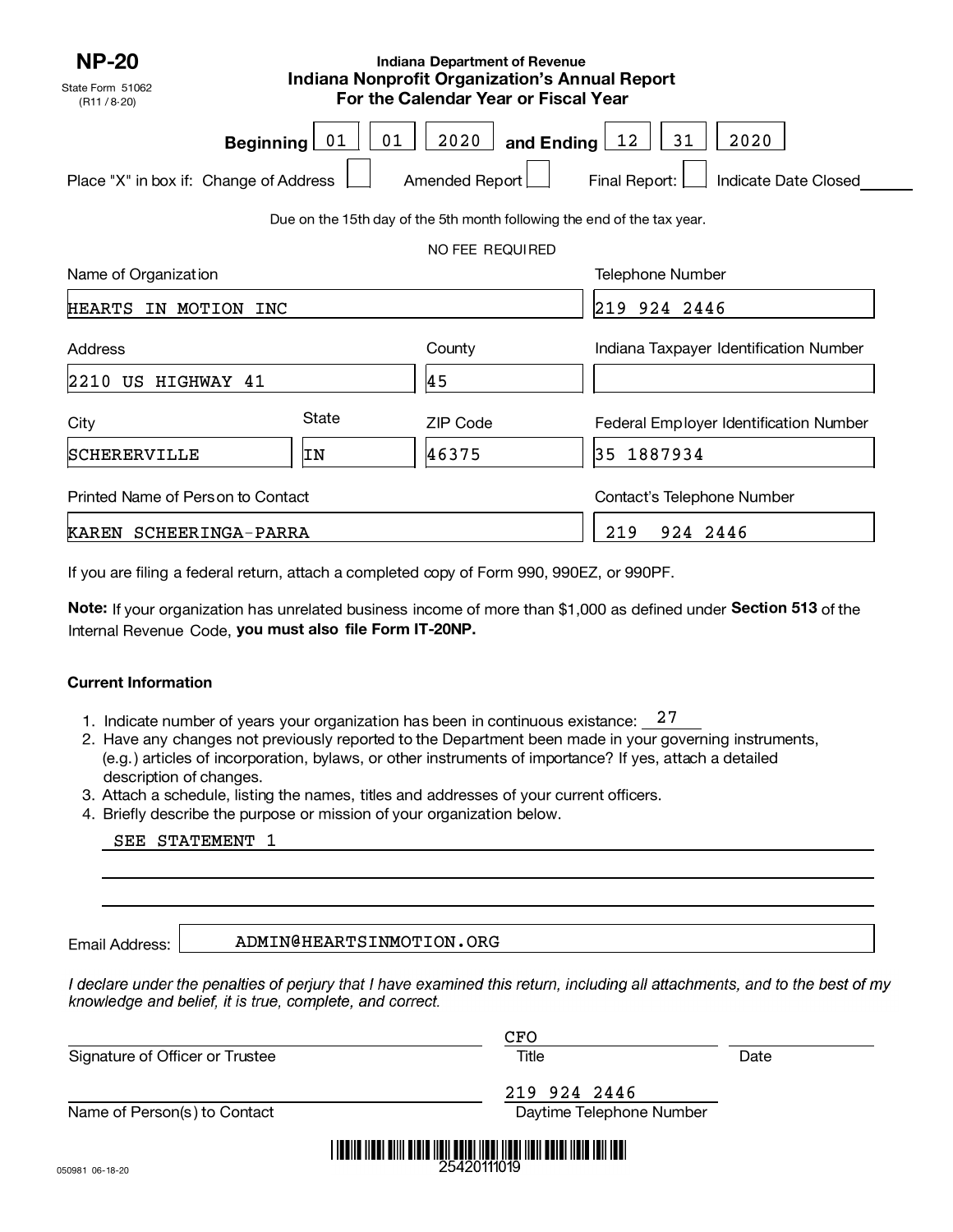| $\mathcal{L}$<br>$NP-2$<br>▵<br>____<br>__ | <b>STATEMENT</b> |  |
|--------------------------------------------|------------------|--|
|                                            |                  |  |

}}}}}}}}}}}}}}}}}}}}}} }}}}}}}}}}

~~~~~~~~~~~~~~~~~~~~~~~~~~~~~~~~~~~~~~~~~~~~~~~~~~~~~~~~~~~~~~~~~~~~~~~~~~~~~~

THE MISSION OF HEARTS IN MOTION IS TO PROVIDE CARE AND MEDICAL TREATEMENT FOR CHILDREN, FAMILIES, AND COMMUNITIES THROUGH ITS PROGRAMS AND SPONSORSHIPS IN THE U.S. AND CENTRAL AMERICA. AN ADDITIONAL GOAL IS TO PROVIDE OPPORTUNITIES FOR INDIVIDUALS TO PARTCIPATE IN SHORT-TERM MISSION EXPERIENCES.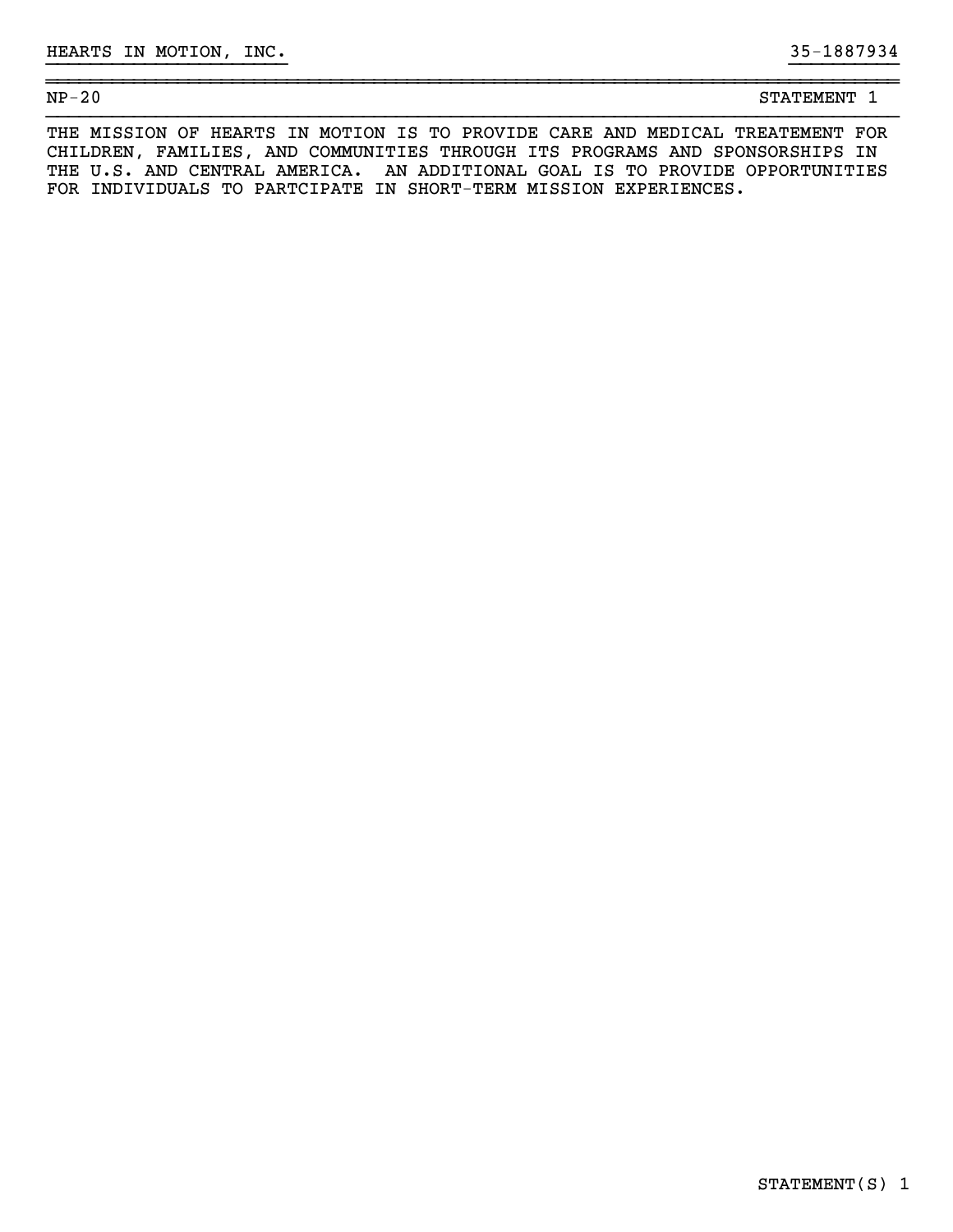## FORM NP-20 **EXPLANATION OF CHANGES IN GOVERNING** STATEMENT 2 INSTRUMENT, ARTICLES OF INCORPORATION, ETC.

}}}}}}}}}}}}}}}}}}}}}} }}}}}}}}}}

~~~~~~~~~~~~~~~~~~~~~~~~~~~~~~~~~~~~~~~~~~~~~~~~~~~~~~~~~~~~~~~~~~~~~~~~~~~~~~

~~~~~~~~~~~~~~~~~~~~~~~~~~~~~~~~~~~~~~~~~~~~~~~~~~~~~~~~~~~~~~~~~~~~~~~~~~~~~~

NO CHANGES TO REPORT.